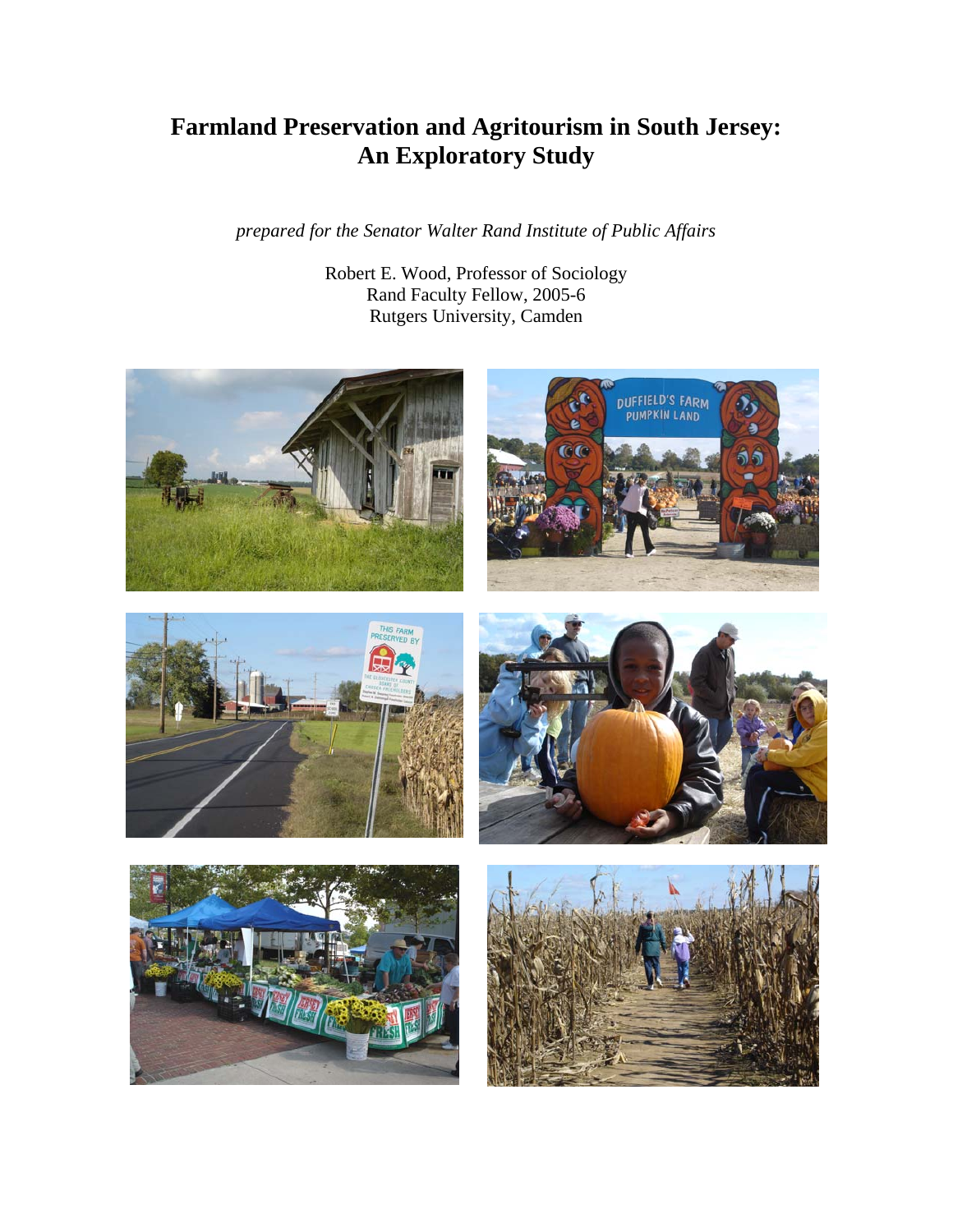## **Farmland Preservation and Agritourism in South Jersey: An Exploratory Study**

## **Table of Contents**

| The Public Interest and Agriculture in New Jersey: From Farmland |  |
|------------------------------------------------------------------|--|
|                                                                  |  |
|                                                                  |  |
|                                                                  |  |
|                                                                  |  |
|                                                                  |  |
| Appendix A: Defining South Jersey in Agricultural and            |  |
|                                                                  |  |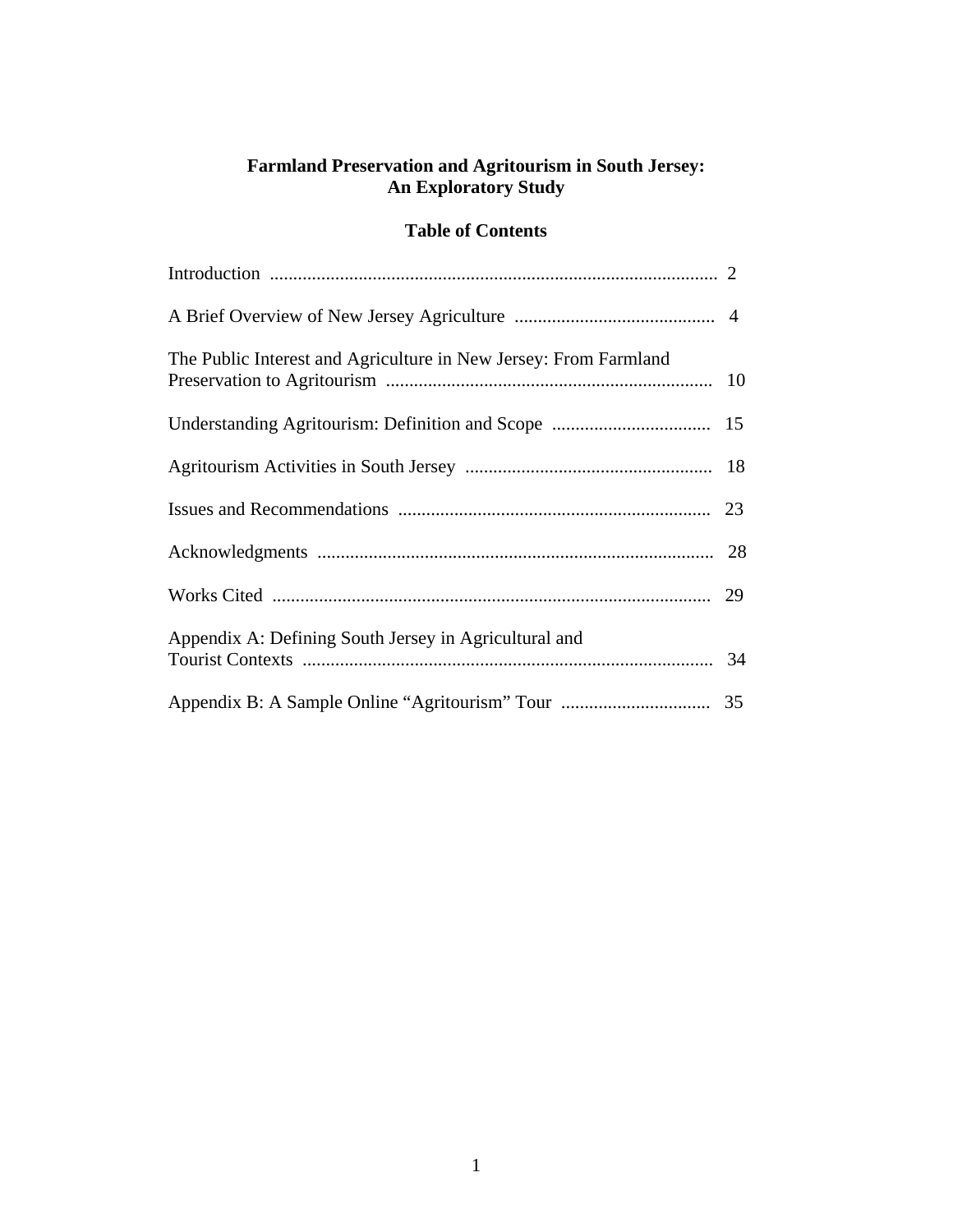#### **Introduction**

In *Garden State: The Story of Agriculture in New Jersey*, published by Rutgers University Press in 1955, journalist John T. Cunningham described a state with 25,000 farms in which agriculture was an important industry in every county, and "the supreme way of life" in well over half (Cunningham 1955, 14). Today, there are less than 10,000 farms and every county in the state is classified by the Census Bureau as "metropolitan." Urban, suburban, and now exurban sprawl have halved farmland acreage since 1950 (New Jersey Future, 2001). Farming at its height in the second half of the nineteenth century accounted for nearly two-thirds of New Jersey's total land area; today this has shrunk to 15%. A Rutgers analysis of land use and land cover data for 1986-95 concluded: "Every year New Jersey adds approximately 16,000 acres of new development while losing more than 9,600 acres of farmland, 4200 acres of forest, and 2,600 acres of wetlands…This development rate is likely to make New Jersey the first state in the nation to reach build-out" (Hasse and Lathrop 2001:1).

As a New Jersey Future report (2001) observed:

an entirely new landscape type has crept over more than 80 percent of New Jersey, just as it has over metropolitan regions across the country. The suburbs and their adjunct—the 'exurban' fringe—are a landscape new to cultural history and to public policy. The checkerboard pattern of exurban New Jersey mixes three distinct elements: suburban life, agriculture, and natural ecosystems…we are now struggling to create new public policies appropriate to our new suburban/exurban landscapes.

Furthermore, this exurban pattern has become increasingly extensive in nature, such that since 1994, 55% of all land developed in the United Sates for single, detached, non-farm homes has been on lots of ten acres or more (Dodds-Wir and Dykstra 2003:1). This pattern is evident throughout South Jersey, where estate-style houses sit on vast acreage of grass lawns (one of the most polluting "crops" the land can be used to grow). Rural, single-unit housing constitutes the largest single source of development in New Jersey (Hasse and Lathrop, 2001:9).

An extensive literature of books, reports, articles, surveys, and news articles have documented widespread citizen concern in New Jersey about suburban and exurban sprawl. The public litany of discontent is well known and includes long commutes, traffic congestion, air and water pollution, endless strip mall development, increased taxes, and decline of open space and of agricultural landscapes and opportunities. These concerns are sometimes articulated in terms of the erosion of a sense of place and the creation of a "geography of nowhere" (Kunstler 1993). As South Jersey has become a major growth pole in the state, these issues have acquired increased resonance in the region.

Starting in 1964, when New Jersey became one of the early states to implement reduced taxation for farmland, a broad range of programs have been created to support its agricultural sector. In recent years, the most visible and costly program has been the state's farmland preservation program, generally involving the purchase of "development rights" in conjunction with municipalities and counties. New Jersey ranks second (to Maryland) in the nation in the proportion of total state acreage enrolled in its farmland preservation program.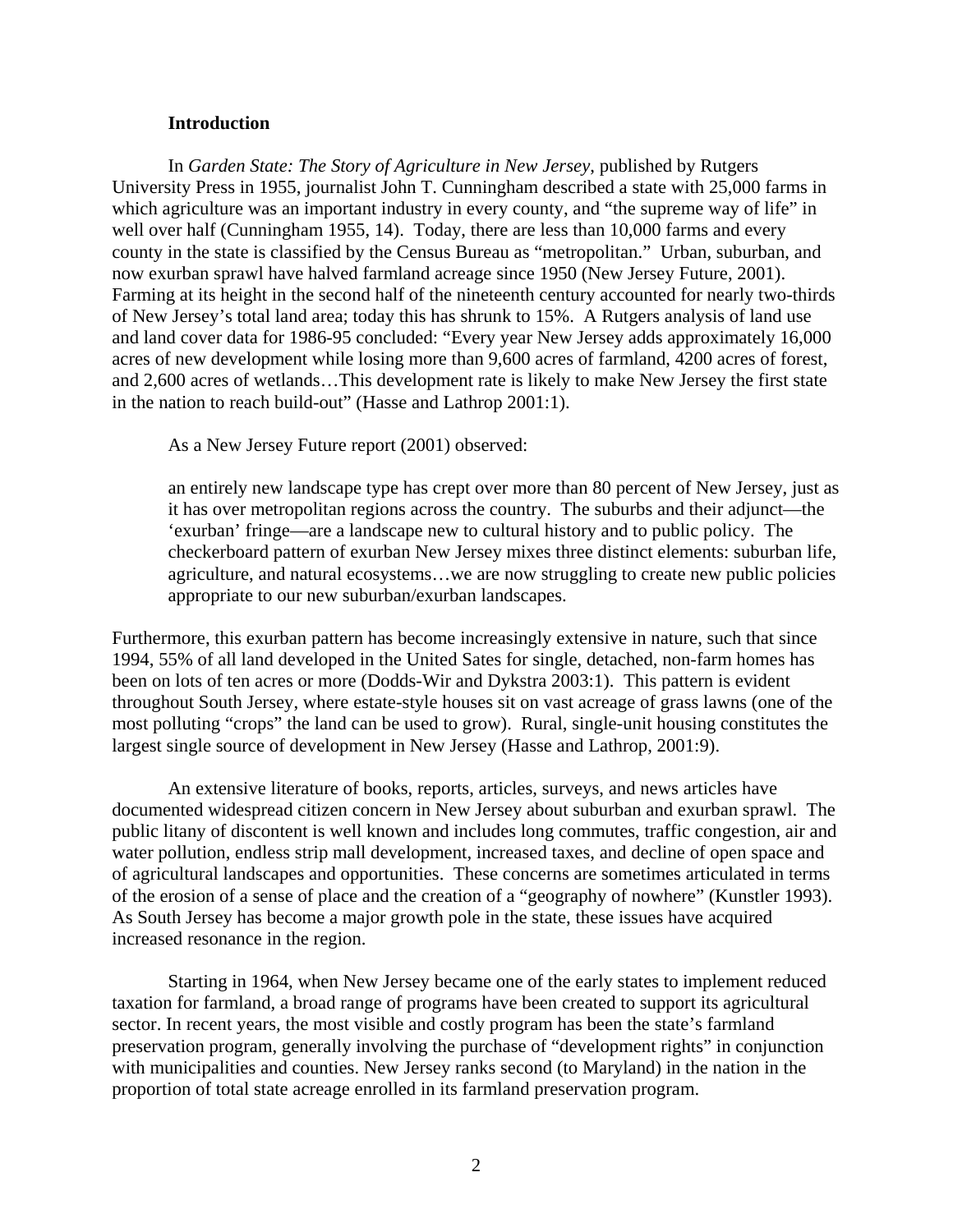These programs have nonetheless failed to reverse the decline of farmland in the state. The New Jersey Future (2001) report estimated the average loss of 10,000 acres per year in the 1990s. Between 2000 and 2005, New Jersey farm acreage declined from 830,000 to 790,000 acres (NASS 2006:2). Assessing the overall state of New Jersey agriculture is more complicated, however. The real market value of farm output sold declined by about 10% between 1982 and 2002, but average sales per farm rose. While some types of longstanding New Jersey farming have been in virtual free fall, other (generally non-traditional) sectors and niches have been expanding rapidly. As Brian Schilling (2006) of the Rutgers Food Policy Institute has noted, adaptation and change have been hallmarks of New Jersey agriculture for years.

In the past five to ten years, virtually every state in the country has identified "agritourism" as a promising additional source of income for farmers that may under certain conditions spell the difference between success and failure of farm enterprises and the general sustainability of farming. Agritourism means different things in different places, but the common denominator is some sort of direct experience of agriculture. The New Jersey Department of Agriculture (NJDA) has maintained since 2004 an a searchable online agritourism database and in that year created a Agri-Tourism Industry Advisory Council, composed of representatives from the various sectors of the agriculture that deal directly with the public. It also commissioned Rutgers University's Food Policy Institute to conduct an inventory of agritourism activities in the state and to study the experience of the farmers involved to date.<sup>[1](#page-3-0)</sup> The South Jersey Tourism Corporation (SJTC), created in 2003, has also expressed interest in identifying and developing "agri-tourism assets," and has highlighted farms that receive visitors at the "Outdoors" section of its Visit South Jersey website.

There is substantial evidence that agritourism is a major component of farm income in many places, especially in Europe. One survey of farmers throughout England found that 63% said that tourist income was vital to them (Rilla 1999). In a recent study of agritourism operators in Pennsylvania (Ryan, DeBord and McClellan 2006:10), 43% said that they were unable to supporttheir family and/or farm without the income they made from agritourism.<sup>2</sup> Vermont, which reports that one-third of its farms earned income from agritourism in 2002, averaging \$8,900 each (NEASS, 2004), is widely considered the gold standard of U.S. agritourism. But while the popular media periodically conjures up "bumper crops" of tourists flocking to farms, the targeted objectives of agritourism promotion are seldom specified. Claims about agritourism's extensiveness and importance depend greatly on the definition employed.

Public support for farmland preservation in South Jersey<sup>[3](#page-3-2)</sup> has been consistently strong, and the engagement of the public as consumers in the nascent agritourism industry suggests the possibility of substantial growth. But since even those who support South Jersey farmland preservation often know little about New Jersey agriculture generally, this report will begin with a brief overview of agriculture in the state and in South Jersey. It will then take up the question

<span id="page-3-0"></span><sup>&</sup>lt;sup>1</sup> This study had been submitted but was not yet available as of the writing of this report.<br><sup>2</sup> Passed on a response rate of 10% of the 1705 surveys distributed to identified egritouries

<span id="page-3-1"></span> $2$  Based on a response rate of 19% of the 1795 surveys distributed to identified agritourism operators.

<span id="page-3-2"></span><sup>&</sup>lt;sup>3</sup> South Jersey in this report will refer to the southern seven counties of the state: Atlantic, Burlington, Camden, Cape May, Cumberland, Gloucester, and Salem. See Appendix A for a brief discussion of differing definition of South Jersey in tourist and other contexts.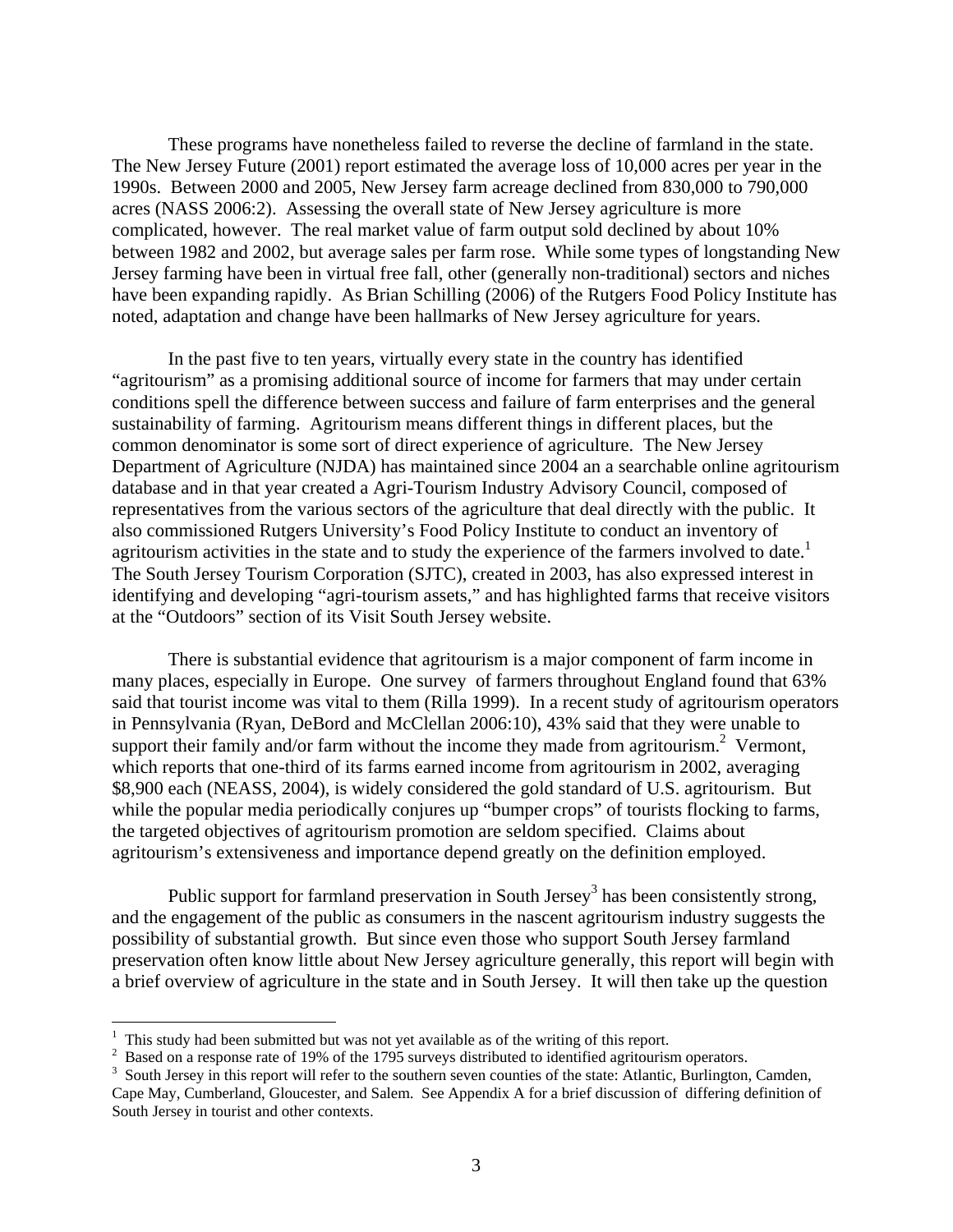of public support for farmland preservation, and examine the question of what the public interest in agriculture and agritourism might be said to be. The report will then turn directly to agritourism, first defining its meaning and scope more specifically, and then surveying its presence in South Jersey. It will end by identifying some key issues and by making some tentative proposals.<sup>4</sup>

#### **A Brief Overview of New Jersey Agriculture**

 $\overline{a}$ 

For many residents of New Jersey, agriculture is relatively invisible. Travelers to the north and south, and east to the shore as well, mostly drive on limited-access highways whose landscaping shields them from even realizing that they may be driving through farm country. When they learn the facts, many New Jerseyans express surprise about both the extent and relative health of New Jersey agriculture.

In narrowly economic terms, New Jersey's agricultural production is today miniscule, contributing about a quarter of one percent to the state's economy and employing only fourtenths of a percent of the state's labor force [The food industry generally, which also includes processing, marketing, and wholesale and retail trade, accounts for almost 12% of the state's employment, but much of it has little relation to New Jersey agriculture (ERS 2005).] The nation's overall food supply would be little affected were New Jersey agriculture to cease to exist, but in a few agricultural commodities New Jersey is a major player: second in blueberries, third in cranberries and bell peppers, and fourth in peaches nationwide.

The average and median farm size in New Jersey is 82 and 22 acres respectively. Seventy percent of farms in the state are less than 100 acres. In contrast to most of the rest of the country, farm size has been shrinking. Statewide, 52% of principal farm operators claim farming as their primary occupation, but 80.6% of farms reported gross sales lower than \$25,000. Only 10.8% of New Jersey farms reported gross sales over \$100,000 in 2002, accounting for 94.4% of the total. Most farm families, in New Jersey as elsewhere, depend heavily on nonfarm sources of income to get by.

Average value of cropland in New Jersey was estimated by NASS to be \$10,500 per acre in January 2005 (ERS 2005), the highest in the nation. New Jersey also has the highest cost for pastureland. Quite apart from the readiness of developers to bid up the price of farmland, such land is in demand for lifestyle and prestige reasons. Realtors are known to encourage wealthy buyers to purchase preserved farmland for their estate, tearing down the farmhouse and replacing it with their mansion, as the law technically allows them to do. This in effect removes the land

<span id="page-4-0"></span><sup>&</sup>lt;sup>4</sup> This report is based on extensive field observations at agritourism sites in South Jersey and several neighboring states, on interviews and discussions with South Jersey farmers engaging in agritourism, on attendance at Agri-Tourism Industry Advisory Council and other relevant meetings and conferences, on examination of training manuals and other materials produced by agritourism initiatives in other states, and on available literature and data on South Jersey agriculture and agritourism generally. While the theoretical aspects of the subject will not be explicitly addressed, this report is informed by key ideas in economic sociology, notably the social embeddedness of economic behavior and institutions, and the social construction of collective meanings and memories. It is also informed by the author's past research on agritourism in Europe.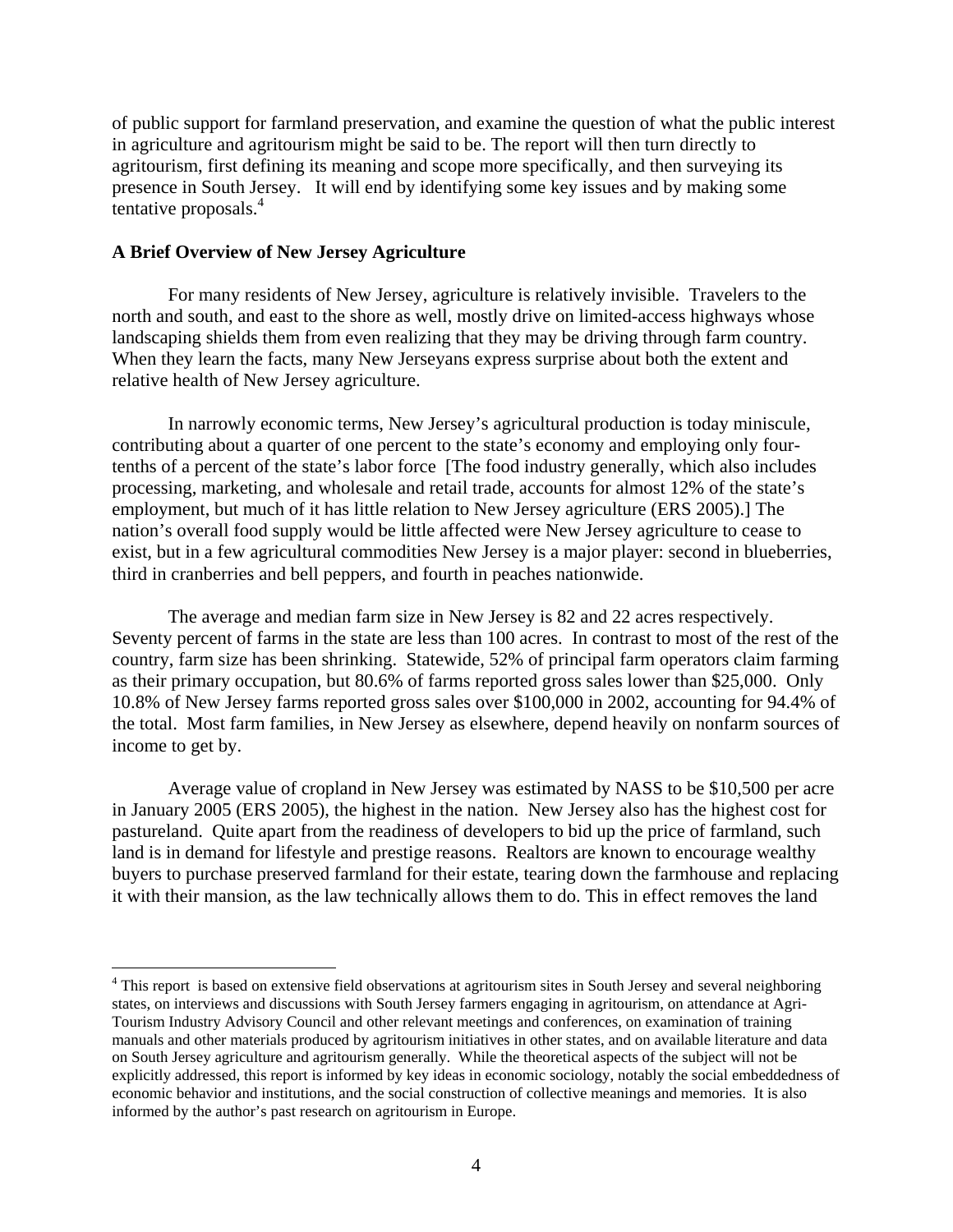fromownership by farm families forever, since few farm families could ever afford it.<sup>5</sup> High farmland prices—even for preserved farmland--are a major problem for young families interested in starting out on a farming career.

Average age of principal operators in 2002 was 55.1. While this figure—almost identical to the national average of 55.3—is often cited as cause for concern about the next generation of farmers, the average has risen only slightly from 53.8 in 1974. A NASS study of 2002 data found that New Jersey farms had higher-than-average multiple operators and that the proportion of these who were of different generations—thus providing a working basis for generational succession—was likewise relatively high, and increased with the income of the farm (Allen and Harris 2005; USDA 2002).

## **Table 1 Cash Receipts from New Jersey Farm Marketing: Major Commodity Groups and Number of Farms**

| <b>Commodity Group</b>          | <b>Cash Receipts</b><br>(2005) | Number of<br>Farms<br>(2002) |
|---------------------------------|--------------------------------|------------------------------|
| 1. Greenhouse, Sod,             |                                |                              |
| <b>Nursery and Christmas</b>    | \$368,546,000                  | 2727                         |
| Trees                           |                                |                              |
| 2. Vegetables                   | 158,385,000                    | 1,442                        |
| 3. Horses and Mules             | 109,000,000                    | 878                          |
| 4. Fruits and Nuts              | 94,863,000                     | 966                          |
| 5. Field Crops (corn, hay,      |                                |                              |
| soybeans, wheat, etc.)          | 58,269,000                     | 3137                         |
| 6. Dairy Products               | 32,308,000                     | 138                          |
| 7. Poultry and Eggs             | 31,500,000                     | 910                          |
| <b>Total Farms and Receipts</b> | 866,719,000                    | 9924                         |
|                                 |                                |                              |

Source: National Agricultural Statistics Service, USDA, *New Jersey's Farm Facts* (Sept. 16, 2005); USDA, National Agricultural Statistics Service, USDA, *2002 Census of Agriculture.* Table does not include several smaller commodity categories.

Table 1 reflects the impact of suburban sprawl upon New Jersey agriculture. By far the largest sector—comprising 2727 farms and 42.5% of total receipts—involves the growing of trees, plants and sod for the grounds of homes, businesses, and institutions. Reflecting New Jersey's truck garden history, vegetables and fruits and nuts remain the state's leading edible

<span id="page-5-0"></span><sup>&</sup>lt;sup>5</sup> The New Jersey Department of Agriculture sponsored a study that made proposals to close this loophole, that obviously runs counter to the intention of farmland preservation and the public's wishes. Opposition from farmers concerned about lowering their property value killed the proposal, however.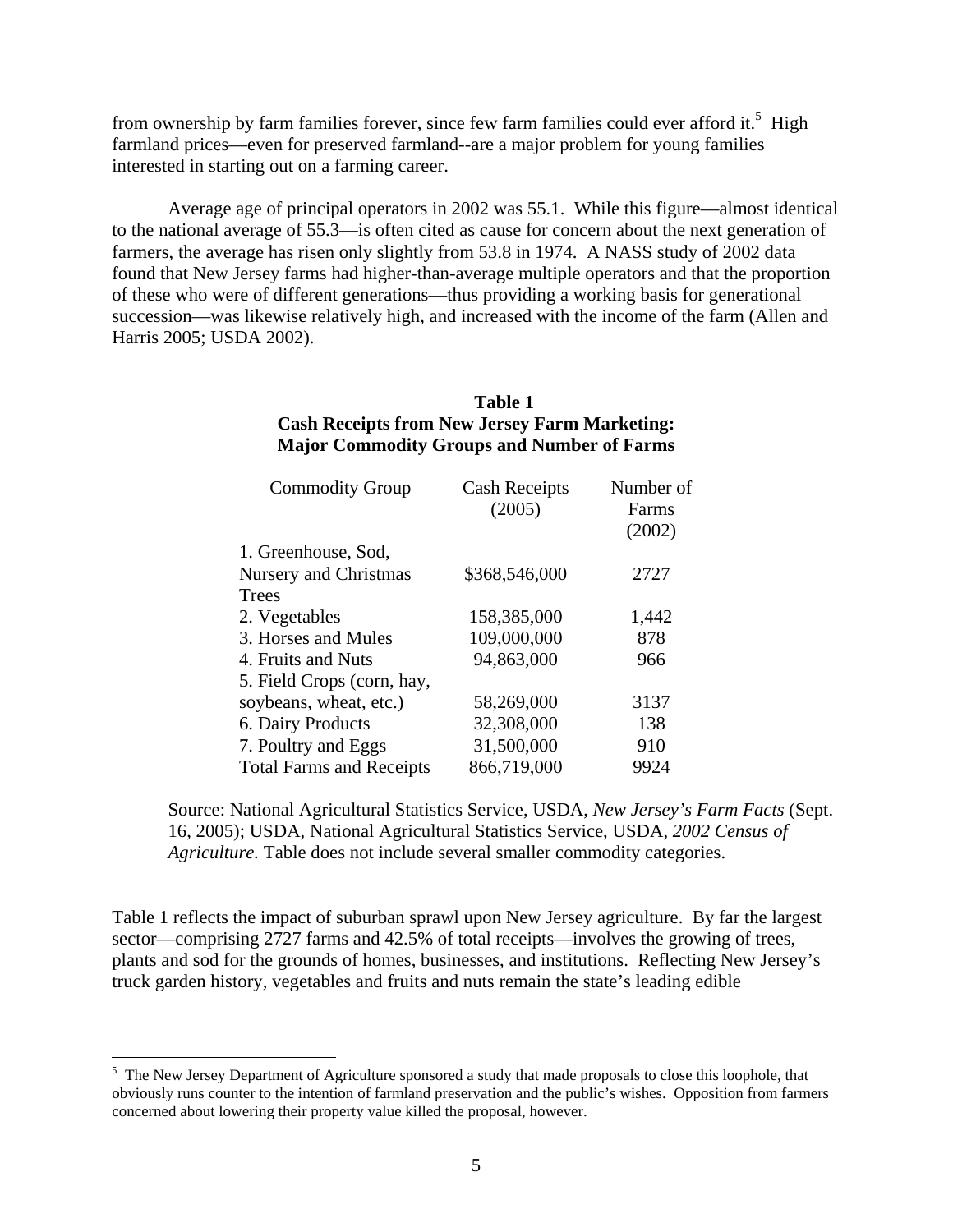crops. Commercial horticulture thus accounts for 72% of total agricultural production. The third place ranking for horses and mules reflects the growing importance of the state's equine industry, but understates its overall significance by being limited to "production" (breeding) of horses and mules. According to the NJDA, 81,000 acres of farmland are devoted to the equine industry as a whole, which is contributed an estimated \$109 million to the state's economy in 2004 (NJDA 2005).

While recent debates at World Trade Organization (WTO) meetings have highlighted issues of national subsidies and global competition, these factors are comparatively insignificant for New Jersey agriculture. Relatively little of the state's agricultural output is devoted to commodity crops heading for export. Only 6% of New Jersey's farmers receive U.S. Department of Agriculture (USDA) subsidies, the second lowest proportion in the nation. Overall, New Jersey receives one-tenth of one percent of total USDA subsidies. Nonetheless, these subsidies amounted to almost \$94 million between 1995 and 2004, and can be significant for those who receive them. As with the national pattern, the beneficiaries have mainly been larger farmers growing the specific crops that happen to be covered by USDA commodity programs (which do not cover nursery, equine, or most vegetable or fruit or nut production, the four top components of New Jersey agriculture). Undoubtedly there would be less cropland devoted to commodity field crops like corn and soy beans without USDA subsidies, since in most years the market price is well below the production cost to the farmer.<sup>[6](#page-6-0)</sup>

The low figure for the New Jersey dairy industry (138 farms) reflects its rapid and inexorable decline, down from 5000 dairy farms fifty years ago and from 400 in 1995. The continued viability of the industry, which provides only about one-eighth of the milk in the state, is very much in doubt. In his 1955 book on New Jersey agriculture mentioned earlier, Cunningham (1955:93) wrote:

Scenery puts no dollars in the farmer's pocket, of course. Yet the very nature of New Jersey's \$65,000,000 diary industry makes scenery an automatic counterpart. Milk cows need spreading green pasturelands, preferably on a rolling hillside and preferably with a cool bubbling stream slipping the fertile lands. Dairying means big barns, eye-catching tall silos, net yards and outbuildings. It can add up only to pastoral correctness.

This passage, written before CAFO's (confined animal feeding operations) had ever been heard of, speaks volumes. Today agritourism tries to capture some of the value of that kind of scenery, but the industrialization of the dairy industry nationally has eliminated the "need" (at least for the cows' owner) for pastureland, to say nothing of bubbling streams. Yet is striking how much the "pastorally correct" landscape of the dairy farm remains the visual icon of a healthy agriculture for organizations like the American Farmland Trust and the Farm Bureau (and, not least, the "Preserved Farmland" sign provided by the SADC), as well as for many urban and suburban

<span id="page-6-0"></span><sup>&</sup>lt;sup>6</sup> As a matter of fact, farmers can collect their loan deficiency payment when the price is low even if they sell later when the price is above the government guaranteed price. So the incentive to grow government-supported commodity crops is double: insurance against loss and a potential windfall extra profit.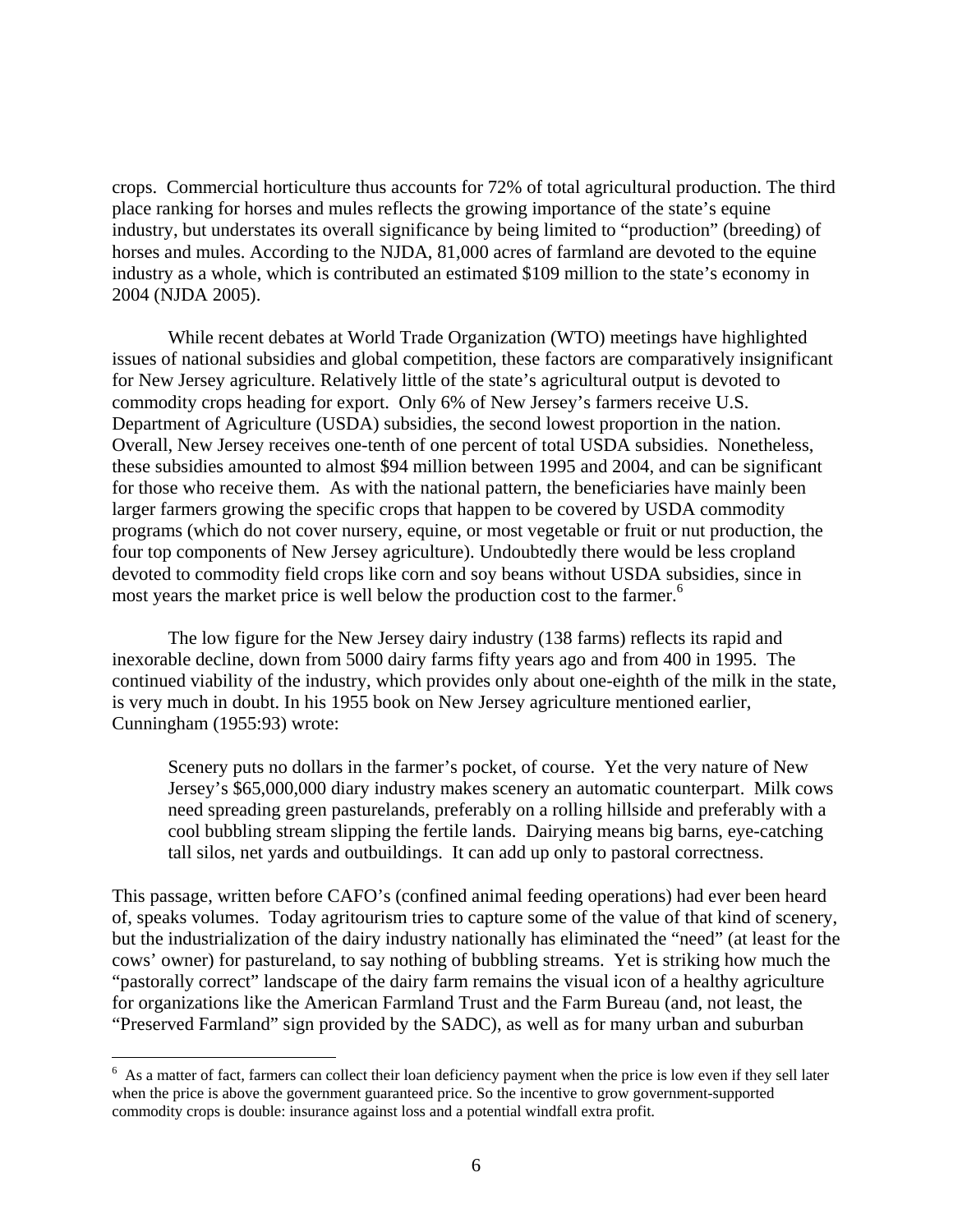residents. In New Jersey, pastureland has shrunk to just 5.2% of total farmland. Nonetheless, dairy barns and their silos still dot the farming landscape and remain potential agritourism "assets," even if they are largely abandoned or used for other purposes.

Table 2 provides selected agricultural data for the six counties of South Jersey. With 3836 farms in 2002, the seven counties of South Jersey accounted for 39% of the farms, 47% of the acreage, and 60% of the total value of agricultural production in the state. South Jersey farms accounted for 61% of crop sales in the state, but only 38% of livestock sales. The category of nursery, greenhouse, floriculture and sod accounted for the largest proportion of production (in terms of market value) in four of the counties; vegetables ranked first in three counties, and fruits and nuts in one. These relatively labor-intensive crops (particularly at harvest time) account for the fact that South Jersey farmers employ 67% of the hired agricultural laborers in the state, mainly from Puerto Rico and Mexico (Bonilla-Santiago 1988). South Jersey farmers clearly focus mostly on local and regional markets.

Some idea of the agricultural landscapes that result from these choices may be seen in Table 3, which look at acreage devoted to different crops and purposes at the county and state level. While the relationship between agritourism and specific types of agriculture remain largely unexplored in the literature (but see Vanslembrouck and Van Huylenbroech 2002 for a study of farm type and guesthouse prices in Flanders), some tentative patterns will be identified later in subsequent sections of this paper.

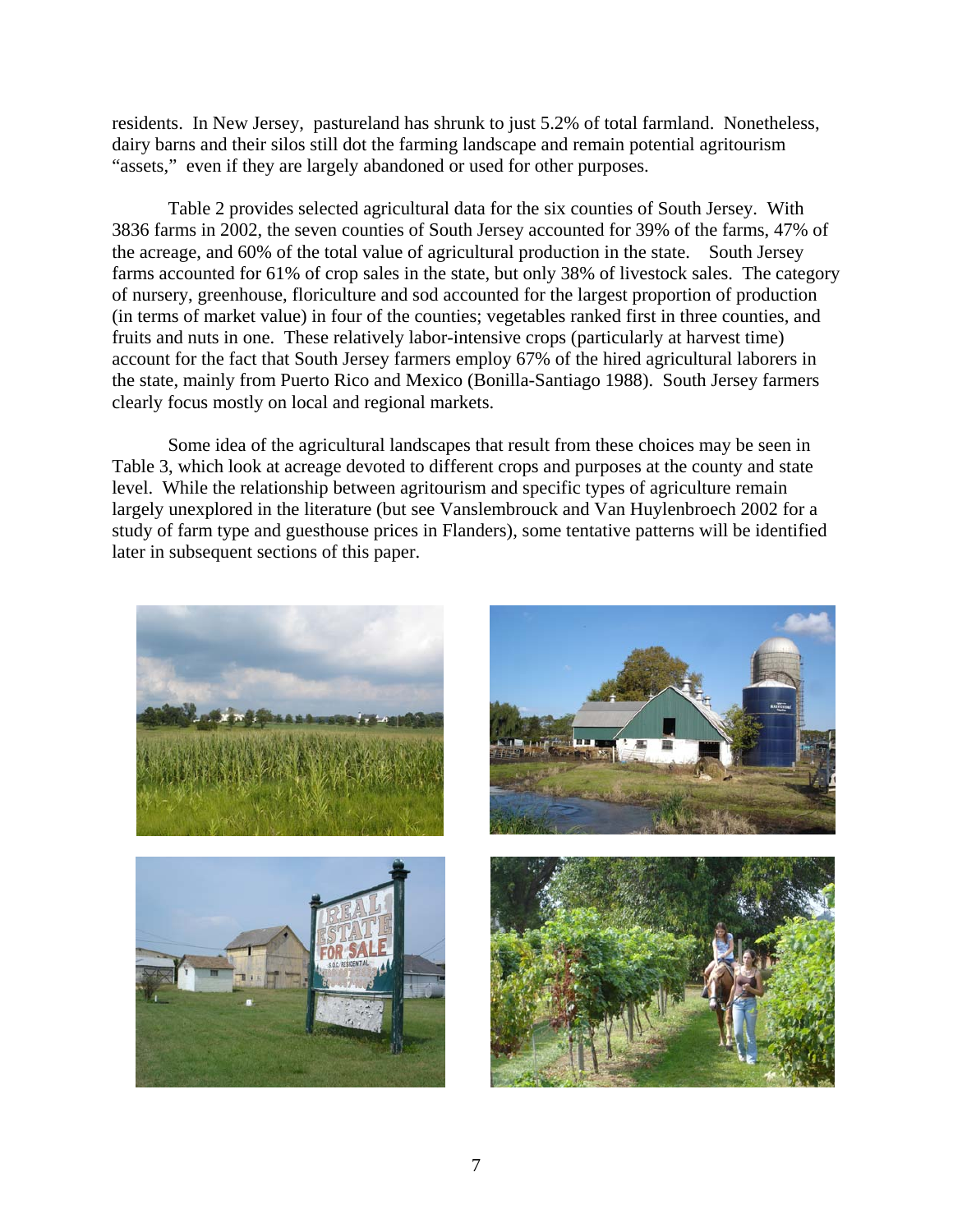|                           | <b>State</b> | Atlantic          | Burlington | Camden     | Cape May | Cumberland | Gloucester | Salem      | SJ Total | $SI%$ of                 |
|---------------------------|--------------|-------------------|------------|------------|----------|------------|------------|------------|----------|--------------------------|
|                           |              |                   |            |            |          |            |            |            |          | State                    |
| No. of Farms              | 9924         | 456               | 906        | 216        | 197      | 616        | 692        | 753        | 3836     | 38.7                     |
| Farm Acres                | 805,682      | 30,337            | 111,237    | 10,259     | 10,037   | 71,,097    | 50,753     | 96,238     | 379,958  | 47.2                     |
| Av. Farm Size             |              |                   |            |            |          |            |            |            |          |                          |
| (acres)                   | 81           | 67                | 123        | 47         | 51       | 115        | 73         | 128        | --       | $\mathbf{u}$             |
| <b>Total Farm</b>         |              |                   |            |            |          |            |            |            |          |                          |
| Production                |              |                   |            |            |          |            |            |            |          |                          |
| (Market Value) \$         |              |                   |            |            |          |            |            |            |          |                          |
| millions                  | 749.8        | 78.5              | 83.2       | 13.6       | 11.3     | 122.7      | 66.0       | 72.5       | 447.9    | 59.7                     |
| Crop Sales \$             |              |                   |            |            |          |            |            |            |          |                          |
| millions                  | 675.5        | 77.7              | 72.9       | 13.5       | 10.7     | 120.0      | 62.0       | 55.8       | 412.6    | 61.1                     |
| <b>Livestock Sales \$</b> |              |                   |            |            |          |            |            |            |          |                          |
| millions                  | 92.4         | $\boldsymbol{.8}$ | 10.4       | $\cdot$    | .5       | 2.7        | 4.1        | 16.7       | 35.3     | 38.2                     |
| Av. Sales per             |              |                   |            |            |          |            |            |            |          |                          |
| Farm (market              |              |                   |            |            |          |            |            |            |          |                          |
| value) \$                 | 75,561       | 172,166           | 91,891     | 63,141     | 57,110   | 199,143    | 95,389     | 96,310     | $- -$    | $\overline{\phantom{m}}$ |
| <b>USDA Subsidies \$</b>  |              |                   |            |            |          |            |            |            |          |                          |
| thousands                 | 6,416        | 29.7              | 892.0      | 1.2        | 4.0      | 344.0      | 499.0      | 1,128      | 2,897.9  | 45                       |
| <b>Modal Sales</b>        |              |                   |            |            |          |            |            |            |          |                          |
| Category                  | nursery      | Fruits/nuts       | nursery    | vegetables | nursery  | nursery    | vegetables | vegetables | $- -$    | $\sim$ $\sim$            |
| Preserved                 |              |                   |            |            |          |            |            |            |          |                          |
| Farmland (acres)          | 137,944      | 3,335             | 19,817     | 467        | 2,444    | 11,854     | 7,885      | 18,408     | 64,210   | 46.5                     |
| No. of preserved          |              |                   |            |            |          |            |            |            |          |                          |
| farms                     | 1273         | 27                | 172        | 7          | 37       | 87         | 79         | 134        | 543      | 42.7                     |

**Table 2 Selected Agricultural Data, South Jersey Counties (2002)** 

Source: USDA, National Agricultural Statistics Service, *2002 Census of Agriculture*; Environmental Working Group, *Farm Subsidy Database*.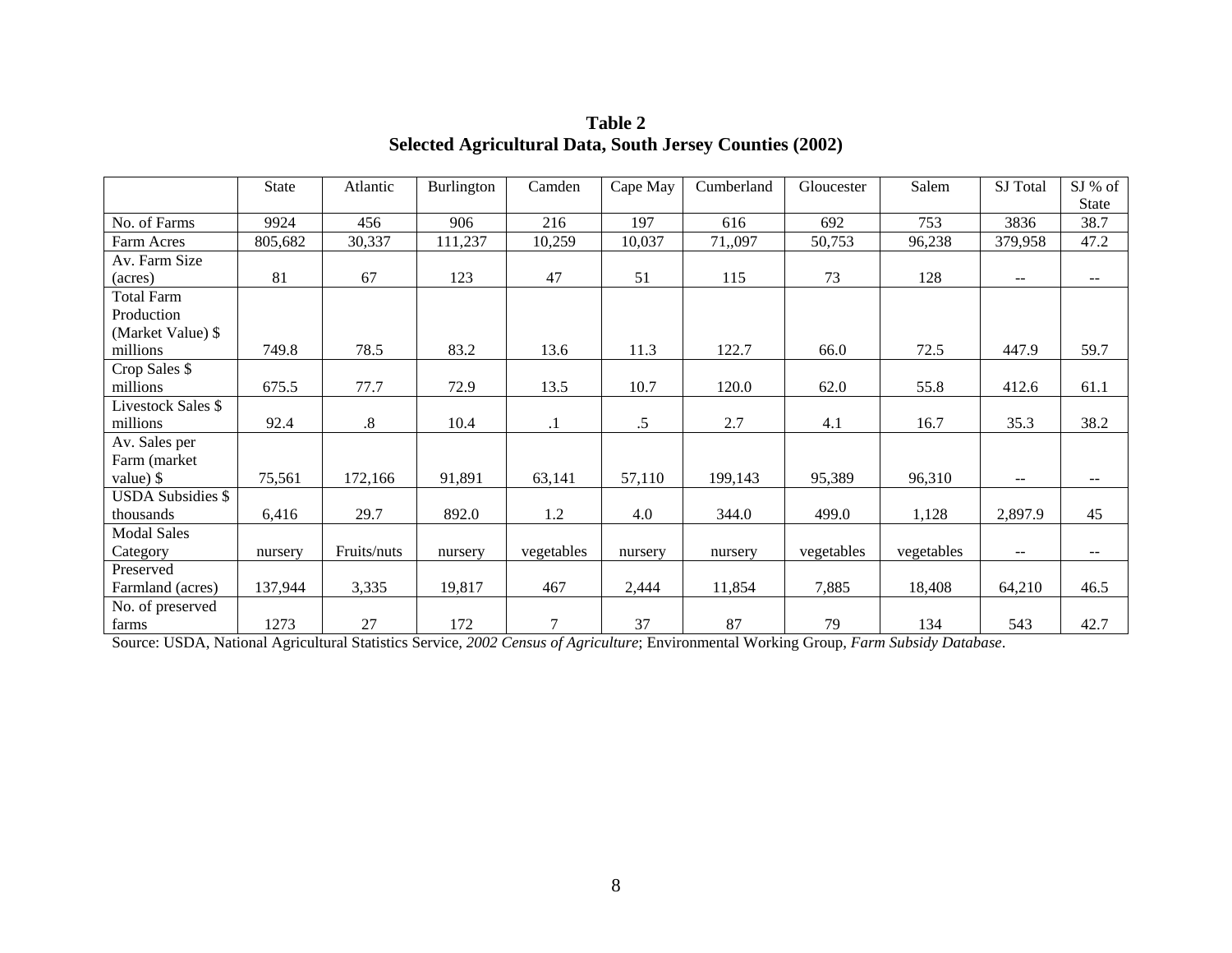|                | Atlantic | Burlington | Camden | Cape May | Cumberland | Gloucester | Salem  | South  | <b>New</b> |
|----------------|----------|------------|--------|----------|------------|------------|--------|--------|------------|
|                |          |            |        |          |            |            |        | Jersey | Jersey     |
| Nursery        |          |            |        |          |            |            |        |        |            |
| #Farms         | 111      | 182        | 51     | 55       | 177        | 114        | 80     | 770    | 1529       |
| # $Acres*$     | 1726     | 7129       | 182    | 1508     | 7347       | 2118       | 2133   | 22,143 | 37,371     |
| Vegetables     |          |            |        |          |            |            |        |        |            |
| #Farms         | 89       | 116        | 56     | 54       | 143        | 5          | 104    | 567    | 1435       |
| # Acres        | 5177     | 4176       | 1563   | 382      | 12,399     | na         | 13,348 | 37,045 | 55,374     |
| Orchards       |          |            |        |          |            |            |        |        |            |
| #Farms         | 42       | 43         | 23     | 9        | 33         | 51         | 12     | 213    | 721        |
| # Acres        | 510      | 568        | 1271   | 28       | 1540       | 4809       | na     | 8726   | 12,155     |
| <b>Berries</b> |          |            |        |          |            |            |        |        |            |
| #Farms         | 72       | 131        | 16     | 20       | 31         | 24         | 24     | 318    | 561        |
| # Acres        | 5863     | 5774       | 131    | 18       | 69         | 64         | 44     | 11,963 | 12,565     |
| Soybeans       |          |            |        |          |            |            |        |        |            |
| #Farms         | 5        | 85         | 5      | 3        | 78         | 76         | 151    | 408    | 611        |
| # Acres        | na       | 22,022     | 158    | 400      | 12,726     | 8165       | 18,240 | 61,711 | 96,032     |
| Corn for       |          |            |        |          |            |            |        |        |            |
| grain/silage   |          |            |        |          |            |            |        |        |            |
| $#Farms*$      | 28       | 83         | 17     | 8        | 50         | 51         | 164    | 401    | 952        |
| # Acres        | 507      | 8614       | 174    | na       | 5385       | 1274       | 17223  | 33,177 | 80,456     |
| Pastureland    |          |            |        |          |            |            |        |        |            |
| #Farms         | 157      | 480        | 87     | 87       | 255        | 358        | 416    | 1840   | 5574       |
| # Acres        | 2099     | 9269       | 825    | 1068     | 5512       | 6174       | 8628   | 33,575 | 113,945    |

**Table 3 No. of Farms and Acreage for Major Crops By South Jersey County, Region and State** 

\*may be overstated, since number of farms for each has been added, whereas some presumably grow both

Source: USDA, National Agricultural Statistics Service, *2002 Census of Agriculture*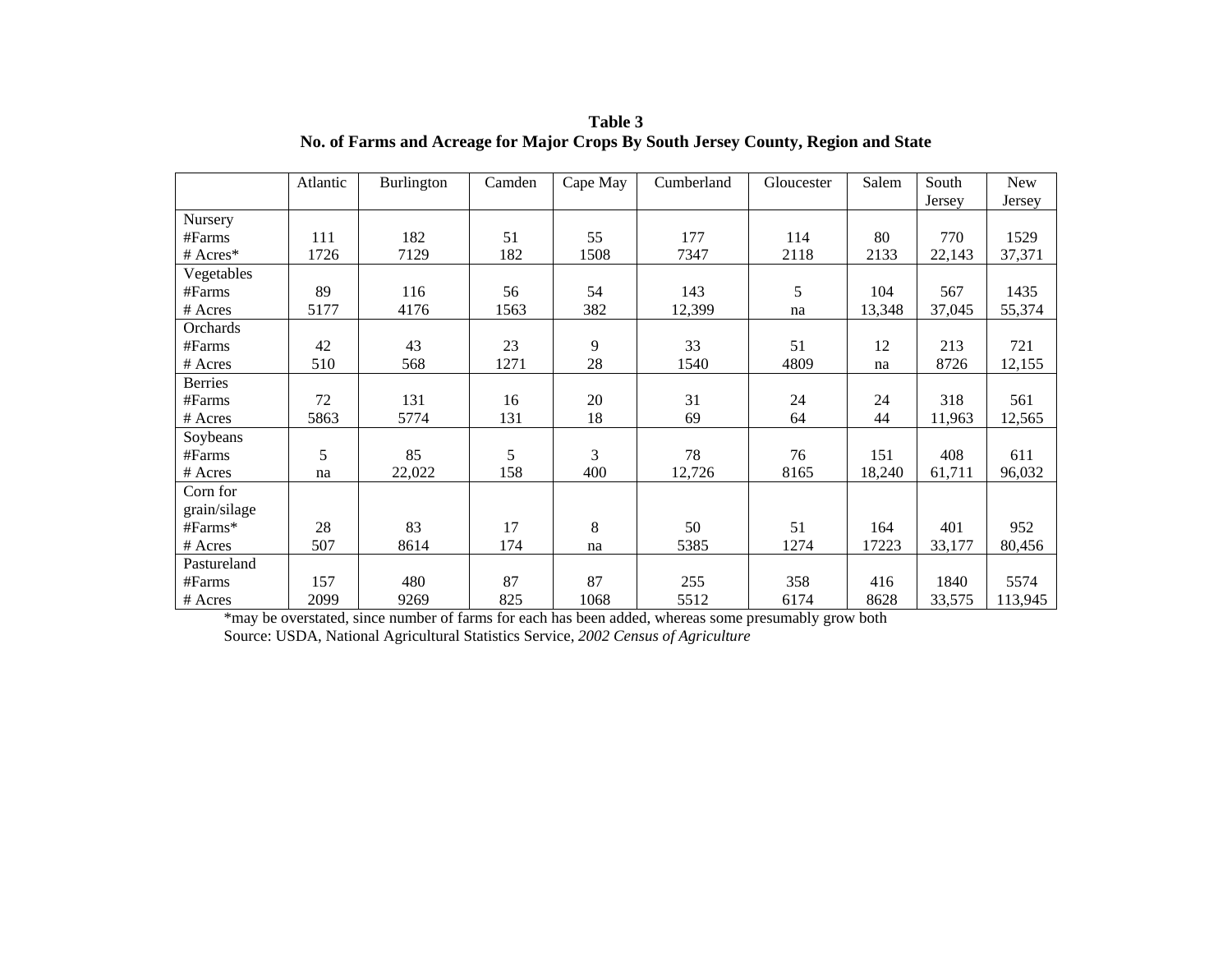## **The Public Interest and Agriculture in New Jersey: From Farmland Preservation to Agritourism**

The family farm holds "mythic status" in the United States (Lobao and Meyer, 2004:20). Many observers see an enduring agrarianism harkening back to Thomas Jefferson's belief in the virtues of yeoman farmers, fused over time with romantic sensibilities (e.g. Brown, 2001). While in reality the history of farming and farmers has been anything but romantic, and while critical voices have always been there, it was only in the 1980s and 1990s that a generalized critique of U.S. agriculture as "industrial agriculture" emerged, puncturing the myth of the family farm and exposing industrial agriculture's destructive health and environmental impacts. Culminating in books like *Fatal Harvest: The Tragedy of Industrial Agriculture* (Kimbrell 2002), which brought together many of the critics, a sharp line was drawn between agrarian and industrial visions of agriculture. In a state like New Jersey, with its troubled environmental legacy of industrialism, these concerns certainly resonated with many.

 But by and large, New Jersey agriculture is not industrial agriculture. Even the big farms are small by standards of Midwestern and western states, and CAFO's are few in number and do not include the most polluting types, those housing hogs or cattle. As noted earlier, few New Jersey farmers receive USDA subsidies, and hence New Jersey agriculture has been somewhat protected from their distorting—and often environmentally negative--effects. Operating within a framework of fairly strong environmental controls, particularly in the Pinelands and more recently within the Highlands, New Jersey agriculture has largely escaped the sharper jabs of contemporary agrarian and environmental critiques.

 Should New Jerseyans care about the future of the state's agriculture? In *The End of Agriculture in the American Portfolio*, agricultural economist Steven Blank argues that agriculture is doomed in the United States and that this is a good thing: "America doing agriculture is like a Ph.D. doing child's work—we can do it, but it is a waste." Blank criticizes expensive farmland preservation programs in states like New Jersey because they allow land to "sit idle instead of being developed into something useful. This is an example of shooting yourself in the foot" (Blank 1998:18,194). These passages are striking in their negative evaluation of agricultural knowledge and skills, in their view of contemporary agriculture as a form of economic idleness, and in their implicit assumption that strip malls are more useful than local food production. But they do point to an important issue. Bucking market trends—and the pressure of powerful developers--to preserve agriculture is expensive. Are New Jerseyans willing to pay the price?

 New Jersey voting patterns appear to say so. Voters have consistently passed, generally in overwhelming numbers, ballot initiatives to raise money for open space and farmland preservation. At the state level, 100% of ballot initiatives for these purposes have passed, starting with the nine Green Acres bond issues from 1961 onwards, to the Garden State Preservation Trust Fund in 1998 and an increase in its authorized debt in 2003. According to data collected by the Delaware Valley Regional Planning Commission (DVRPC), ballot initiatives at the county and municipal levels in its Pennsylvania and New Jersey area to raise additional money for open space and farmland preservation have had a success rate in excess of 85%. For Burlington, Camden and Gloucester Countries, the pass rate was 91% (41 approvals, 4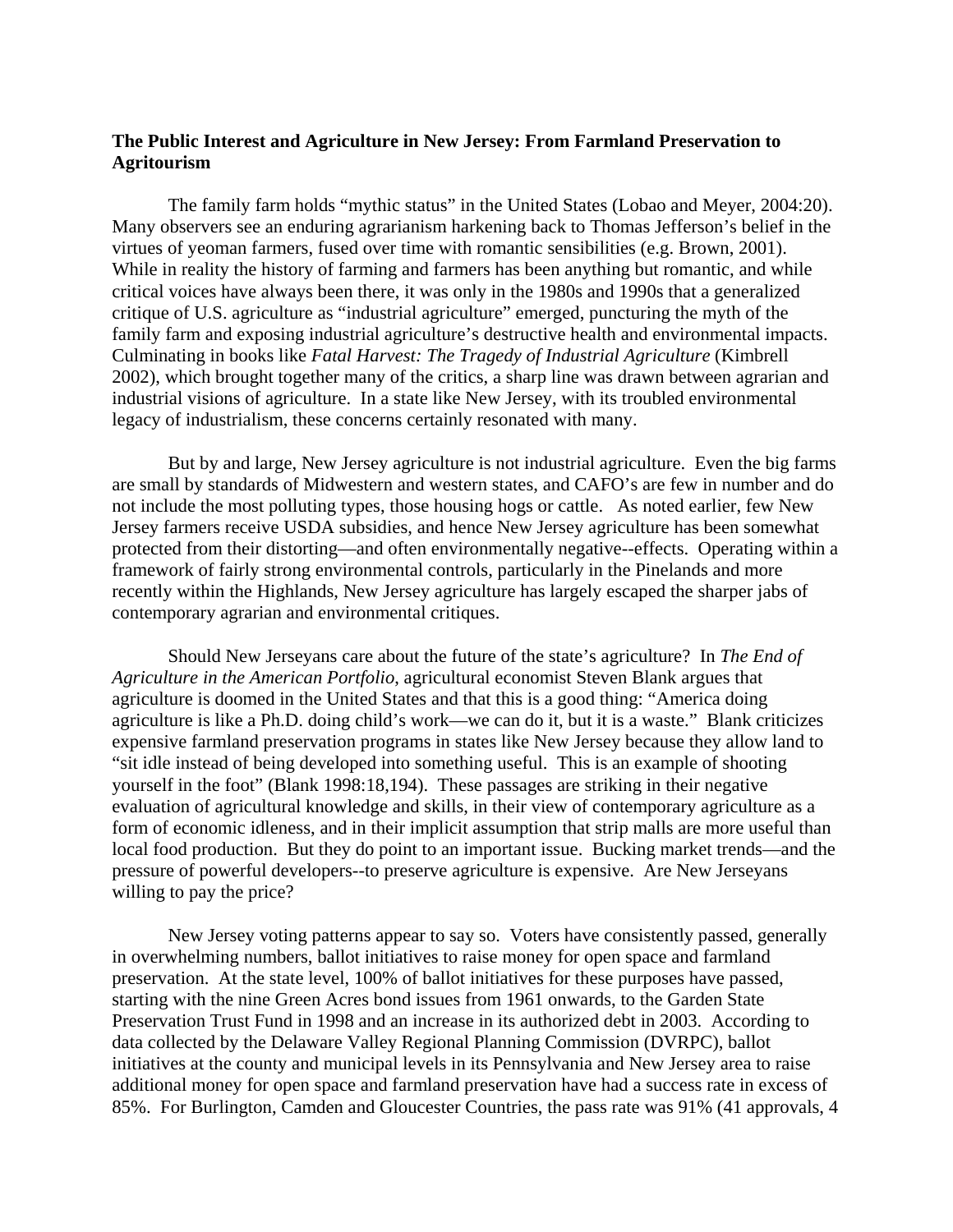rejections) between 1999 and 2005.<sup>[7](#page-11-0)</sup> These approval rates are vastly higher than school budget approvals in these years.

Some observers interpret support for open space and farmland preservation as an expression of the narrow self-interest of those rich and fortunate enough to live on the suburban fringe: an exurban elite which has constructed its gentrified rural idyll and wishes now to deny others the same opportunity (e.g. as summarized in Mariola 2005 and Bunce 1998). This viewpoint is captured in such jokes as "What is the difference between a developer and an environmentalist? Answer: The developer wants to build a house in the woods, the environmentalist already has one" (quoted in Goertzel and Leonardis 2001). The distribution of funded open space and farmland preservation programs does not seem to support this cynical view however. DVRPC data show that suburban, "mature," and rural municipalities all have higher rates of open space and farmland preservation programs than do exurban (suburban fringe) communities.

The broad level of support for open space and farmland preservation across the board is supported by attitudinal survey data as well. In a North Carolina study designed to test the view that support for farmland preservation is concentrated in wealthy exurban communities, Furuseth (2001) found no correlation between place of residence and farmland preservation support, which was 71% for his regional sample overall. Goertzel and Leonardis (2001) present data from a three-region survey and a statewide survey using an identical survey question that likewise finds support for open space and farmland preservation to vary only slightly between shore (Atlantic and Cape May), southern agricultural (Cumberland and Salem) and Suburban (Burlington, Camden and Gloucester) counties.

Some researchers have noted that it is difficult distinguish support for farmland preservation from support for open space generally. The Garden State Preservation Trust Act explicitly divided the distribution of funds into 56% for open space, 38% for farmland preservation, and 6% for historic preservation. Some county and municipal ballot initiatives have been similarly precise. For example, one successful Gloucester County initiative allocated two-thirds of the proceeds to farmland preservation and one-third to open space; a Harrison township initiative solely involved farmland preservation. But most ballot initiatives combine the two indeterminately. Fortunately, the South Jersey and statewide surveys reported by Goertzel and Leondardis asked separately about support for preserving open space and preserving farmland, and found that support for preserving farmland consistently outpolled preserving open space, as summarized in Table 4 below. A separate question about allocating more money for both elicited support between 62% and 69% from respondents, while a statement, "The State should take steps to preserve farmland in New Jersey," received between 90% and 93% approval in the three county groupings. The comparison to the statewide survey of New Jersey Future suggests that support for open space and farmland preservation is higher in South Jersey than in the rest of the state, lending support to the idea that South Jerseyans define their regional identity, at least partly, in terms of their region's rural amenities.

<span id="page-11-0"></span> $<sup>7</sup>$  I wish to thank the Delaware Valley Regional Planning Commission for its generosity in sharing its data with me</sup> and in responding efficiently to my questions.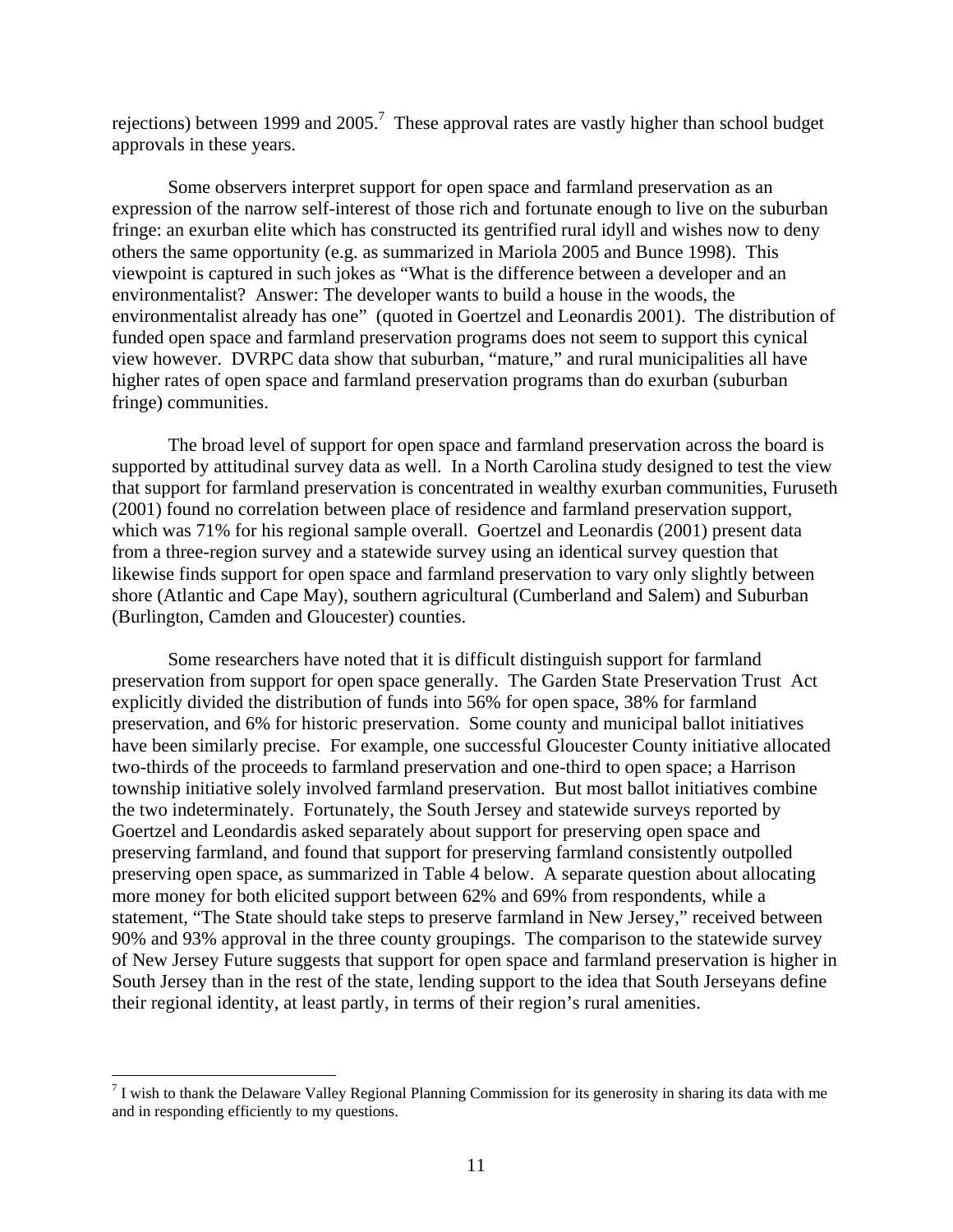| How important is it for us to | <b>Shore Counties</b> | So. Ag. Counties | Suburban | <b>NJ</b> Futures |
|-------------------------------|-----------------------|------------------|----------|-------------------|
| address                       |                       |                  | Counties | Statewide Survey  |
| Preserving Open Space         |                       |                  |          |                   |
| Very important                | 72%                   | 65%              | 72%      | 61%               |
| Somewhat important            | 24%                   | 29%              | 22%      | 30%               |
| Not very important            | 5%                    | 4%               | 5%       | 6%                |
| Not important at all          | 0%                    | 2%               | 2%       | 2%                |
| Preserving Farmland           |                       |                  |          |                   |
| Very important                | 75%                   | 71%              | 75%      | 64%               |
| Somewhat important            | 20%                   | 25%              | 20%      | 26%               |
| Not very important            | 4%                    | 3%               | 5%       | 6%                |
| Not important at all          | 1%                    | 1%               | 1%       | 3%                |

**Table 4 Support for Preserving Open Space and Preserving Farmland**

Source: Goertzel and Leonardis, 2001

 $\overline{a}$ 

These data provide strong evidence that South Jersey residents have a strong desire to preserve farmland, not just open space. Further evidence at the state level is the Right to Farm Act, enacted in 1983 and amended in 1998, whose provisions have been further strengthened by the existence of 72 municipal right to farm ordinances, although the amount of added protection varies.<sup>[8](#page-12-0)</sup> As of 2005, 18 of New Jersey's 21 counties had established Agricultural Development Areas to protect farming, and 37 municipalities had adopted Farmland Preservation Master Plan Elements.

These local and regional data are consistent with the findings of a USDA-sponsored study, *Farmland Protection: The Role of Public Preferences for Rural Amenities*. The study defines rural amenities as "positive externalities generated by agricultural lands that have a public good nature" (Hellerstein et al. 2002:8). Agricultural public goods such as farming landscapes and a sense of agrarian heritage share with other public goods the characteristics of nonrivalness—one person's enjoyment of the good does not make it less available to others and nonexcludability—the good is available freely to all without direct cost. Since public desires and preferences for such rural amenities do not therefore take the form of market demand, other techniques must be used to ascertain them. The USDA study takes two approaches. The authors first survey twelve studies of public attitudes and find, despite varying degrees of methodological sophistication, that all demonstrate broad support for farmland protection, although the level of that support tends to be higher in more urbanized regions. The authors then turn to an analysis of enabling legislation and guidelines for farmland preservation programs in 48 states as an indirect measure of public preferences, and find support not simply for agricultural production but for the rural amenities that it (and the broad array of practices on farms, including wildlife habitat conservation) creates. Among the states, New Jersey ranks high in the level of attention to a broad array of rural amenities mandated by the enabling legislation. Still, soil quality and contiguity to other preserved farmland are the factors ranked highest by most New Jersey counties.

<span id="page-12-0"></span> $8$  The seventy-two municipal right-to-farm ordinances were collected by the State Agriculture Development Committee (SADC) with the assistance of the county agricultural committees; the SADC does not know if that list is exhaustive or not.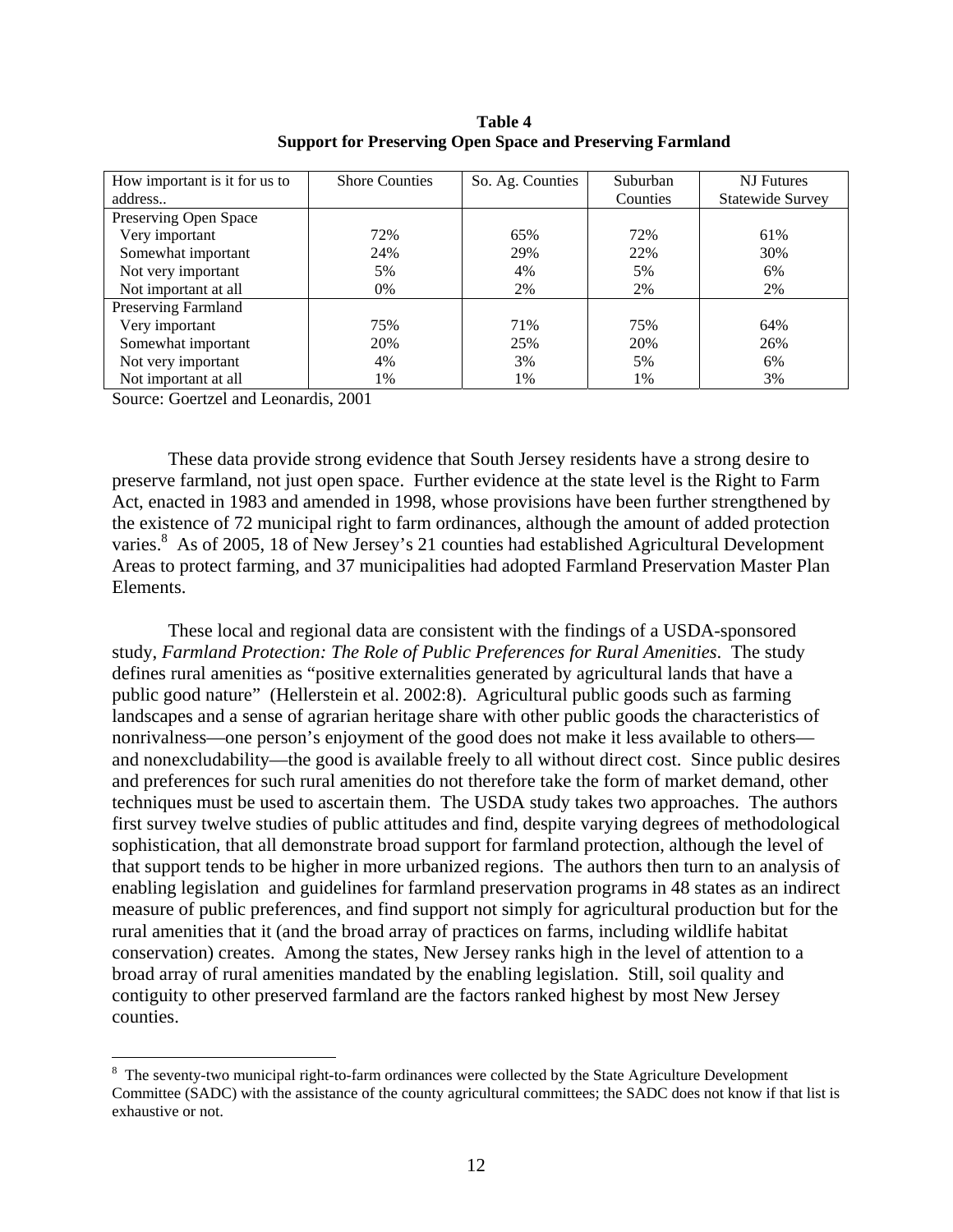Interestingly, the USDA avoids the term widely used in Europe and elsewhere to deal with the positive non-commodity outcomes of agriculture. This word is "multifunctionality" and has become something of a bone of contention between the U.S. and the European Union (EU) over farm subsidies. While the U.S. position on the term has soften somewhat in recent years, it still mainly treats the term as a disguised way of justifying agricultural protectionism. In Europe, in contrast, the term is interpreted as a way of guiding the inevitable process of reform necessitated by globalization generally and the pressure of WTO agreements specifically. The term has a broad focus, as in the following statement in *Multifunctional Agriculture: A New Paradigm for European Agriculture and Rural Development* (Belletti et al. 2003:55):

Multifunctionality refers to the fact that agriculture fulfills other societal functions besides satisfying the basic demand for food. These include biodiversity, pollution control, amenity values (i.e. landscapes), cultural heritage, food safety, rural settlement, and retention of economic activities in less favoured areas.

In "What does the public want from agriculture and the countryside? A review of evidence and methods," Hall, McVittie and Moran (2004) focus specifically on the question of whether the rural amenities desired by the public require active agriculture—or whether ruralness in general will do. While they note the methodological limitations of existing studies, they conclude that collectively studies in both the U.S. and the U.K. demonstrate a widespread public conviction that not only is agriculture multifunctional, but that it alone can provide many of the things desired in the countryside (a meaning-laden term in much of Europe that is quite different from the term "rural" in U.S. discourse).<sup>9</sup>

Based on this kind of broad public support and the dedicated municipal, county, and state revenues that it has generated (direct federal funding for farmland preservation is minimal), New Jersey has established one of the more successful farmland preservation records among Northeast and mid-Atlantic states. It has been these states, where development pressure on farmland has been most intensive, that have developed the largest farmland preservation programs (Hellerstein et al, 2002). Relying on a broad array of tools, New Jersey has preserved—mostly through the purchase or transfer of development rights—over 1300 farms and 140,000 acres, close to 20% of all New Jersey farmland. In the seven South Jersey counties in this study, 543 farms and 64,210 acres had been preserved at the end of 2005—43% of the statewide total. Burlington and Salem counties led the state in the amount of acreage preserved. On average, two-thirds of the funds for farmland preservation have come from the state, about one-third from municipalities and counties (American Farmland Trust and Agricultural Issues Center 2003). The current pace of farmland preservation—15,000 to 20,000 acres per year—will decline sharply if the acquisition phase of the Garden State Preservation Trust comes to an end around 2008, but given past experience, voter renewal of the program seems likely. Still, the fact remains that around 80% of New Jersey farmland is still up for grabs.

<span id="page-13-0"></span><sup>&</sup>lt;sup>9</sup> Indeed, in the most complete comparative study of farmland preservation programs available, Alterman (1997) notes that some countries have overtly redefined farmland preservation as countryside preservation, and argues that "Countryside preservation must be a goal in its own right."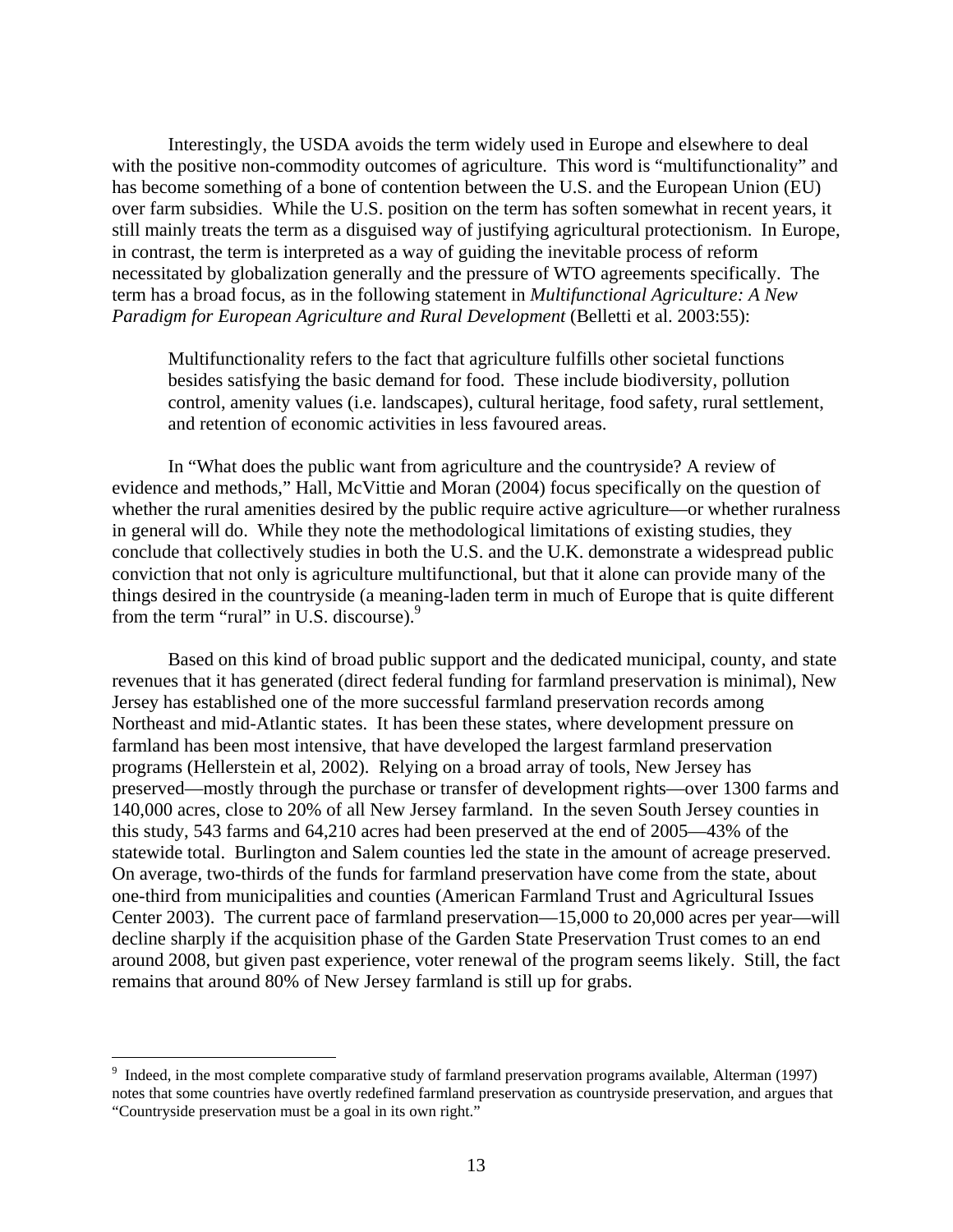In *Saving American Farmland: What Works*, the American Farmland Trust (1997) provides a useful overview and analysis of the "farmland preservation toolbox: agricultural protection zoning; purchase of agricultural conservation easements (also known as development rights); transfer of development rights programs; agricultural tax programs (mainly differential assessment and circuit breaker tax relief credits); right-to-farm legislation that protects farmers from nuisance complaints; and agricultural district programs. The toolbox can be seen to contain both tools for farm land preservation per se and tools to promote the economic viability of agriculture, but the emphasis is squarely on the former. "Agritourism" finds no explicit mention, nor do many of the other ideas (biofuels, organic agriculture, fundamental restructuring of government subsidies, etc.) that currently dominate the debates over how to keep farmers afloat. The past decade has been characterized by a growing awareness of the problem succinctly captured in a *Burlington County Times* article on the county's agriculture: "Farmland Protected, But Farming in Jeopardy" (Reitmeyer 2005) and in *The New Jersey Farmer Newspaper* (2006) story, "Preserving South Jersey farmers—not just the farm" The story, as many similar ones to be found both in the press and in research reports, emphasizes a variety of factors coming together to make it difficult for farmers to stay in business and to ensure intergenerational succession.

In this context, the state's promotion of agritourism can be interpreted as an attempt to enlist the public in the preservation of farmland and agriculture not just as taxpayers but as consumers, starting with the New Jersey Fresh and New Jersey Grown campaigns and now focusing more on a more experiential relationship between consumers and farmers involved in the broader meanings of agritourism. In reality, New Jersey farmers have long ranked high in direct marketing due to their proximity to urban and suburban populations. According to the *Census of Agriculture* for 2002, New Jersey ranks twelfth in the nation in the level of total direct farm sales to consumers, two-thirds of this being sales of vegetables, fruits and nuts. Indeed, among the twelve top-ranked states in this respect, New Jersey ranked fourth in average sales per farm engaging in direct marketing. This very much reflects the American Farmland Trust description of the active response of farmers to the challenges they have faced in states like New Jersey:

Farmers have also responded to the challenges by adapting their operations to take advantage of urban opportunities. Farms in metropolitan areas tend to be more specialized and more intensive than those in rural areas. They produce a diversity of high value crops such as fruits and vegetables, nursery products and specialty livestock. They often change from selling their products wholesale to direct marketing through roadside stands, farmers' markets and pick-your-own operations, or to selling directly to stores and restaurants. These farms are highly responsive to market demand and sometimes supply services to urban residents to increase income. Farm-based services include recreational activities, landscaping and bed-and-breakfast facilities….Some of them even promote the fun of rural living by offering ranch vacations, hayrides, bus tours, haunted haystacks or maple syrup breakfasts (American Farmland Trust 1997:15)

These latter examples are of course staples of what has come to be known as agritourism, and it is to the meaning and nature of South Jersey agritourism to which we now turn. In doing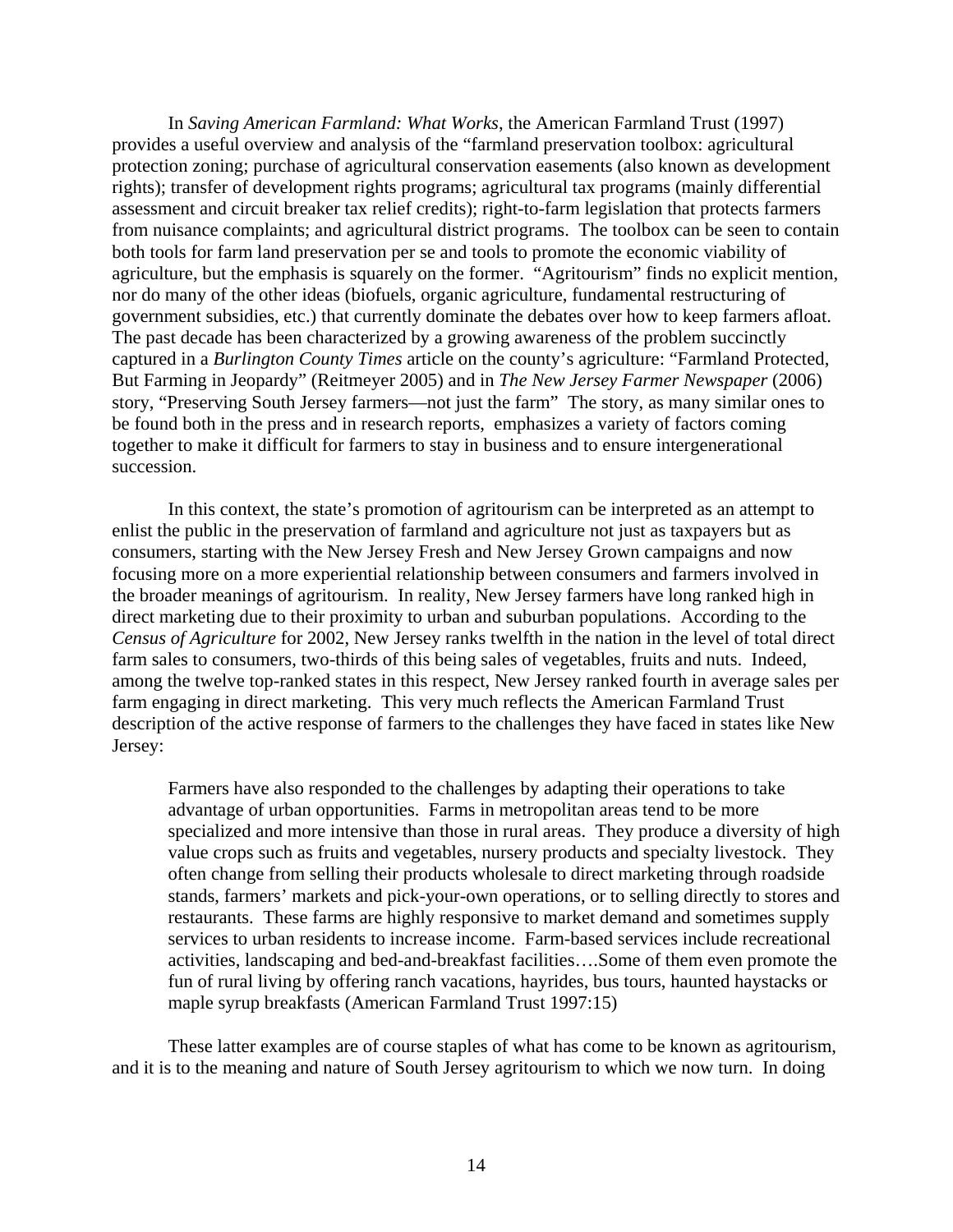so, we will come to see that agritourism's potential extends beyond the issue of economic viability to fundamental issues of culture, knowledge, and public health.

#### **Understanding Agritourism: Definition and Scope**

While the preferred label may vary in different countries—*agriturismo* in Italy, farm holidays in the U.K., *Urlaub auf dem Bauernhof* in Germany, etc.—"agritourism" has increasingly become both the academic and the official term of choice around the world in the past decade. Its meaning, however, varies significantly. In Europe, where agritourism is most developed, its core meaning is always farm-based accommodation (Nilsson 2006; Busby and Rendle 2000; Garcia-Ramon et al. 1995; Opperman 1996). Indeed, in their influential notion of a transition from "tourism on farms" to "farm tourism," Busy and Rendle (2000) take for granted that accommodation in the farmhouse is the primitive stage of agritourism, where cheapness and proximity to other attractions is likely to be of more importance to the visitor than the farm experience itself. The evolution into "farm tourism" proceeds via an increase in scale and a diversification of the tourist product, as well as a hypothesized change in the "state of mind" of both farmer and consumer, all of which combine to make this form of tourism increasingly focused on the farm experience itself. This is not a model that has much applicability to the United States, where "tourism on farms" in this sense has barely existed.

Agritourism in this sense is an almost universally-recognized part of the tourism landscape in Western Europe, with national organizations such as the Farm Stay UK (formerly the Farm Holiday Bureau), Urlaub auf dem Bauernhof in Germany, and Gites de France, and in some countries it represents a substantial proportion of tourist accommodation—around 20% in Austria, for example (Nilsson 2002:16). A study in the 1980s found 20% of all farms in Sweden offering accommodation (Bowen, Cox and Fox 1991:51). In North America, however, farm tourism involving accommodation is very much the exception rather than the rule, and the growing use of the term "agritourism" there has required a much broader definition. A recent study of Pennsylvania agritourism (Ryan, DeBord and McClellan 2006:7) adopts the following definition from the American Farm Bureau:

Agritourism refers to an enterprise at a working farm, ranch or agricultural plant conducted for the enjoyment of visitors that generates income for the owner. Agricultural tourism refers to the act of visiting a working farm or any horticultural or agricultural operation for the purpose of enjoyment, education, or active involvement in the activities of the farm or operation that also adds to the economic viability of the site.

Apart from the questionable empirical assumption that agritourism *necessarily* increases the economic viability of the enterprise, this definition is useful but somewhat narrower than the implicit one used in New Jersey, which is more accurately reflected in the following discussion from a Canadian study:

Agritourism…is the economic activity that occurs when people link travel with products, services and experiences of the agriculture and food system. Increasingly tourists want to experience rural life, meet and interact with the local people. Agri-tourism can include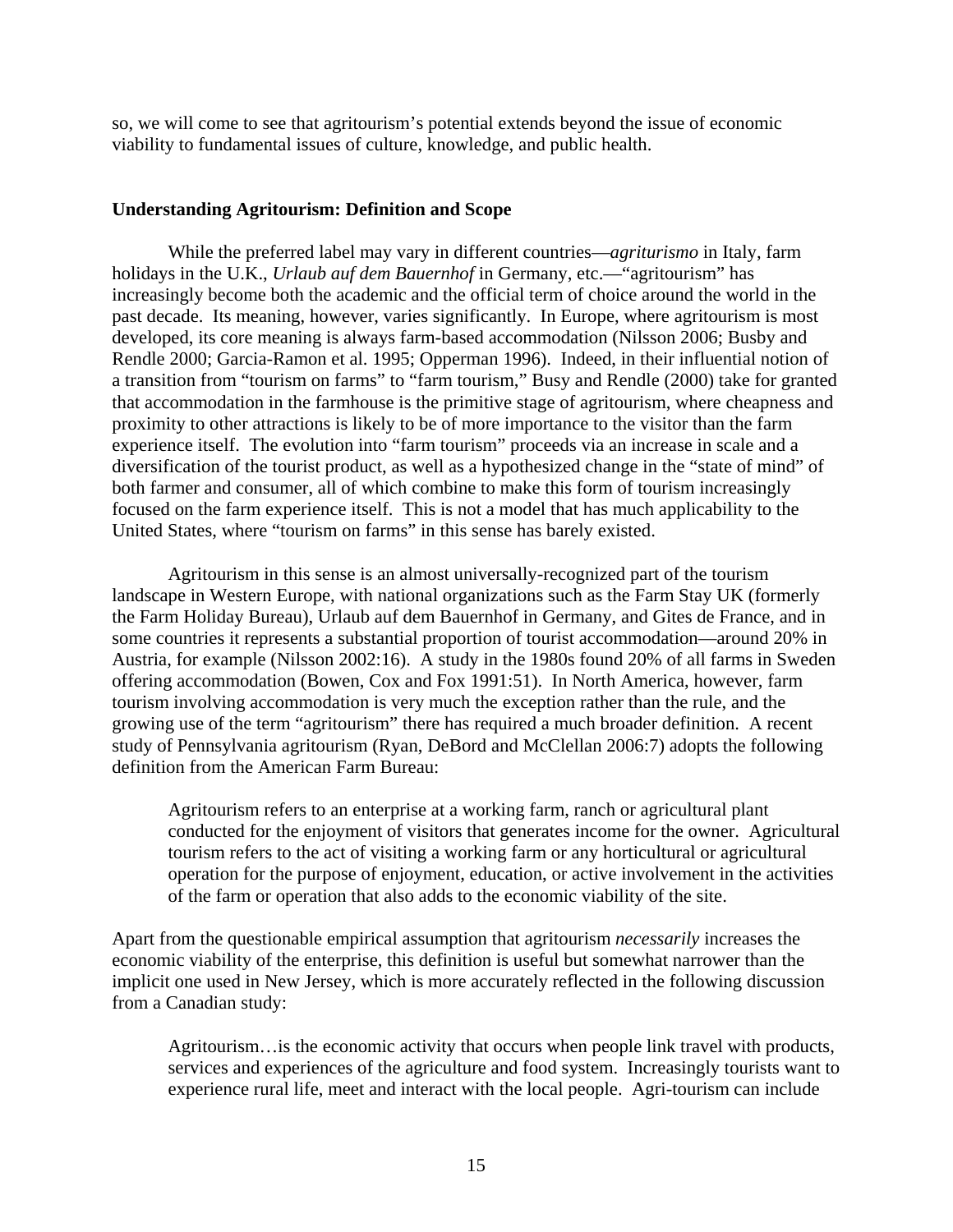farm bed and breakfast operations, farm vacations, horse and carriage rides, hay rides, picnic and camping sites on farms, on-farm craft and food stores, educational tours, agricultural fairs and farmer field days, farmers' markets, and so the list goes on. (D.W. Knight Associates, 1999:i)

In contrast to the Farm Bureau definition, this approach includes off-farm direct sales (e.g. farmers markets) as well as off-farm farm-related events (such as county and state fairs). This definition suggests that agritourism is a broader category than farm tourism, and is not limited to working farms.<sup>10</sup> A study of agritourism operators in Virginia (McGehee and Kim 2004), which used as its sample the members of the Virginia Farmers Direct Market Association, found that only 55% of the respondents described their operation as a "working farm." Only 5% reported providing some type of accommodation (B&B, guest house or cabin, or campground) for tourists, reflecting the smallness of the farmstay sector characteristic of U.S. agritourism generally.

In the Pennsylvania survey of agritourism operators mentioned above (Ryan, Debord and McClellan 2006:11), the primary activity for 78% was farm markets, roadside stands and gift shops; agritainment for 11%, agri-lodging for 9%, and agri-education for 2%. Average farm size of respondents was 147 acres, with 41 acres (35%) on average devoted to agritourism. Peak season was August through September, in contrast to the general tourism peak season of June through August.

While most of the farmers interviewed for this project were familiar with the concept of agritourism, they tended to use it in rather different ways. One farmer's wife of a quite large extended family agritourism operation examined the farm's books and concluded that agritourism accounted for 12% of the farm's income—a proportion that can make the difference between viability and failure for some farms. However, from the definition of agritourism implicitly employed by the New Jersey Department of Agriculture, the vast bulk of the farm's income came from agritourism, since that definition would include the thriving farm market on the property that sells virtually all the farm's produce along with other items. The farmer's wife considered agritourism to involve income from school trips, birthday parties, pumpkin patch hayrides and corn mazes in the fall, and Easter bunny rides in the spring. It didn't occur to her to include the farm market, the main source of the farm's income, but one can argue, as the state apparently assumes, that its appeal stems partly from the on-farm experience it provides and therefore is part of agritourism.

While both conceptually and policy-wise this blurring of boundaries can be confusing, it reflects an ongoing process of engagement between different social and economic worlds. A Quebec tourist development officer has been quoted as saying: "Agri-tourism is the meeting of two worlds—the world of agriculture and the world of tourism and it is the symbiosis between the two which is important" (quoted in D.K. Knight Associates, 1999:4). In formulating the issue this way, it is useful to recognize that while the world of agriculture has become very removed from the life worlds of most people, tourism in contrast has become so "dedifferentiated" (Urry 1990)—so folded back into everyday existence--that touristic elements pervade a broad array of environments, institutions and interactions. This is one reason why

<span id="page-16-0"></span><sup>&</sup>lt;sup>10</sup> For an even broader definition and typology of "agriculturally based leisure attractions," see Cox and Fox (1991).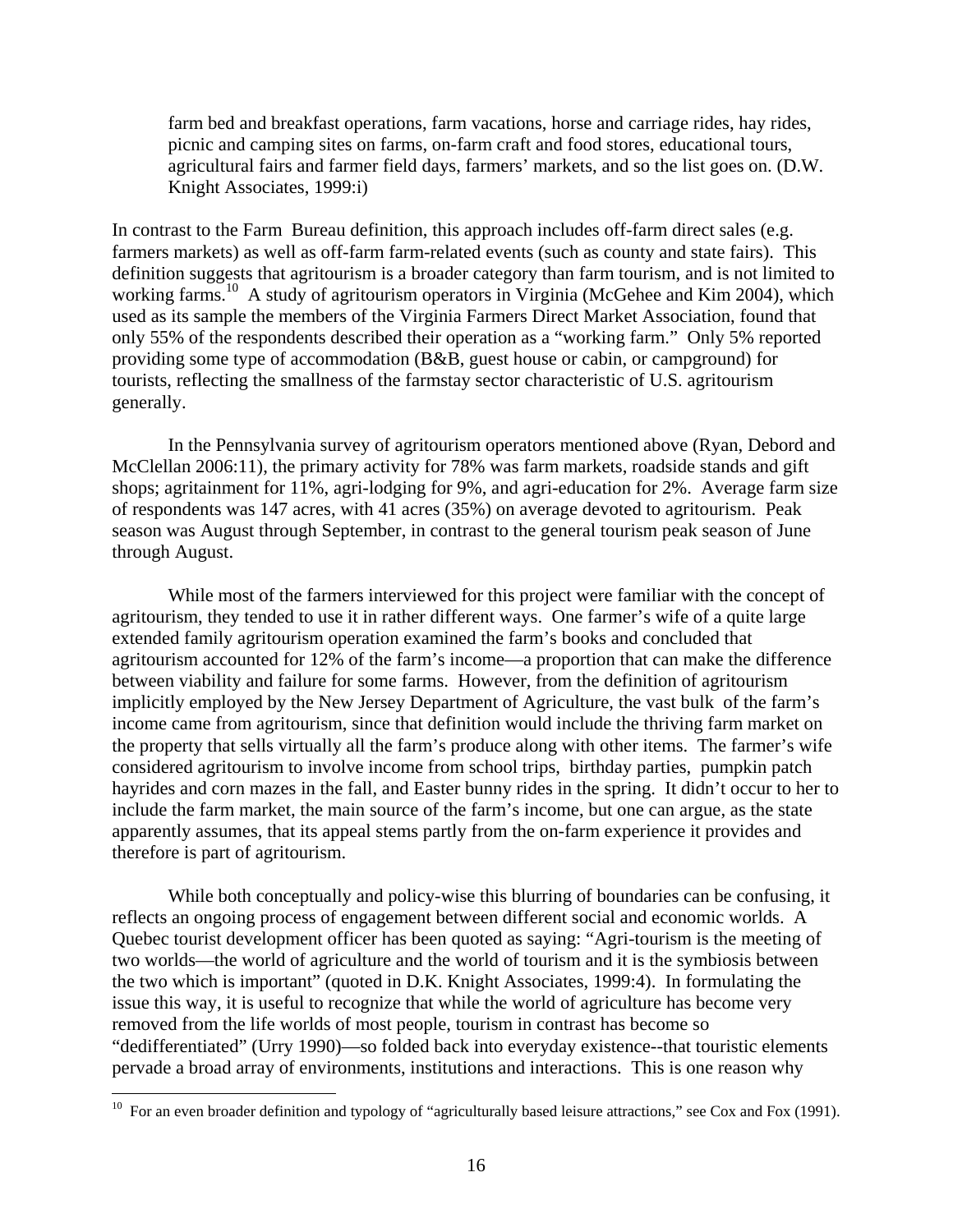shoppers at a community farmers market can be considered in some sense "tourists." Agritourism therefore is indeed about an attempt at a new symbiosis, but its potential meaning and outcomes extend well beyond the usual meaning of "tourism." It is only in this context that the full public interest in both farmland preservation and agritourism can be understood.

Two central notions from this broadly-defined tourism side of the equation can help us further understand agritourism better: *experience* and *authenticity*. It is a common dictum in the tourist industry that it is above all in the business of marketing *experiences*, and in that sense it can be seen as representing a vanguard in the development of what has been called the "experience economy" (Pine II and Gilmore 1999). From the consumer point of view, the most fundamental common denominator among the range of agritourism experiences is this notion of unique experience. How else, for example, can we make sense of the fact that people may pay good money to labor in the hot sun picking fruit or vegetables to take home, sometimes at prices no cheaper than those found in the supermarket? Freshness and quality of the product are of course factors, but clearly the experience of being on a farm, of participating in agriculture, is a major part of the appeal of U-Pick operations. Wendell Berry has famously reminded us that eating is an agricultural act, and for many people, harvesting one's own food is an important symbolic representation of that fact, one that parents often want to convey to children on such an outing.

Authenticity has been an abiding theme in tourism studies since MacCannell's provocative work, and it may have a special resonance in this symbiosis of agriculture and tourism. For one thing, the image of the family farm remains imbued with deep authenticity, the surviving representation of the Jeffersonian ideal. To partake in agritourism is therefore likely to convey the sense of having an deeply authentic experience. As Hjalager notes in an insightful study of Danish agritourism, the desire to reconnect with the life world of one's ancestors may conflict with the nature of modern agriculture, which has fragmented the production chain and eliminated many traditional family and home tasks. Hjalager (1996:108) notes:

It is still a question of whether the tourist will want to face the realities of modern agricultural production. Therefore, the most distinctive innovative effort involved effort involved in developing rural tourism products is concerned with the reinvention of tradition.

She gives as examples the reinvention of home-produced products long since replaced by manufactured commodities and the provision of "hands-on-experiences" in crafts often reinvented for tourists. Although Hjalager does not goes this far, some have criticized agritourism enterprises of turning farms into Disneyfied theme parks (see for example the exchange in *Small Farm News* (Jolly 1999:2), and indeed the term "entertainment farms" has entered the lexicon of the trade.

Theme park or not, a common observation among the South Jersey farmers I interviewed was that agritourism is definitely not for everybody (a point consistently made as well in the various manuals that states and institutions have made for farmers considering whether to take the plunge). Some felt that most farmers were simply temperamentally unwilling to put up with the hassle of the seemingly-endless succession of necessary permits, inspections, and approvals.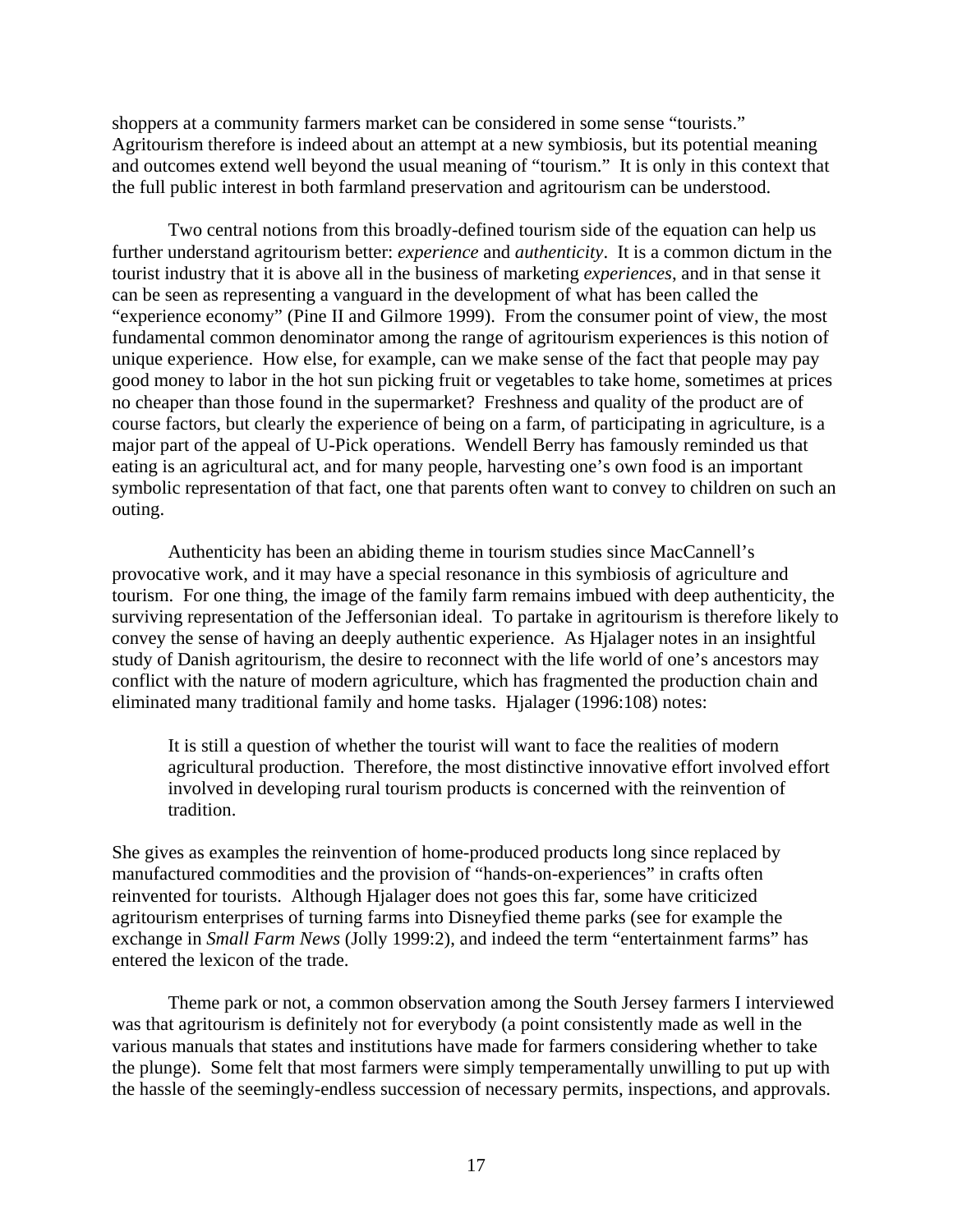Others commented on the ambivalent nature of interaction with visitors; as one dairy farmer who had opened his milking barn to public view noted, "Not every farmer wants to be a monkey in the zoo." The wife of one farmer whose farm depends on agritourism income to break even observed: "It's sad that farmers can't just be farmers anymore." Some however found reward in correcting public misconceptions." They think we are Amish," one said, who took pleasure in opening the eyes of children both to the fact that New Jersey farmers do indeed have electricity and cars as well as to the wonders and joys of agriculture.

## **Agritourism Activities in South Jersey**

To begin with what South Jersey agritourism is not: opportunities for farmstay experiences, the core of agritourism in Europe and elsewhere, are essentially not available in South Jersey. I have been able to identify only two places in South Jersey, both B&B's, that offer overnight accommodation on a farm, but in neither case are the owners involved in working the farm or making the farm a major part of the B&B experience. Some farmstay opportunities exist to the west in Lancaster County, Pennsylvania, but only a small handful in the rest of New Jersey, with the farm generally there more as picturesque backdrop than a locus of participatory activity. With distances short from urban and suburban centers, with a landscape attractive but hardly spectacular, and without the special cultural appeal of the "Pennsylvania Dutch," farmstay agritourism probably does not have much of a future in South Jersey.

|                         | <b>On-Farm</b>                           | <b>Off-Farm</b>                    |
|-------------------------|------------------------------------------|------------------------------------|
| <b>Direct Marketing</b> | Roadside Stands                          | Community farmers markets          |
| of Produce              | U-Pick (often with hayrides to the site) | Non-farm roadside stands           |
|                         | Xmas trees to pick, cut                  | Off-farm store                     |
|                         | <b>Farm Stores</b>                       | Fairs and festivals (highly        |
|                         | Wine-tasting                             | variable)                          |
|                         | Community supported agriculture (CSA)    |                                    |
| <b>Education</b>        | <b>School Tours</b>                      | Farm to school programs            |
|                         | Adult tours                              | Fairs and Festivals (4H and other  |
|                         | Exhibits                                 | displays)                          |
|                         | Nature trails                            | Agricultural museums and           |
|                         |                                          | historical sites                   |
|                         |                                          | Living museums                     |
| <b>Agritainment</b>     | Party barns or areas                     | County agricultural fairs (tractor |
|                         | Petting and feeding zoos                 | pulls, etc.)                       |
|                         | Pony or horseback riding                 | Themed Festivals (Blueberry,       |
|                         | Hayrides                                 | Peach, Tomato, etc.)               |
|                         | Corn Mazes                               | Rodeos                             |
|                         | Haunted hayrides/houses                  | Horse shows                        |
|                         | Fishing/Hunting opportunities            |                                    |
|                         | Invented traditions/rituals              |                                    |

**Table 5 Major South Jersey Agritourism Activities**

Table 5 identifies the major agritourism activities currently found in South Jersey. It distinguishes between on-farm versus off-farm activities, and between three overlapping but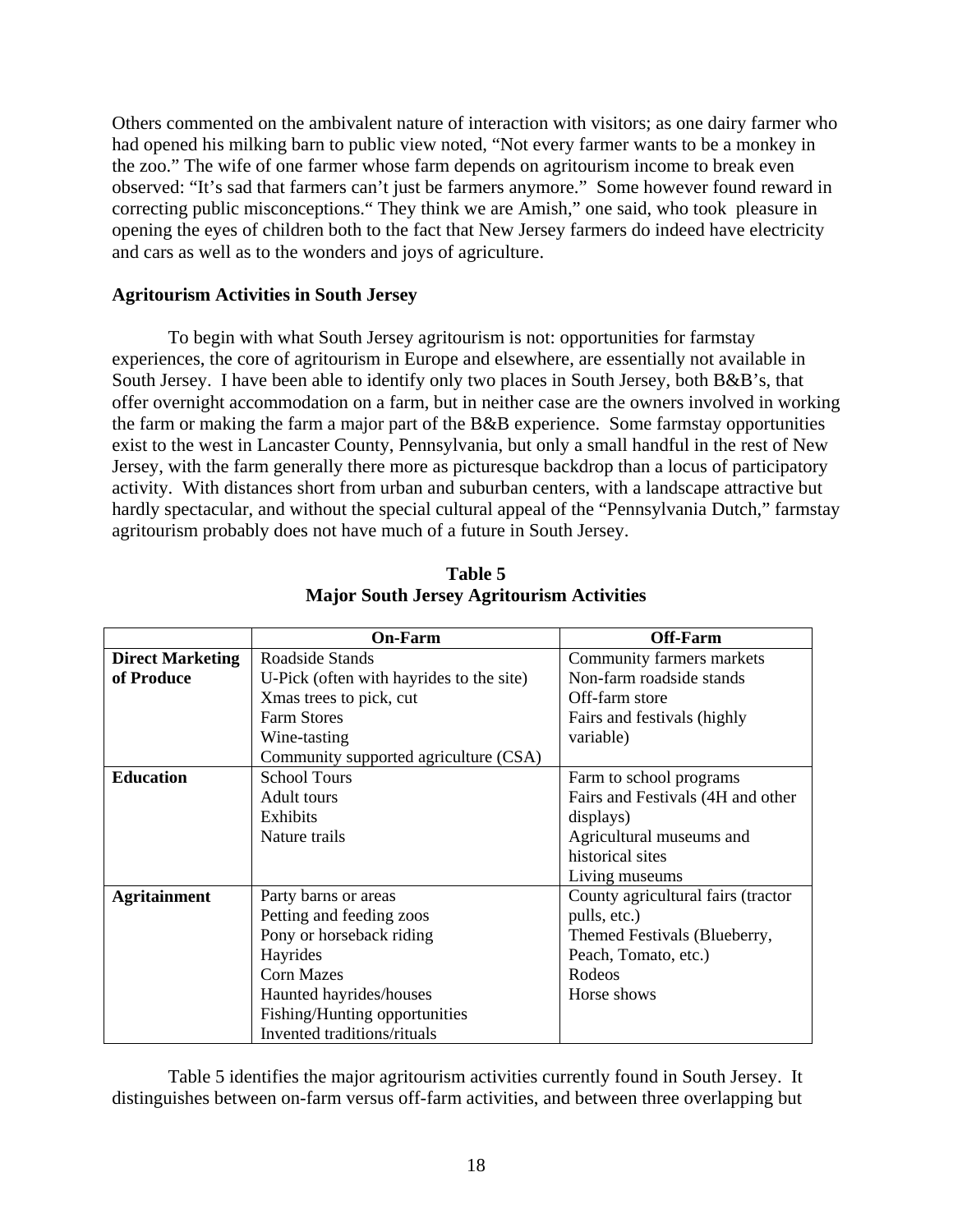generally-distinguishable categories: direct marketing, education, and agritainment. In terms of number of enterprises, the vast majority are limited to direct marketing, but school tours, corn mazes, and haunted hayrides and houses can be quite profitable. It is worth noting that not only are the boundaries between these categories porous, but also those between agriculturally-based activities and those that are not. Farm stands routinely sell baked goods and processed foods that are manufactured in traditional ways by non-farm enterprises serving both regular stores and farm stands, even if the farm's name is printed on the label. One farm in southeastern Pennsylvania not only engages in virtually all the activities listed above, but also maintains two swimming clubs on its property. Economists are fond of saying that contemporary farmers are actually in the "land management" business, and the Census Bureau announced in the early 1990s that because of the small number of farmers and the fact the many people living on farms did not work in agriculture, it was ceasing to publish its report on farm residents and replacing it with a new report entitled "Farm Entrepreneurial Population." In such a context, the limits of "agritainment" are uncertain. This raises the important practical question of what "agritainment" activities are protected against municipal or neighbor challenge by the Right to Farm Act. In New Jersey, Agriculture Management Practices (AMP's) define standards for various activities that, if met, are protected by the Right to Farm Act. However, efforts to create an agritourism AMP have been unsuccessful to date, and in any case the emphasis in the proposed AMP on such things as the number of portable toilets required for farm events does not go very far in defining what kinds of events may fall under the label of "agritourism." The distinction is further complicated by the deliberate inventions of new traditions, sometimes modeled on old ones elsewhere, as in one Mercer County's farm to draw customers in snowy January with an English wassailing ritual in the orchard.

Apart from simple roadside stands, most farms that are involved in agritourism tend to offer a range of the different activities listed in Table 5, although the trajectories of involvement appear to vary with the type of farm. Farms growing vegetables and/or fruits and nuts typically start out with a roadside stand which may evolve into a store that gradually expands into other areas. These are the farms that are most likely eventually to integrate all three categories, the typical model (represented most fully by such South Jersey farms as Duffield's, Heritage Station, Johnson's Corner Farm, and Springdale Farm) consisting of a substantial store selling not only the farm's produce but other products as well, supplementing its income (and attracting store customers) with U-Pick options, school tours and various forms of agritainment, most commonly pumpkin patch hayrides and corn mazes. It is common for such enterprises to have branched into nursery sales and production and to sell plants (annuals and perennials) as well. Dairy and commodity crop farms are more likely to go directly into agritainment and sometimes education. Agritainment specialization is most likely with farms growing corn, which provides the basis for a corn maze with perhaps an added pumpkin patch.<sup>[11](#page-19-0)</sup>

 Farmers who integrate the three functions emphasize the reinforcing pattern between them, especially between educational activities—school tours, or less frequently, farm programs in schools—and the on-site farm market. "The children bring back their parents" is a commonlyheard refrain. School tours can be one of the most lucrative agritourism activities. At \$6 a head

<span id="page-19-0"></span><sup>&</sup>lt;sup>11</sup> There has been some controversy over the practice of a farm purchasing pumpkins elsewhere and spreading them in a field. Even some farms that grow their own pumpkins have had at times to resort to this practice, given the susceptibility of pumpkin crops to disease.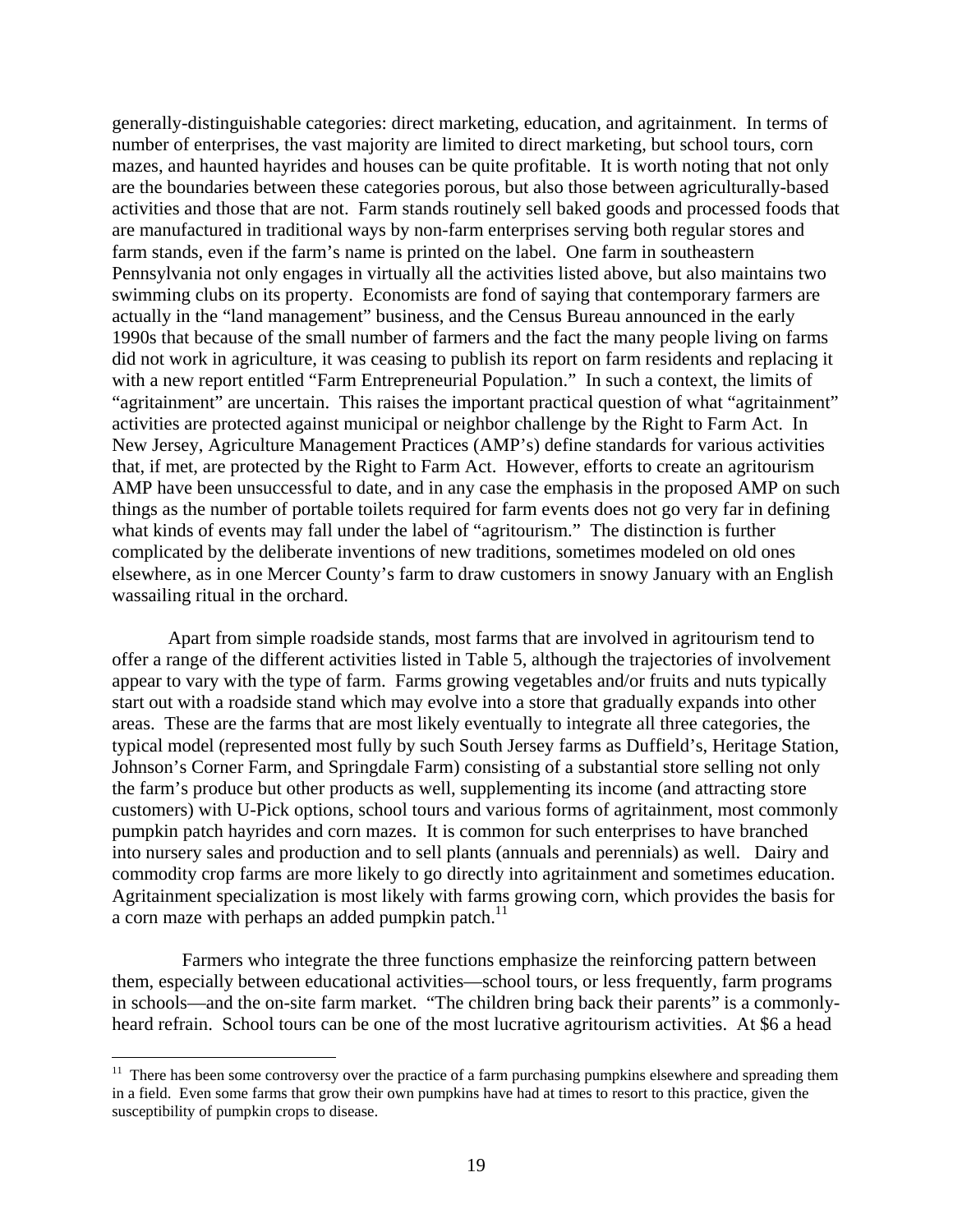and with as many as 20,000 schoolchildren a year, hosting farm tours at relatively low capital cost can make a significant contribution to farm viability. It is worth noting that some South Jersey farms near major highways attract significant numbers of school tours from Philadelphia, due to the quick access provided by the Walt Whitman Bridge. With population increase throughout most of the region, the potential for expansion of school tours is considerable.

Table 5 focuses on activities that are either directly commoditized or else are part of a commoditized context (e.g. the entry fee at a county fair). Equally-important are background elements that are not directly commoditized. One very important one is landscape. Part of the pleasure of visiting a farm may well be the drive through the farming landscape on the way. (Indeed, in most cases the landscape is enjoyed without visiting a farm, raising the issue, discussed earlier, of the non-compensated provision of public goods by farmers.) Landscape as a central component of cultural heritage, as something to be actively protected, preserved, and sometimes transformed through public policy, is an idea that is much more developed in Europe than in the United States, although there are some indications that it may be becoming increasing its political salience here as well (e.g. Friedland 2002). Research also shows that at least historically, the host-guest relation in farm tourism has been a central attraction, although in terms of farmstays, there is some evidence that there is a trend towards detached, self-catered accommodation. Such relationships may be more fleeting in the kinds of more limited activities that characterize South Jersey agritourism, but it is noteworthy that both farm websites and interactions are often designed to foster a sense of authentic interaction with a farm family. As one farm website states: " We are the typical farm family and you will more than likely meet at least one of us during your visit to our farm. Ask questions, we love to answer them. This is a way of life that we love to share with everyone we meet."

Table 6 provides rough estimates for several different types of agritourism activities at South Jersey farms. The statewide data come from New Jersey Department of Agriculture agritourism database; the South Jersey statistics also draw on several other online databases, as well as my own observations from the extensive travel carried out for this project. The South Jersey and statewide numbers are therefore not strictly comparable.

| INUIHDET OI FIACES                                 |              |           |  |  |  |
|----------------------------------------------------|--------------|-----------|--|--|--|
|                                                    | South Jersey | Statewide |  |  |  |
| Roadside Farm Stands/Farm Markets                  | 186          | 485       |  |  |  |
| <b>U</b> Pick Opportunities                        | 73           | 154       |  |  |  |
| <b>Community Farmers' Markets</b>                  | 20           | 87        |  |  |  |
| <b>Agricultural Fairs and Festivals</b>            | 10           | 23        |  |  |  |
| Wine-Tasting                                       |              | 21        |  |  |  |
| Education (school tours)                           |              | 13        |  |  |  |
| Agritainment (one or more agritainment activities) |              |           |  |  |  |
| listed in Table 5)                                 |              |           |  |  |  |

**Table 6 Agritourism Activities in South Jersey and Statewide Number of Places**

Source: New Jersey Department of Agriculture online agritourism data base, accessible at [http://www.state.nj.us/cgi-bin/agriculture/jerseyfresh/searchform.pl.](http://www.state.nj.us/cgi-bin/agriculture/jerseyfresh/searchform.pl) South Jersey data modified by listings available at Rutgers-If Plants Could Talk Pick Your own farms at <http://ifplantscouldtalk.rutgers.edu/pyo/> and by personal observations.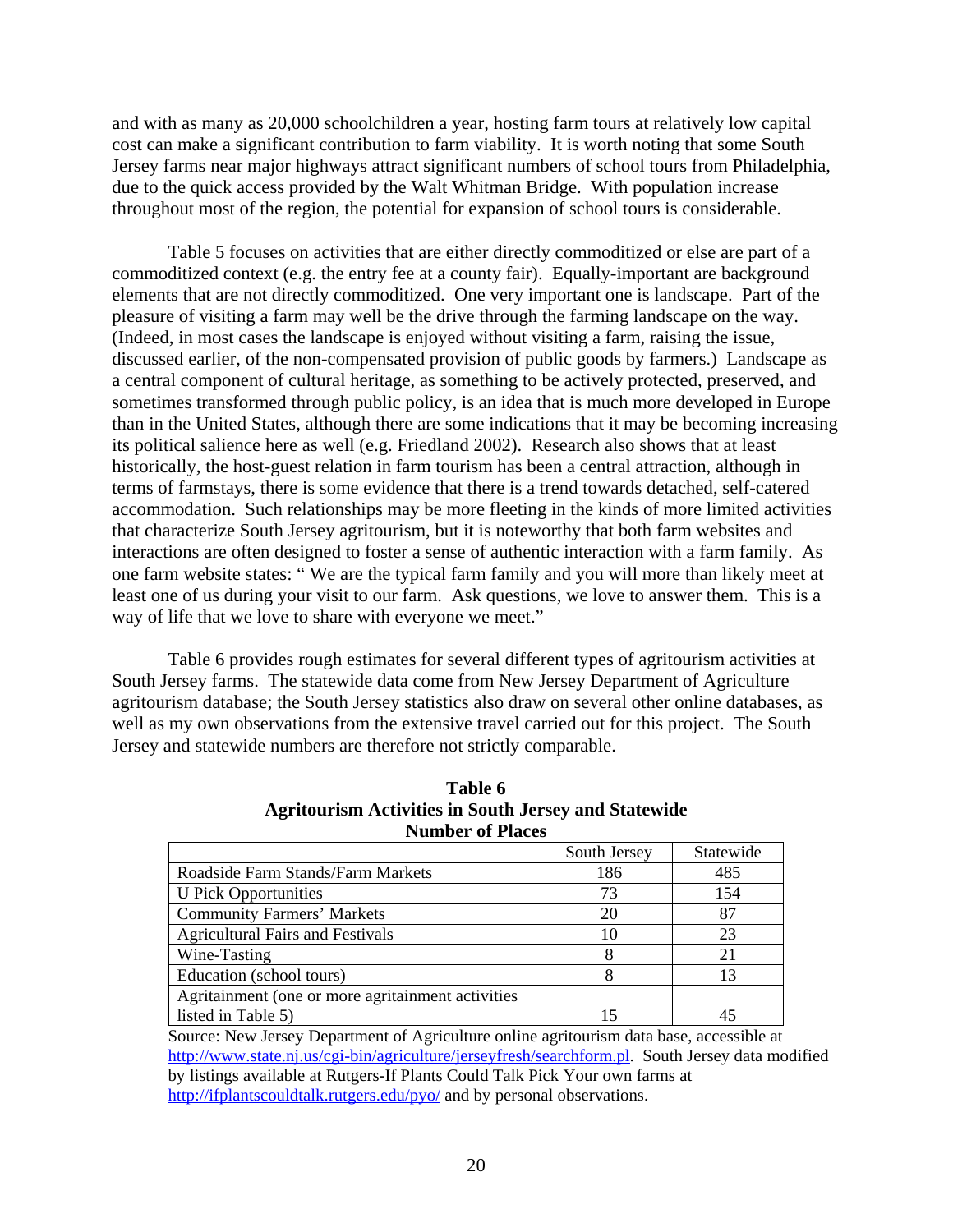There are a number of reasons to believe that consumer demand for each of the categories above—but especially education and agritainment—could support a significant expansion of all of these activities. For one thing, almost all of South Jersey, including its most intensive agricultural areas in Atlantic, Burlington, Cumberland, Gloucester, and Salem counties, are within an hour's drive of urban or concentrated suburban populations. Furthermore, comparisons with other states where agritourism is more developed suggest that the enterprise per capita ratios are substantially lower in New Jersey than elsewhere, suggesting potential for growth. Finally, the continuing public support for agriculture expressed through ballot initiatives reflects a positive orientation towards local farming that can be tapped in other ways as well.

Agritourism is not a panacea for the economic problems New Jersey farmers face, but it is clearly making an important contribution—sometimes a critically-important one—for a number of farmers participating in it. Several related how they were either losing money or just breaking even in their various other agricultural activities, and that it was ultimately agritourism that was "paying the bills." So while the economic contribution of agritourism at a statewide level may be limited, it is critical for a significant number of enterprises.

 In *Beyond Food: Towards a Multifunctional Agriculture*, Jervell and Jolly (2003:14) pick up on the European view of multifunctionality as being about a new set of relations between agriculture and society and argue that small farms are the ones with both the incentive and means to forge these new relations through agritourism, organic farming, and other innovations. Since most New Jersey farms are both small and diverse in their niche operations (organic production, cranberries, orchids, alpacas, sheep, etc.), the potential pool of agritourism operators is large. Not large enough to be part of national distribution chains, small farms share an interest in the revitalization of local food and service markets, in which the proportion of income generates by farm produce declines, and the proportion generated by processed goods and by services increases.<sup>12</sup>

In a unique study of on-farm roadside stands and markets in Burlington County, Hayes-Conroy (2006) suggests that these enterprises have shifted from being part of a "landscape of production" to a "landscape of memory," with potentially problematic implications. On-farm roadside stands, which blossomed in the 1950s, were based on an interchange and interdependence between suburbanites and local farmers, even as the stands typically began to sell produce of other local farmers and not just their own. "Thus, in as much as 1950s suburbanites bought food from the local roadside markets, the closeness of agriculture to the residences of suburban dwellers truly allowed them to regard their eating as an 'agricultural act'"  $(Haves-Conv 2006:103).$ <sup>[13](#page-21-1)</sup>

<span id="page-21-0"></span><sup>&</sup>lt;sup>12</sup> Desmond A. Jolly is the longtime director of the Small Farm Program at the University of California at Davis, which has been a pioneer in promoting agritourism through its extension work and through publications such as *Agritourism and Nature Tourism in California: A How-To Manual for Farmers and Ranchers* and *A Primer on Agritourism and Ecotourism Startups and Management.* Another valuable manual is Mark Lattanzi, *Creating Successful Agritourism Activities For Your Farm*, published by the central Massachusetts-based Community Involved in Sustaining Agriculture (CISA).<br><sup>13</sup> The reference here is to Wendell Berry's famous statement, noted earlier, that "eating is an agricultural act" in his

<span id="page-21-1"></span><sup>&</sup>quot;The Pleasures of Eating," in his 1990 book, *What Are People For?*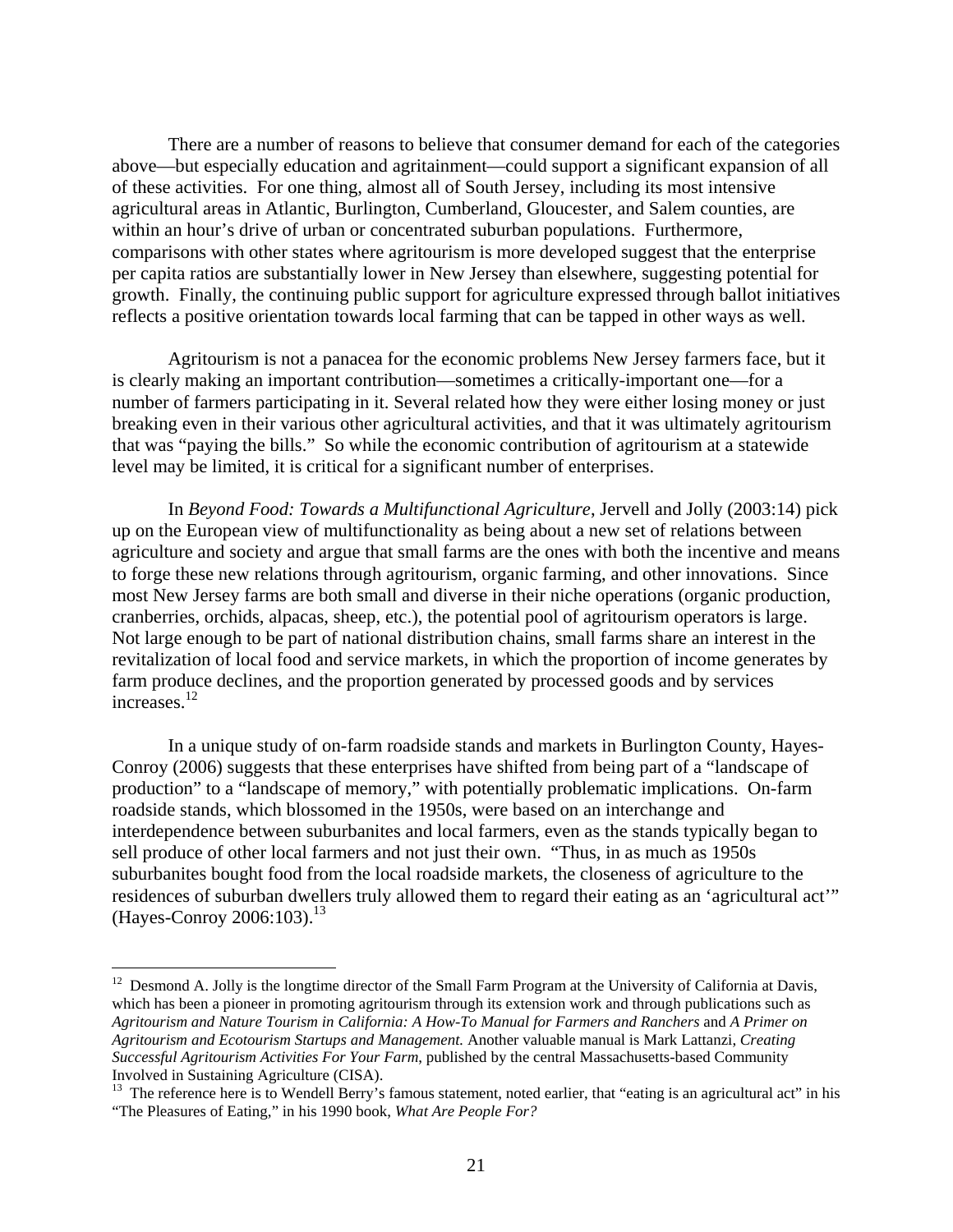Hayes-Conroy argues that with the precipitous decline of agriculture in the county, combined with new suburban dwellers who have never known the relationship with agriculture that earlier ones had, both the motivations and significance of farm stand patronage has changed. The farm stands increasingly sell produce from other regions and states, delivered by large container trucks. Much of the produce they sell is not local, and may be indistinguishable from that available in the supermarket. She suggests that

the success of their modern markets does not lie in the viability of agriculture but in the nostalgic remembrance of its past vitality. This does not mean that these markets are not real, or that supporting them does not support local agriculture. But it does mean that these farmers can no longer rely on the interdependence of producer and consumer to provide them with profits. Instead, it is the memory of such interdependence that attracts the consumers to their markets, hoping that with their support, agriculture might once again become a central activity in the township, county, and state.

In a conclusion that echoes the centrality of the issue of authenticity in tourism generally, Hayes-Conroy (2006:132) warns that "The authenticity of South Jersey's farm markets is in danger of deteriorating, even collapsing, if local agricultural production continues to decline."

The same danger most likely also applies to community farmers' markets, which have been the most rapidly-growing form of agritourism in the state in recent years: twenty-eight new ones in the past four years (Lockwood 2006). A Rutgers survey of consumers at twenty-one north and central New Jersey farmers' markets found that 90% agreed with the statement that freshness and direct interactions with farmers were the most important reasons for people going to such markets. Over two-thirds of the respondents indicated that they also patronized roadside stands, and over one-fifth reported that they also went to Pick-Your-Own farms (Govindasamy, Italia and Adelaja 2002). These data suggest that these different agritourism activities are mutually-reinforcing and rest on an agriculture that is perceived as local and which provides food for consumers (most notably vegetables and fruits). If agritourism is to perform its desired role of contributing to farm viability, the right kind of agriculture has to be there to support it. Farmland preservation in contrast is often aimed at larger farms producing commodity crops not directly sold to consumers.

However, the public interest in agritourism development goes considerably beyond its contributions to farm viability and the production of rural amenities or even its multifunctionality. At a time when a best-selling book is titled *Last Child in the Woods* and coins the phrase "nature-deficit disorder," and when childhood obesity is recognized as one of the most serious public health challenges facing the nation, the relevance of expanded opportunities to experience agriculture and to deepen understanding of the relationship between ecological and individual health is more evident than ever. Agritourism, from the simple experience of stopping at a roadside stand, to the more participatory experience of picking one's own, to the broader sensory experiences of both educational tours and agritainment, expands the range of agriculture's public goods, and these in turn have the potential to promote a more educated approach to consumption and food. It can therefore be argued that the expansion of agritourism opportunities is itself in the public interest, quite independently of the instrumental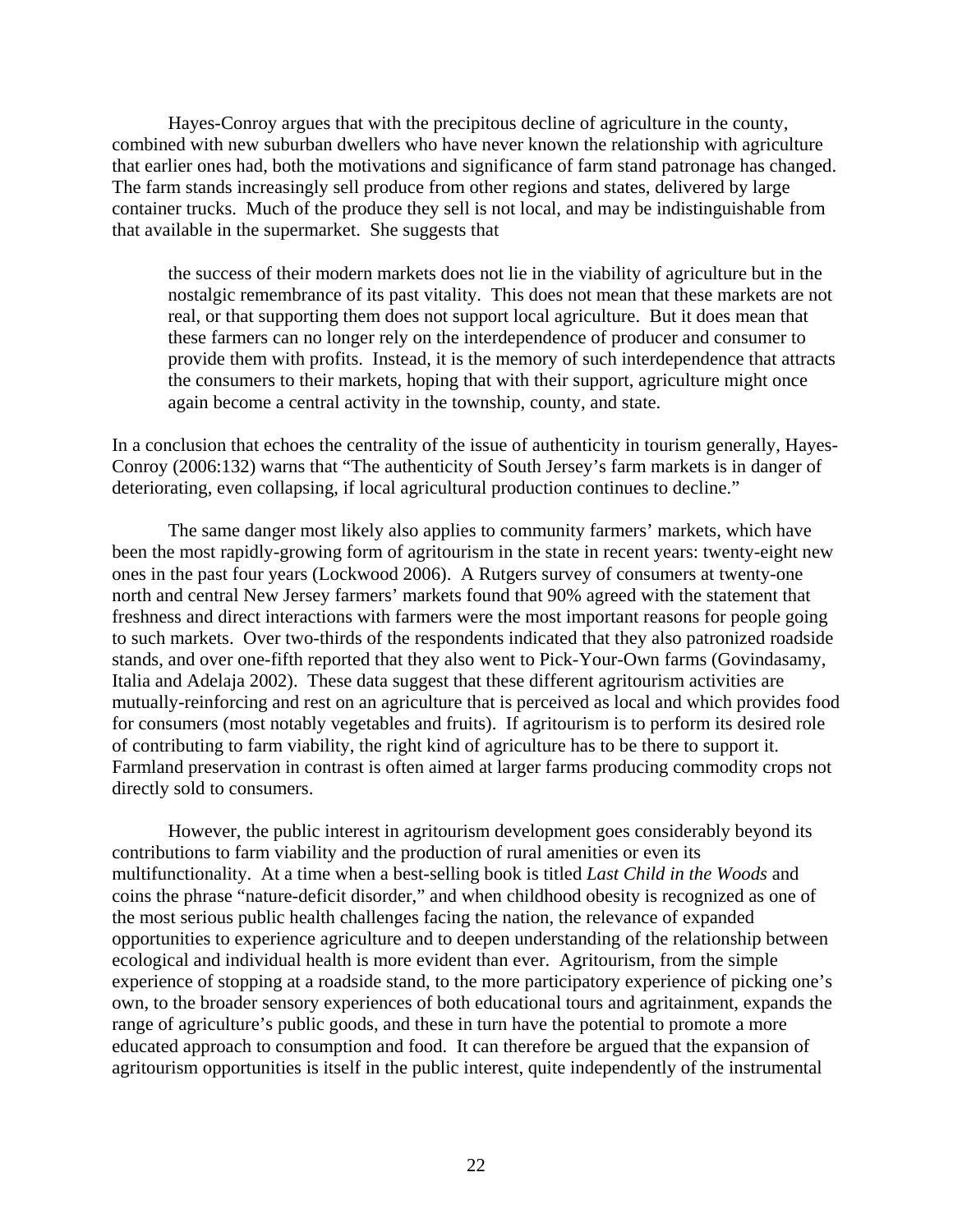goal of using agritourism to enhance farm viability. Agritourism may be seen as potentially having an important contributions to make to knowledge and public health.

## **Issues and Recommendations**

Several states have produced manuals for potential agritourism operators that explore the challenges that will have to be faced by those who choose to go down this road. A few, including most recently Pennsylvania, have surveyed their agritourism operators, assessed their problems, and made useful recommendations. It is not surprising that many of the issues that arose in my interviews and observations were ones already recognized and addressed in these manuals and reports. It would seem somewhat superfluous simply to restate them here. At the same time, my joint focus on farmland preservation and agritourism in this study did lead me to rethink the connection between these two practices that are not ordinarily considered together, except in the rather narrow sense of seeing agritourism as a useful tool for keeping preserved farms economically viable. Indeed, it might be suggested there is some truth in the reverse: that farmland preservation needs to help make agritourism economically viable if agritourism is to be fully successful in its mission. In this final section I shall therefore first touch on several barriers to agritourism development and success whose importance was reinforced by my interviews, and then explore two issues which I believe have been relatively ignored in the literature: 1) the potential for developing a more synergistic relationship between agritourism and farmland preservation; and 2) the potential for linking agritourism more effectively to the public interest in better understanding of agriculture and food—that is, to its potential educational role.

*Barriers to Agritourism Development and Success.* Two widely-recognized obstacles that farmers face in developing and succeeding in agritourism are liability insurance and business skills. A survey of West Virginia farmers found that liability insurance was the largest single concern that farmers expressed (WVDA 2005), and it was the top-ranked difficulty selected by agritourism operators in the Pennsylvania study (Ryan, DeBord and McClellan, 2006:15). My own interviews indicated the importance of this issue for agritourism operators, even if most had found ways to live with it. Farmers are familiar with insurance, but the major farm insurance companies sometimes refuse to provide agritourism insurance, especially for agritainment activities. Several farmers reported being dropped by their insurance company after a single agritourism claim. For one two-generation family that runs hayrides, a corn maze, and a haunted house in the month of October, special insurance for that month alone comes to \$20,000. This represents a very substantial bite into the month's receipts that are expected to carry the farm through the rest of the year and can make the difference between profit and loss in a month like October 2005, when three weekends were rained-out.

Several states have attempted to address this issue. North Carolina has passed legislation to limit farmer liability, and Kansas provides a tax credit for part of the insurance costs. New Jersey agritainment farmers report paying premiums up to eight times what farmers in other states report; this in a state where the farmland tax burden, even with farmland assessment, is three times the national average. If agritourism is seen itself as a kind of public good, more serious efforts to address both the tax and insurance burden seem warranted.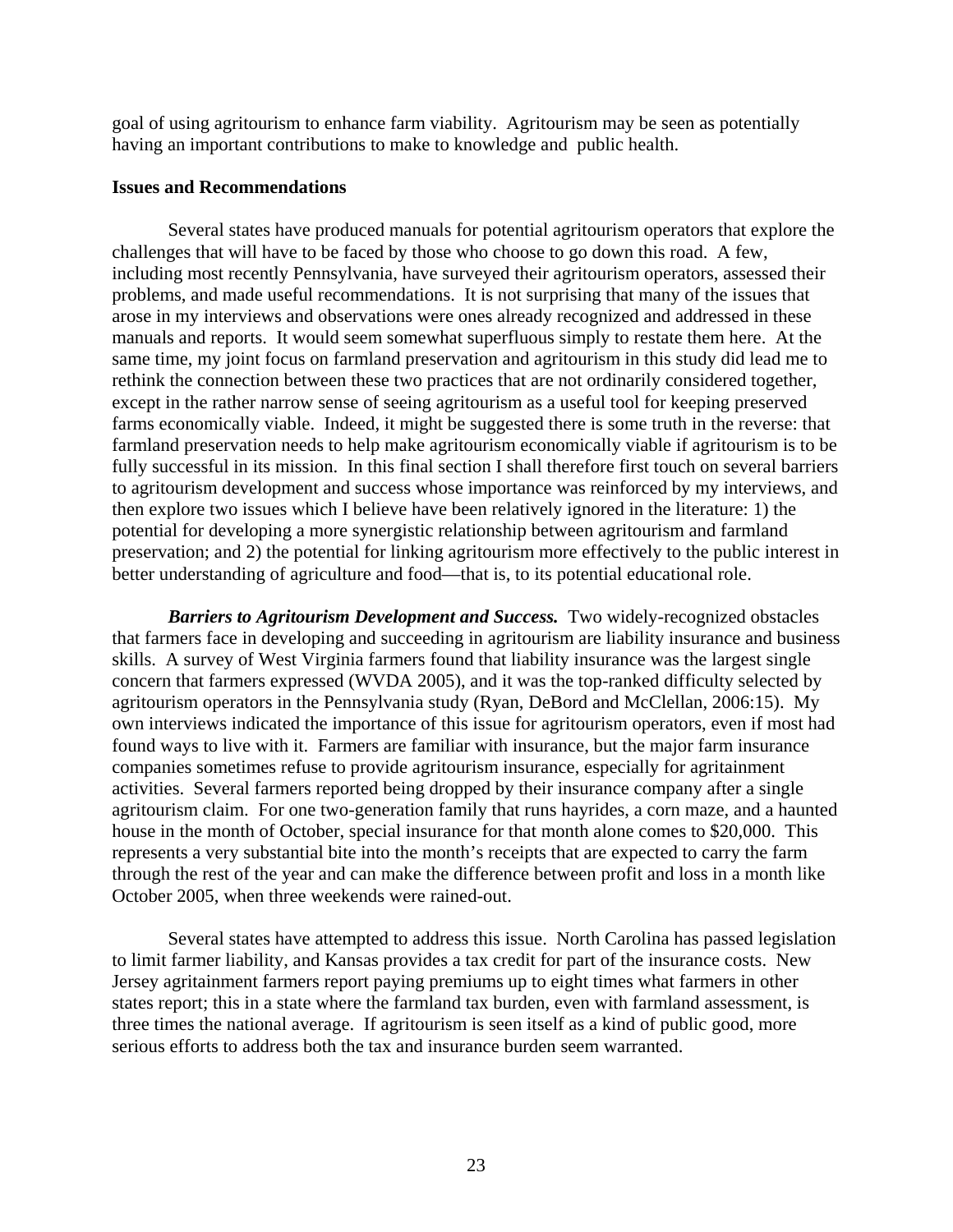The most active and successful state agritourism programs, such as Kansas, provide both technical assistance and seed grant money for agritourism development. The recent study of agritourism in Pennsylvania recommends the development of a statewide infrastructure for education and training, including an Agritourism Development Fund. The report also notes that the Pennsylvania Department of Agriculture's Division of County Fairs has implemented an agritourism initiative to promote farm markets, wineries, B&B's and corn mazes at county fairs. The virtually total lack of any such connection or promotion was one of the most striking aspects of the South Jersey county fairs I attended. There is ample evidence that agriculturally-related experiences tend to be mutually-reinforcing, but the connections need to be made much clearer, especially at county and other agricultural fairs. These two Pennsylvania initiatives are worthy of emulation in New Jersey.

In this connection, however, the Pennsylvania study's assumption that Pennsylvania agritourism "is threatened by the competition of surrounding states" may be questioned. The claim seems dubious, given the local nature of most agritourism visits and the mutuallyreinforcing nature of agritourism experience, where participation in one type of activity appears to lead to participation in others. Some states have recognized that for many visitors, region rather than state boundaries are what matter. Garrett County in Maryland and Preston County in West Virginia, for example, produce a handsome brochure extolling twenty-one sites in the two counties entitled, "Visit Our Working Farms: Share Our Rural Heritage." At whatever level, however, agritourism promotion is as key as it is for other forms of tourism, and here New Jersey compares very poorly with most of its neighboring Mid-Atlantic states, particularly Pennsylvania, Delaware, and Maryland.<sup>14</sup> The state Agritourism Council is working with Rutgers University to upgrade the Department of Agriculture's agritourism website, but there is a need for far better promotion at all levels. Such promotion should take into account the fact, well established in the tourism literature, that most people combine different types of "tourist" activities when they travel. "Agritourists" should not be thought of as a distinctly-specialized type of tourist.

*Agritourism and Farmland Preservation.* As we have seen, agritourism has often entered the discussion of farmland preservation in terms of the question: 'OK, we've preserved the farm. How are we going to preserve the farmer?" In reality, a relationship already exists before the instrumental possibilities of agritourism are raised.

1) The sale of development rights can provide the capital to initiate or expand agritourism enterprises. A good number of farms engaging in agritourism are under farmland protection, and interviews and anecdotal evidence indicate that it is not uncommon for the money gained from development rights to be invested in agritourism infrastructure. The decision to preserve farmland can be linked from the start with the decision to expand agritourism, as with one recent Gloucester County farm family's decision to preserve acreage for wine production.

<span id="page-24-0"></span><sup>&</sup>lt;sup>14</sup> Sussex and several neighboring "Northwest Skylands" counties in North Jersey are a partial exception, providing detailed information about agritourism opportunities on the web at [http://www.njskylands.com/guideagsuss.htm.](http://www.njskylands.com/guideagsuss.htm) Gloucester County in South Jersey provides a "Guide to Gloucester County Farm Products," which appears to include both farms that do and do not receive visitors.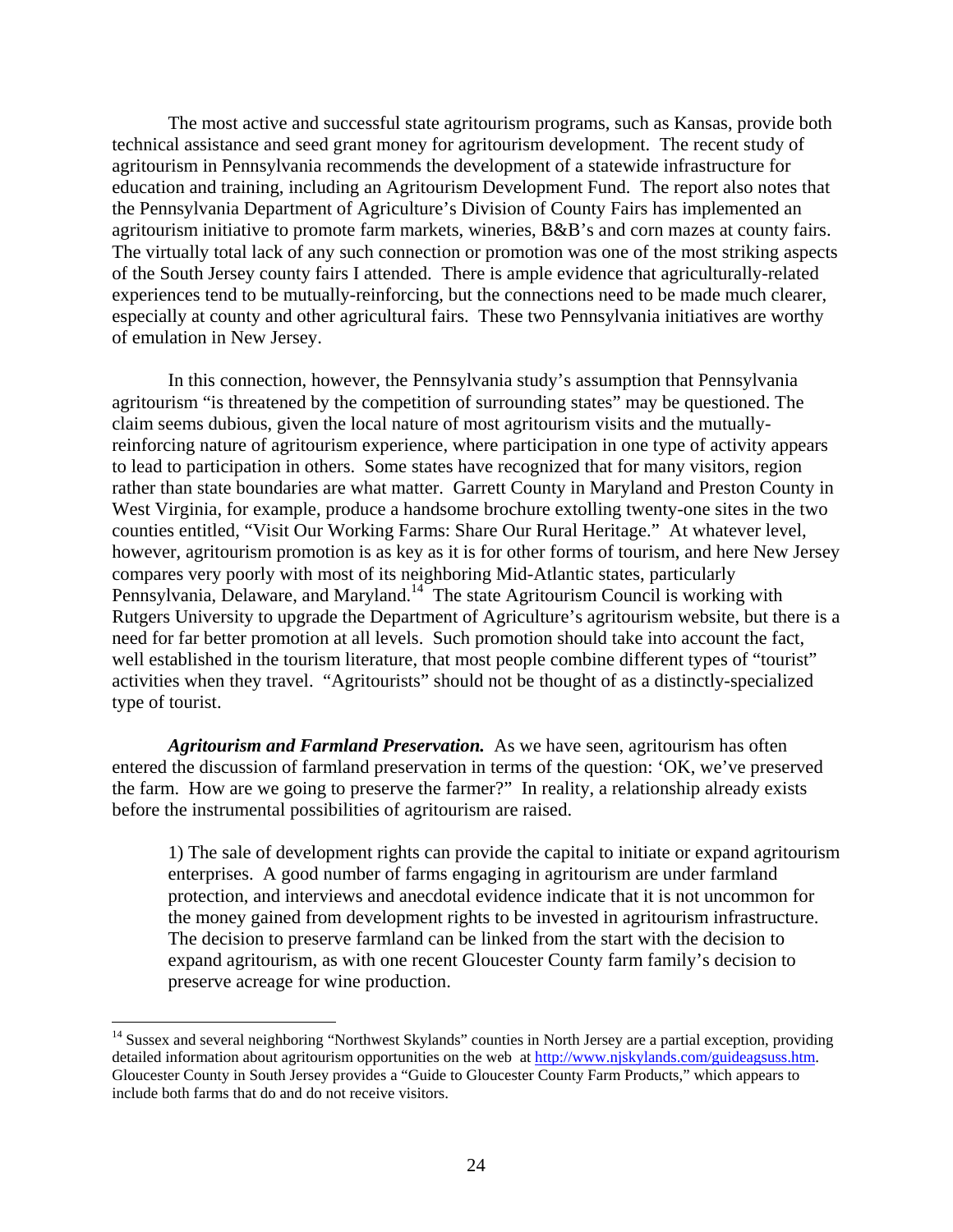<span id="page-25-0"></span>2) Farmland preservation decisions may affect the potential for agritourism. The USDA study of "rural amenities" discussed earlier raises the issue of whether the row-crop farming often favored by farmland preservation programs is the kind of farming that produces the rural amenities most desired by the public. It notes the importance of finding the proper balance between focusing on soil quality and commodity crop farming and "obtaining the best mix of preserved farmlands" in terms of public preferences" (Hellerstein et al. 2002:vi). As we have seen, agritourism does seem related to type of farming. Roadside farm stands and community farmers' markets depend on production of vegetables and fruits. School trips sometimes favor dairy farms or other farms with animals.

3) The terms of farmland preservation may restrict the possibilities of agritourism development. The land on which a farmer's house sits is not included in the land preserved, nor is land devoted to commercial purposes other than agricultural production. (Both are taxed differently as well.) Hence when farms with pre-existing on-farm markets and related commercial structures have entered farmland preservation, they have been careful to keep this part of the land out as well. For a farm which may not have engaged in agritourism activities before preservation, the deed restrictions may discourage agritourism development. My interviews elicited varying opinions on how serious a problem this is, but at a minimum there is need for clarification of what kinds of agritourism activities can be carried out on preserved land. To the degree that some activities are disallowed, consideration should be given to adjusting the terms of the easement. It appears that perceptions of existing farmland preservation practices have on occasion discouraged the development of agritourism activities in the past.

The analysis in this report suggests that to a certain degree, the question, "what can agritourism do for farmland preservation?," should be supplemented with the question, "what can farmland preservation do for agritourism?" This is because agritourism has the potential to respond to broader public values and preferences than simply the preservation of agriculture, important as that may be. These may be the particular landscape and other amenities that the USDA Hellerstein report discusses, or the desire for a connection with local agriculture that various other studies have documented, or the educational experiences that many hope will inform better environmental and eating decisions. In this broader context, the following recommendations are tentatively offered:

• Balance narrowly-agricultural concerns in farmland preservation decisions with the recognition that the public, which ultimately foots the bill, has more interest in some types of farmland preservation than others. Issues of broad public concern such as environmental sustainable farming practices and attractive and accessible landscapes deserve attention in deciding which farms to preserve.<sup>[15](#page-25-0)</sup>

<u>.</u>

<sup>&</sup>lt;sup>15</sup> The interesting research of Nassauer (1997; 2004) on perceptions of different scenarios for agricultural landscapes suggests that the public and farmers share similar normative visions. A Vermont study (Wood et al. 2000) found that 84% of visitor survey respondents said they valued the agricultural landscape of the state and close to two-fifths said they would be less likely to come to Vermont if it were significantly diminished. Vermont's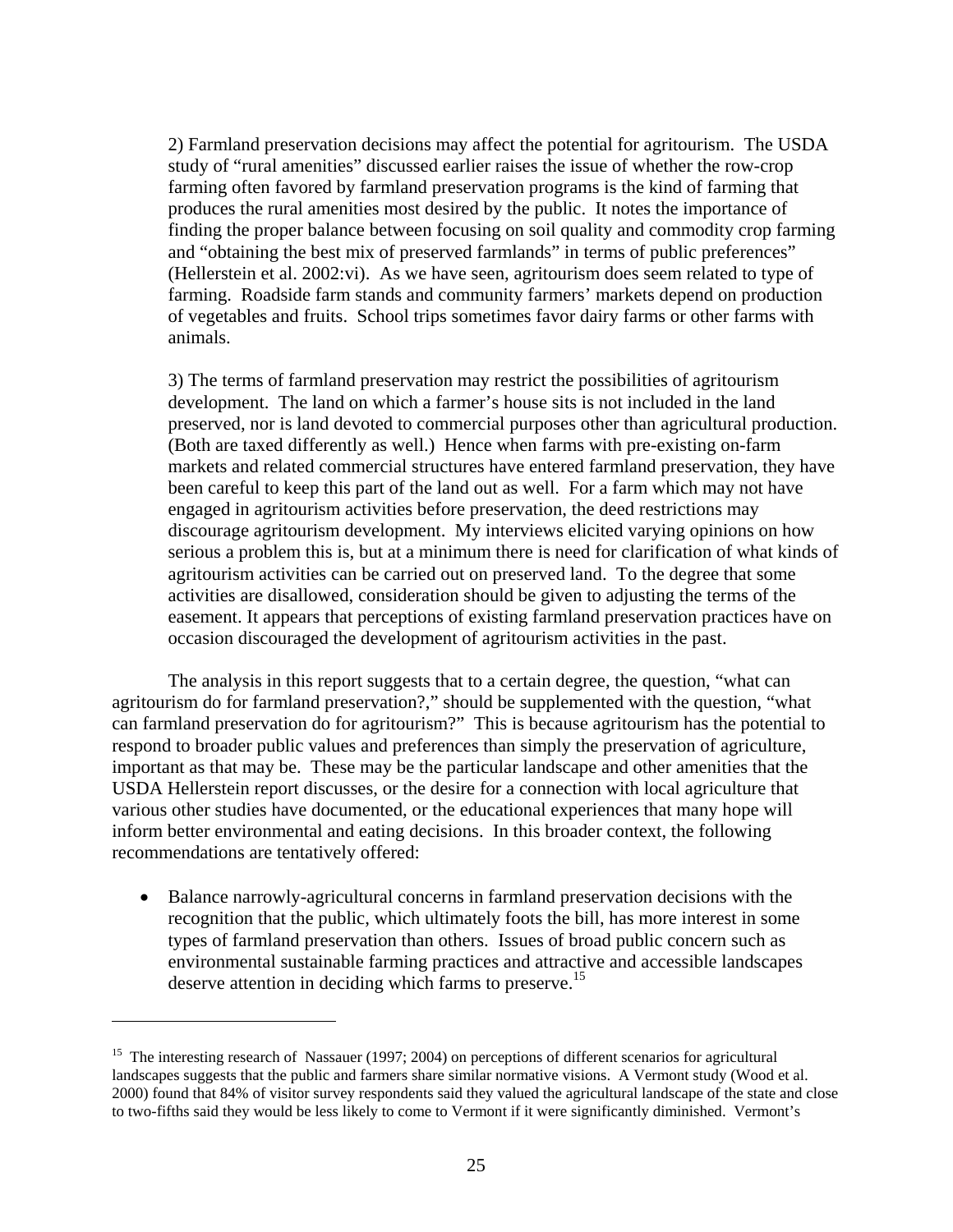- Give decision-making "points" for farmland preservation proposals that provide some form of public access to farmland. Unlike much of Europe, where the public has the right to cross privately-held farmland, even farmland preserved with public funds confers absolutely no access right for the public in the U.S.<sup>16</sup> While this is unlikely to change, agritourism constitutes the major way in the U.S. whereby limited access rights are granted. Accordingly, quite apart from its contribution to economic viability, the public's interest in access to farmland and agricultural experience through agritourism deserves consideration in farmland preservation planning and decisions.
- Reduce bias against small farms seeking to sell their development rights, especially if they are engaged in educationally-relevant agritourism practices.
- Require the posting of farmland preservation signs. While these signs, generally available from both the county and the state, do not provide any access rights, they remind the public of the benefits of their dedicated tax dollars and thereby are likely to contribute to future support for farmland preservation ballot initiatives and to confidence that local agriculture has a future.
- Recognize that the long-term authenticity of key types of agritourism—most notably roadside stands, U-pick, and community farmers' markets—depend on local, or at least within-state, production of what they sell. Hence if agritourism is to contribute to farm viability, it make sense for farmland preservation to support the types of agriculture that specifically support it.
- At a minimum, ensure that preserving farmland does not limit the potential for agritourism development in the future. Plug loopholes that enable preserved farmland to be used as estates for the wealthy, both because this is likely to undermine public support for the program and to make the land to expensive for families in the market for land for agriculture and agritourism.

*Agritourism and Education in the Public Interest.* Starting with my first interview, all the farmers I interviewed expressed dismay at the growing ignorance of younger generations concerning both nature and agriculture. Public health officials see that ignorance as a contributing factor to the striking rise of obesity and diabetes. More critical voices point to the role of powerful economic interests that exercise enormous marketing and political power and both produces this ignorance and suppresses alternatives (e.g. Winson 2004). Responding to the "Reinventing Agricultural Education for the Year 2020" initiative, sponsored by the Kellogg Foundation, New Jersey came up with its own "benchmark report" in January 2000. Unfortunately, both the national strategic plan and the New Jersey response mostly mouth platitudes about "factual knowledge" about "agriculture, food, fiber and national resources systems and developing networks "to promote free enterprise and entrepreneurship for all students" (National Council for Agricultural Education, 1999:5,8). The main goal appears to be recruiting young people into the food industry. No acknowledgment is made of possible conflicts of interest or opinion of the various stakeholders the initiative seeks to bring together, nor of the critical environmental, public health, and ethical issues that others have raised about agriculture,

farmland preservation program favors farms that lie along significant public roads. Korfmacher (2000) makes the case for linking farmland preservation much more specifically to sustainability as does Mariola (2005). 16 Combined with unique restrictions on state "taking" rights in property, both the tools and the significance of

<span id="page-26-0"></span>farmland preservation are quite different in Europe and elsewhere. See Alterman (1997) for a fascinating comparative international survey of farmland preservation programs.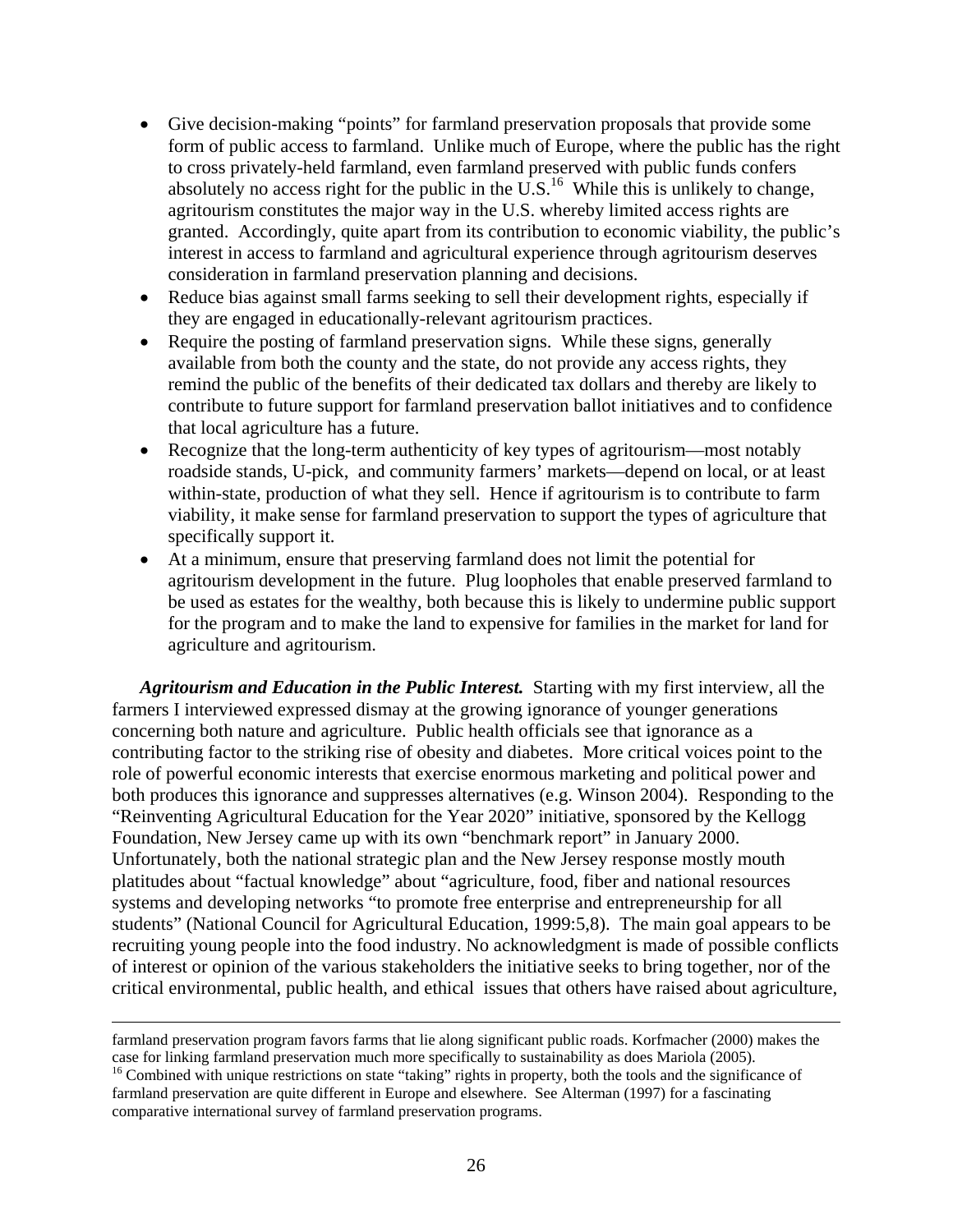agribusiness, and American eating patterns. "Education" of this sort hardly increases the capacities of people to make informed choices about either personal eating or public food policy choices.

It would be unrealistic to expect farmers to take charge of such a process of a broader and more critical agricultural education, but agritourism currently offers one of the few means of connecting students and families with farms, farmers, and agriculture. School tours bring several hundred thousand children to farms in New Jersey each year, and tours aimed at adults as well are on the rise.<sup>17</sup> Establishing such connections with agriculture can be one way to promote both public dialogue and greater individual awareness and understanding.

While school tours are a welcome source of income for several farms in South Jersey, the level of agricultural education involved is quite limited. For one thing, farm visits are typically one-shot, several-hour affairs for primary school kids. While some farms post lesson plans online, there is little follow-up and the school children seldom return. A primary school farm visit appears to constitute agricultural education for K-12 *in toto* in many school districts.

As noted above, one virtue of school trips is that kids tend to bring back their parents, and hence hosting school groups is an important marketing mechanism for farms with on-site markets. The existence of agritourism opportunities therefore enables families to maintain some degree of contact with agriculture. The combination of limitations and potentialities of agritourism-based education are the basis of the following tentative proposals:

- Work with school districts to treat agricultural education as a continuing experience extending from primary school to high school. However, in contrast to the NCAE, the focus should be less on career opportunities than on the fundamental importance of agriculture to everyone, and the need to be able to think critically about the environmental, labor, nutrition, health, and other issues involved.
- Work with farmers to upgrade their educational programs to enable older students to grow their agricultural knowledge; consider providing small grant programs to encourage this.
- Explore ways to strengthen the link between consumer and farmer at community farmers markets, e.g. through open houses at participating farms, farm tours, etc.
- Sponsor regional farm open house days along the lines done in Delaware and Maryland, especially in Montgomery County in the latter.
- Work with county fair administrators to include a presence of agritourism operators and to broaden participation by currently-neglected types of agriculture, e.g. wineries and nurseries, etc.

## **Concluding Comment**

<u>.</u>

Agritourism is not a panacea for meeting the diverse challenges farmers face in New Jersey, but the income it generates can make the critical difference for some farms—farms which for many New Jerseyans become in the process the human face of agriculture in the state. It can

<span id="page-27-0"></span> $17$  For example, cranberry harvest tours, running around \$20 a head.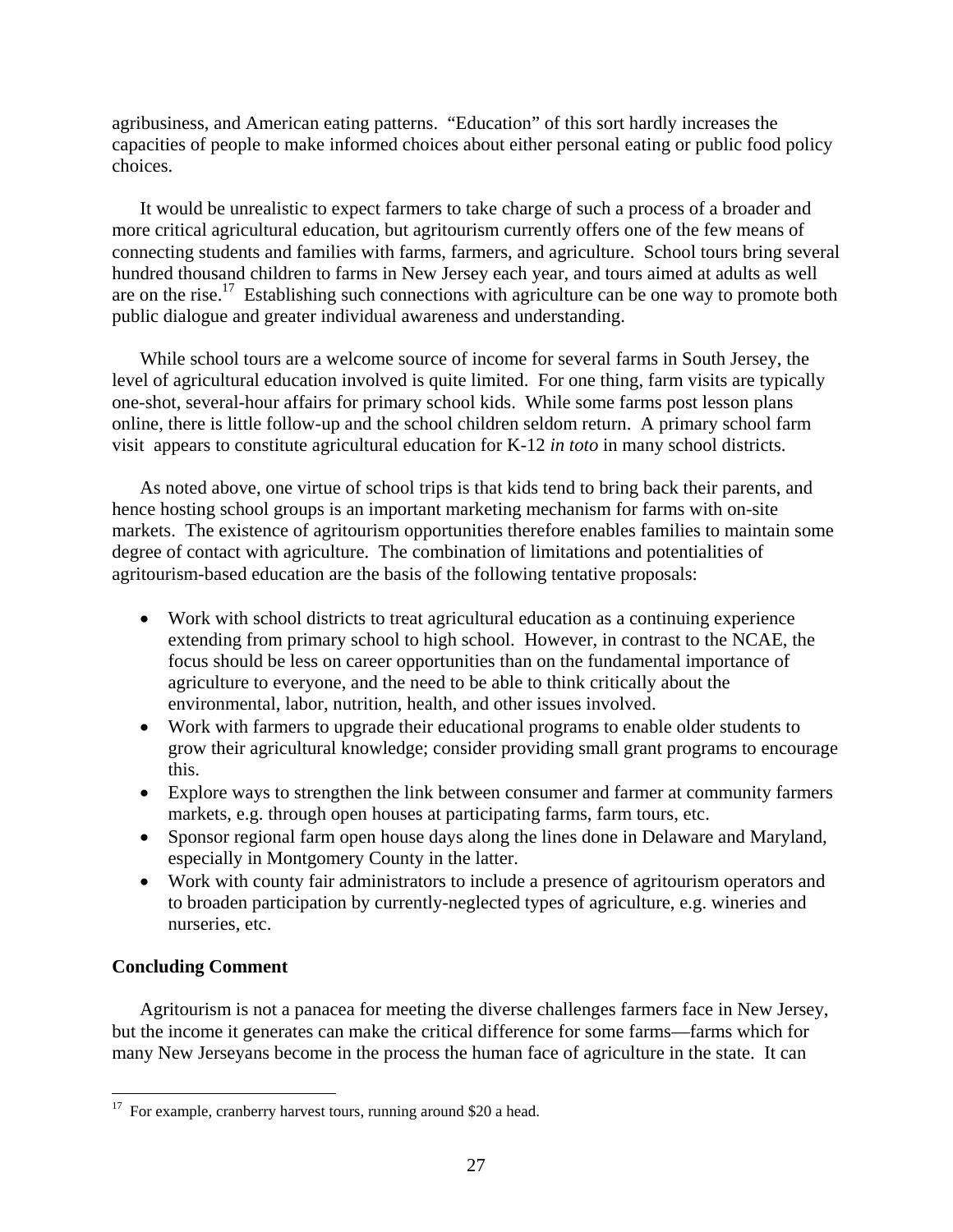reinforce the goals of farmland preservation in New Jersey, but at the same time play a broader role in educating and connecting New Jerseyans to agriculture. This report has sought to place agritourism in the specific context of South Jersey agriculture, the state's farmland preservation program, and the educational potential that is carries. Agritourism deserves support, and this report has sought to identify some key barrier issues as well as to make some tentative proposals about linking agritourism more effectively to both farmland preservation and public education.

#### *Acknowledgments*

I wish to thank the Senator Walter Rand Institute for Public Affairs and its director, Professor Richard Harris, for the fellowship that supported this research. With the usual disclaimers about my responsibility for all errors and omissions, I also want particularly to thank for their assistance Bill Walker and Marci Green at the New Jersey Department of Agriculture, Brian Schilling at the Rutgers University Food Policy Institute, Patty Elkis at the Delaware Valley Regional Planning Commission, and the farmers (and often spouses) who shared their agritourism experiences and thoughts with me. Among these, I particularly want to thank Jeanne and Larry Ambruster at Creamy Acres Farm and Tracy Duffield at Duffield's Farm for hosting the Rutgers-Camden agritourism study tour that I led in June 2006.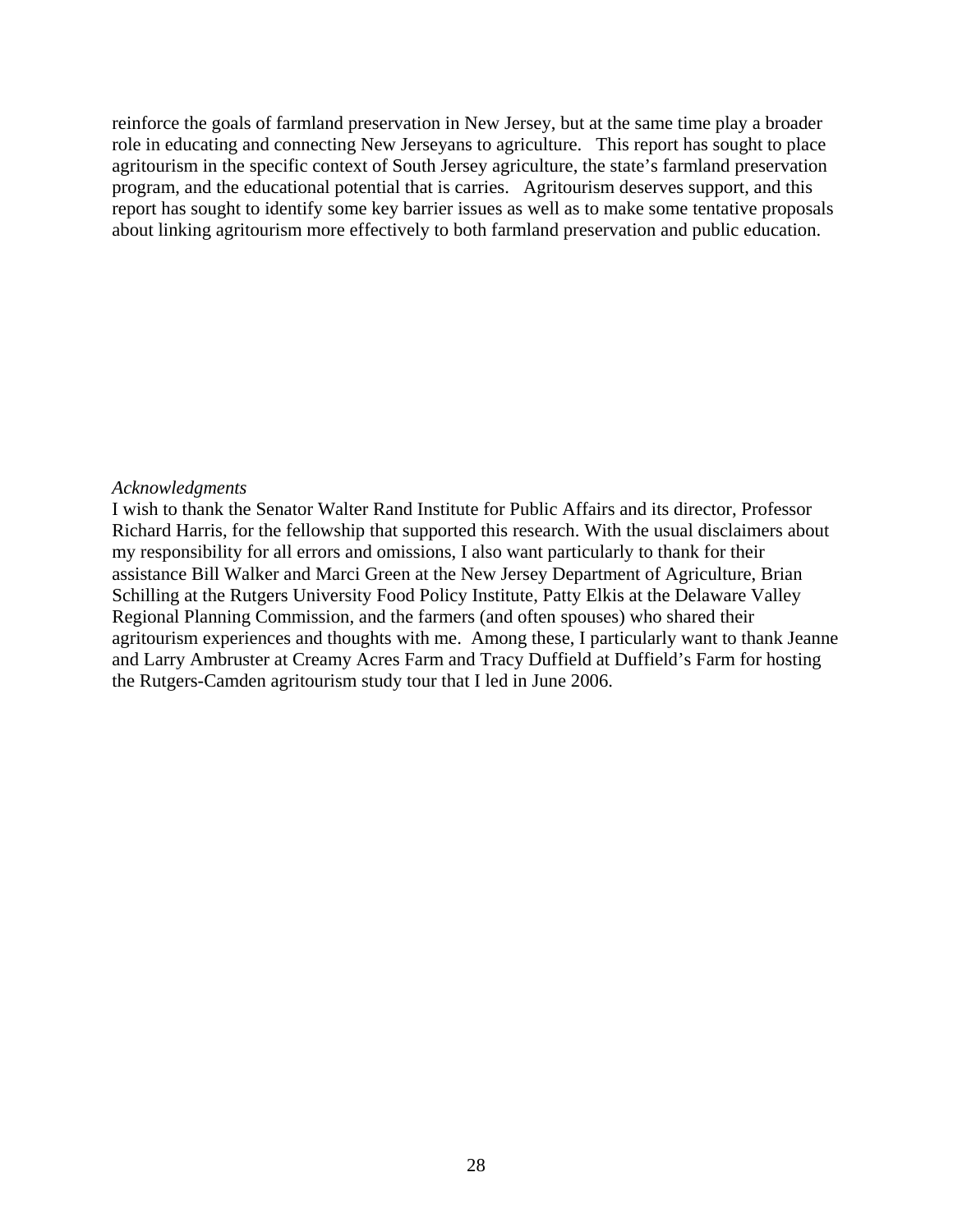#### **Works Cited**

- Allen, Rich and Ginger Harris. 2005. *What We Know About the Demographics of U.S. Farm Operators*. Washington DC: National Agricultural Statistics Service, USDA.
- Alterman, Rachelle. 1997. "The Challenge of Farmland Preservation: Lessons From a Six-Nation Comparison." *Journal of the American Planning Association* 63(2):220-243.
- American Farmland Trust . 1997. *Saving American Farmland: What Works*. Northampton, MA.
- American Farmland Trust and Agricultural Issues Center. 2003. "A National View of Agricultural Easement Programs: Profiles and Maps --- Report 1http://Www.Aftresearch.Org/PDRdatabase/NAPidx.Htm." : American Farmland Trust.
- Belletti, Giovanni, Gianluca Bruknori, Andreda Marescotti, and Adanella Rossi. "Multifunctionality and Rural Development: A Multilevel Approach." Pp. 55-80 in *Multifuncitonal Agriculture: A New Paradigm for European Agriculture and Rural Development*, eds Guido Van Huylenbroeck and Guy Durand. Altershot, Hampshire, UK: Ashgate Publishing Limited.
- Berry, Wendell. 1990. *What Are People For?* New York: North Point Press.
- Blank, Steven C. 1998. *The End of Agriculture in the American Portfolio*. Westport, CT: Quorum Books.
- Bonilla-Santiago, Gloria. 1988. *Organizing Puerto Rican Migrant Workers: The Experience of Puerto Ricans in New Jersey*. New York: Peter Lang.
- Bowen, Richard L., Linda J. Cox, and Morton Fox. 1991. "The Interface Between Tourism and Agriculture." *Journal of Tourism Studies* 2(2 ):43-54.
- Browne, William P. 2001. *The Failure of National Rural Policy*. Washington, DC: Georgetown University Press.
- Bunce, Michael. 1998. "Thirty Years of Farmland Preservation in North America: Discourses and Ideologies of a Movement." *Journal of Rural Studies* 14(2):233-47.
- Busby, Graham and Samantha Rendle. 2000. "The Transition From Tourism on Farms to Farm Tourism." *Tourism Management* 21:615-42.
- Cox, Linda J. and Morton Fox. 1991. "Agriculturally Based Leisure Attractions." *Journal of Tourism Studies* 2(2):18-27.
- Cunningham, John T. 1955. *Garden State: The Story of Agriculture in New Jersey*. New Brunswick, NJ: Rutgers University Press.
- D. W. Knight. Associates. 1999. *A Study of Agri-Tourism in Newfoundland and Labrador*.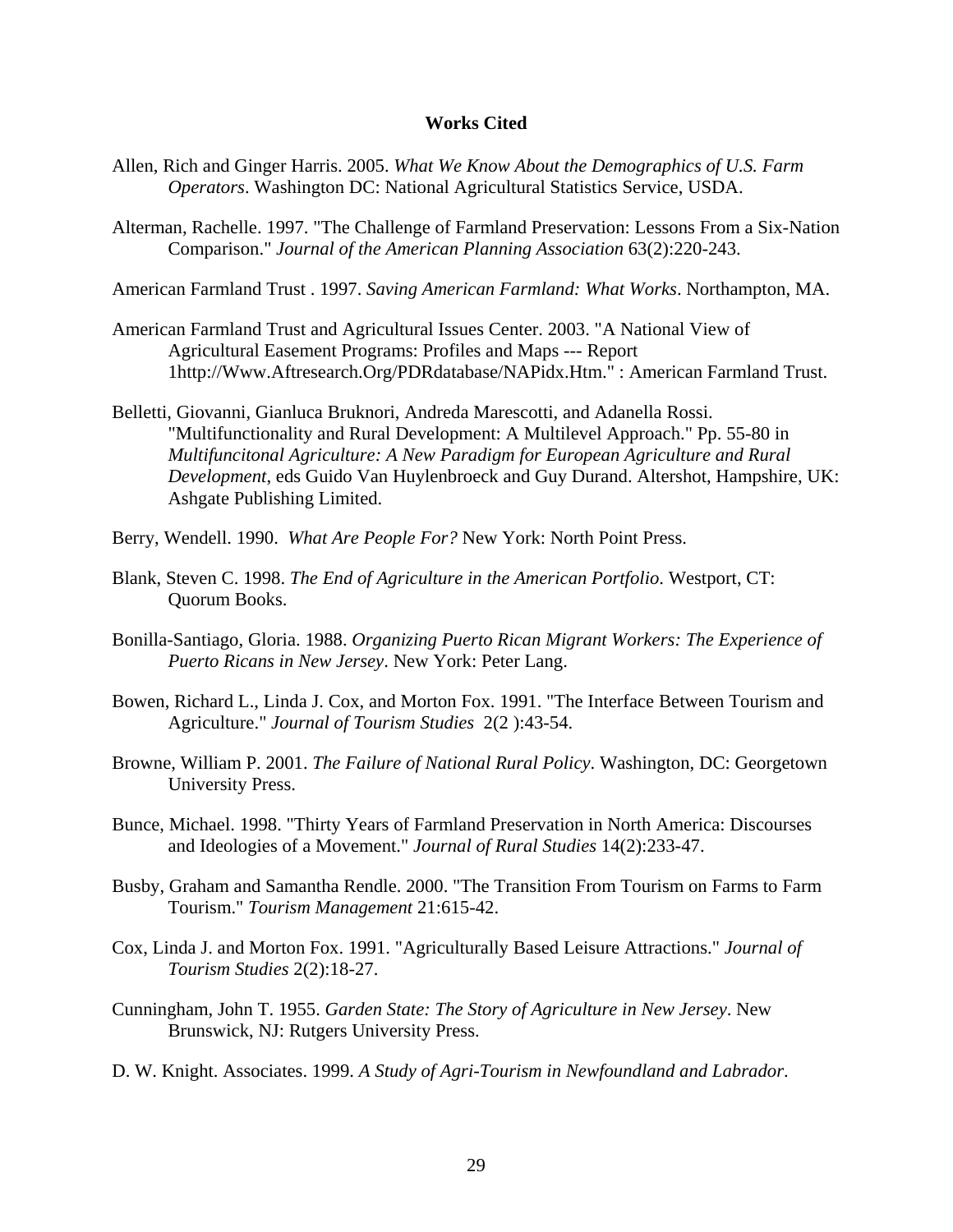- Dodds-Weir, Claire and Robert Dykstra. 2003. "Approaches to Farmland Preservation: An American Case Study." Guelph, Ontario, Canada: Centre for Land and Water Stewardship, University of Guelph.
- Economic Research Service (ERS) United States Department of Agriculture. 2005. "Land Use, Value and Management: New Jersey Case Study" [Web Page]. Accessed 22 Jan 2006. Available at http://www.ers.usda.gov/Briefing/LandUse/CaseStudies/NewJersey.htm.
- Economic Research Service (ERS), USDA. 3 May 2005. "The Economics of Food, Farming, Natural Resources, and Rural America" [Web Page]. Accessed 26 May 2005. Available at http://www.ers.usda.gov/StateFacts/NJ.htm.
- Friedland, William H. 2002. "Agriculture and Rurality: Beginning the 'Final Separation'?" *Rural Sociology* 67(3):350-371.
- Furuseth, Owen J. 1987. "Public Attitudes Toward Local Farmland Protection Programs." *Growth and Change* :49-61.
- Garcia-Ramon, M. D., Gemma Canoves, and Nuria Valdovinos. 1995. "Farm Tourism, Gender and the Environment in Spain." *Annals of Tourism Research* 22(2):267-82.
- Goertzel, Ted and Jason Leonardis. 2001. "Public Opinion on Sprawl and Smart Growth in Southern New Jersey." *Rand Working Paper* 2(5).
- Govindasamy, Ramu, John Italia, and Adesoji Adelaja. 2002. "Farmers' Markets: Consumer Trends, Preferences, and Characteristics." *Journal of Extension* 40(1).
- Hall, Clare, Alistair McVittie, and Dominic Moran. 2004. "What Does the Public Want From Agriculture and the Countryside? A Review of Evidence and Methods." *Journal of Rural Studies* 20:211-25.
- Hasse, John and Richard Lathrop. 2001. *Measuring Urban Growth in New Jersey: A Report on Recent Land Development Patterns Utilizing the 1986-1995 NJ DEP Land Use/Land Cover Dataset*. New Brunswick, NJ: Center for Remote Sensing and Spatial Analysis, Rutgers University.
- Hayes-Conroy, Allison. 2006. *South Jersey Under the Stars: Essays on Culture, Agriculture, and Place*. Madison and Teaneck, NJ: Fairleigh Dickinson University Press.
- Hellerstein, Daniel, Cynthia Nickerson, Joseph Cooper, Peter Feather, Dwight Gadsby, Daniel Mullarkey, Abebayehu Tegene, and Charles Barnard. 2002. "Farmland Protection: The Role of Public Preferences for Rural Amenities." Agricultural Economic Report No. 815. Washington DC: United States Department of Agriculture, Economic Research Service.
- Hjalager, Anne-Mette. 1996. "Agricultural Diversification into Tourism: Evidence of a European Community Development Programme." *Tourism Management* 17(2):103-11.

Jersey Equine. 2006. "New Jersey Celebrates Month of the Horse" [Web Page]. Accessed 10 Jul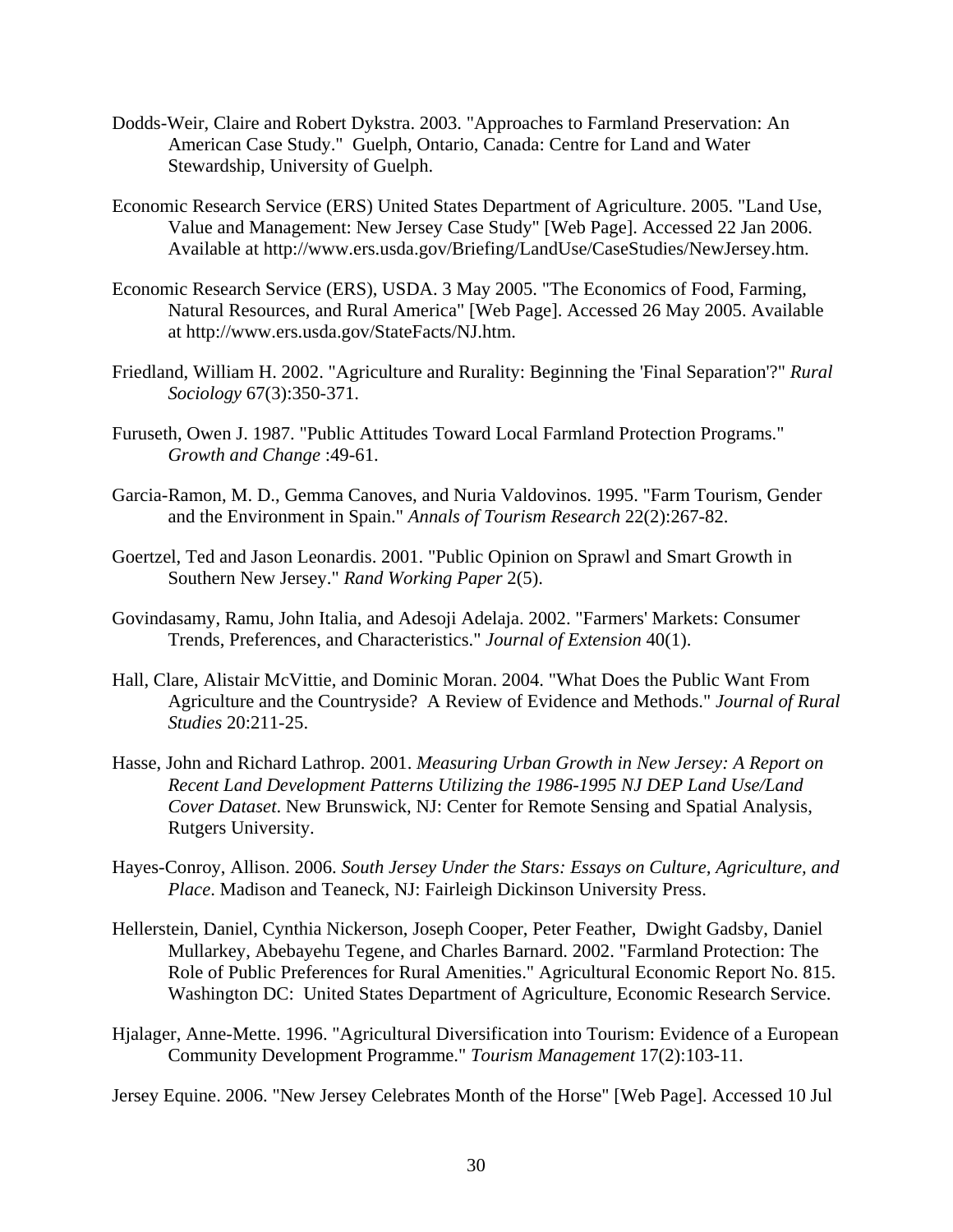2006. Available at http://www.jerseyequine.nj.gov/.

- Jervell, Anne M. and Desmond A. Jolly. 2003. *Beyond Food: Toward A Multifunctional Agriculture*. Oslo: Norwegian Agricultural Economics Research Institute.
- Jolly, Desmond. 1999. "Agri-Tourism: A Desperate Last Straw?" Small Farm Center, University of California, Davis.
- Jolly, Desmond A., ed. 2000. *A Primer on Agritourism and Ecotourism Startups and Management*. Davis, CA: Small Farm Program, University of California.
- Kimbrell, Andrew. 2002. *Fatal Harvest: The Tragedy of Industrial Agriculture*. Washington, Covelo, London: Island Press.
- Korfmacher, K. S. 2000. "Farmland Preservation and Sustainable Agriculture: Grassroots and Policy Connections." *American Journal of Alternative Agriculture* 15(1):37-43.
- Kunstler, James H. 1996. *Home From Nowhere: Remaking Our Everyday World for the Twenty-First Century*. New York: Simon and Schuster.
- Lattanzi, Mark. 2005. *Creating Successful Agritourism Activities For Your Farm*. South Deerfield, MA: Community Involved in Sustaining Agriculture (CISA).
- Lobao, Linda and Katherine Meyer. 2004. "Farm Power Without Farmers." *Contexts* 3(4):12-21.
- Lockwood, Jim. 15 Jun 2006. "Markets That Aid Both Commerce and Community." *Star Ledger*.
- Mariola, Matthew J. 2005. "Losing Ground: Farmland Preservation, Economic Utilitarianism, and the Erosion of the Agrarian Ideal." *Agriculture and Human Values* 22:209-21.
- McGehee, Nancy G. and Kyungmi Kim. 2004. "Motivation for Agri-Tourism Entrepreneurship." *Journal of Travel Research* 43:161-70.
- Nassauer, Joan I. 1997. "Agricultural Landscapes in Harmony With Nature." Pp. 59-73 in *Visions of American Agriculture*, ed William Lockeretz. Ames, Iowa : Iowa State University Press.
- ———. 1997. "Culture and Landscape Ecology: Insights for Action." Pp. 1-11 in *Placing Nature: Culture and Landscape Ecology*, ed Joan I. Nassauer. Washington DC and Covelo, CA: Island Press.
- National Agricultural Statistics Services (NASS). 2006. *New Jersey Farm Facts.* Vol. 6(4).
- New England Agricultural Statistics Service (NEASS). 2004. *Vermont Agri-Tourism 2002*. USDA.
- New Jersey Department of Agriculture. 2005. "Jersey Equine" [Web Page]. Accessed 20 Jul 2006. Available at http://www.jerseyequine.nj.gov/.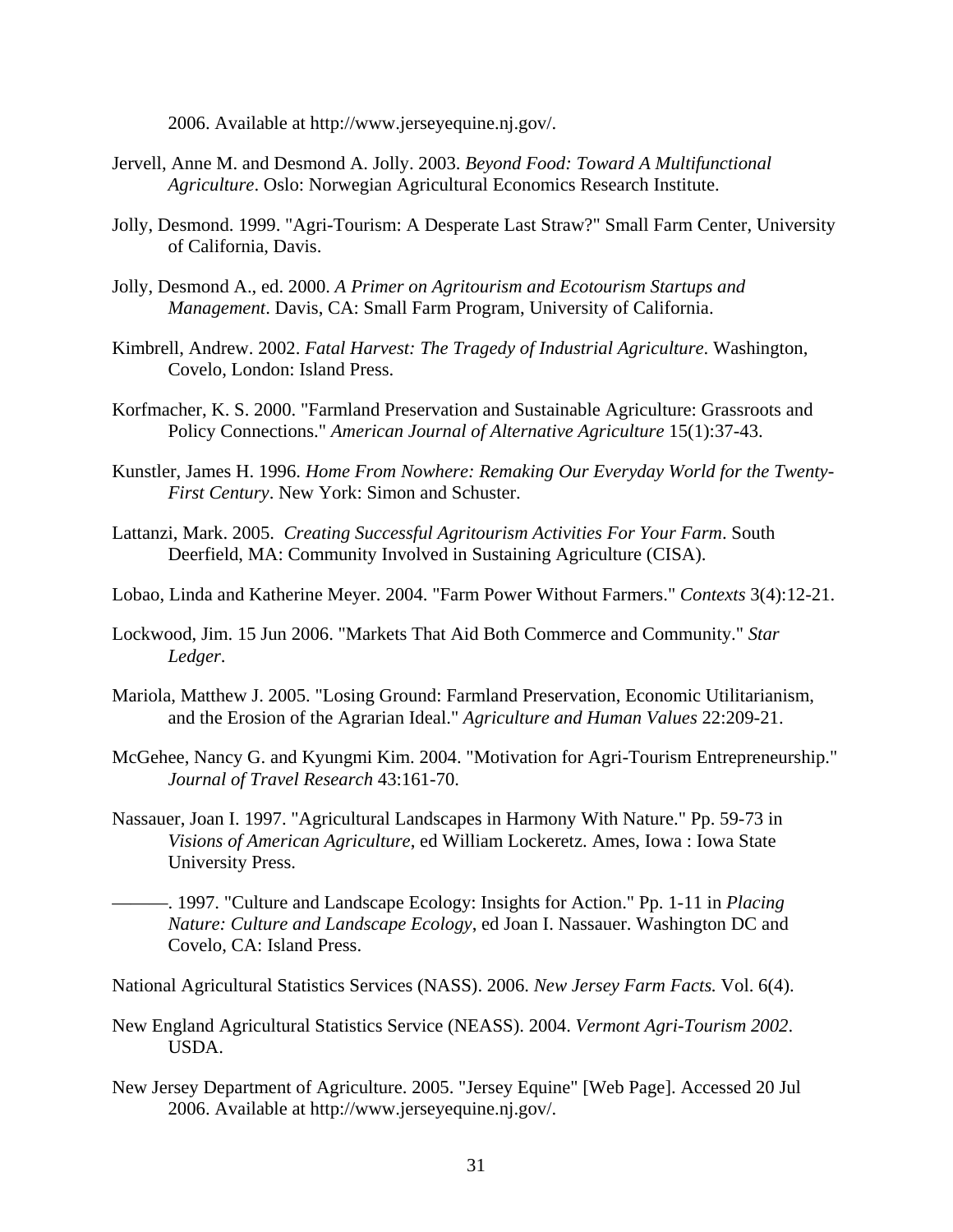- New Jersey Farmer Newspaper. 1 Mar 2006. "Preserving South Jersey Farmers--Not Just the Farms." *New Jersey Farmers Newspaper*.
- New Jersey Future. 2001. *Farmland Preservation in New Jersey: Rethinking the Conservation of New Jersey's Agricultural Land*. Trenton, NJ.
- Nilsson, Per A. 2002. "Staying on Farms: An Ideological Background." *Annals of Tourism Research* 29(1):7-24.
- Oppermann, Martin. 1996. "Rural Tourism in Southern Germany." *Annals of Tourism Research* 23(1):86-102.
- Pine II, Joseph and James H. Gilmore. 1999. *The Experience Economy: Work Is Theatre and Every Business a Stage*. Boston, MA: Harvard Business School Press.
- Reitmeyer, John. 12 Jun 2005. "Farmland Protected, but Farming in Jeopardy." *Burlington County Times*.
- Rilla, Ellen. 1999. "Unique Niches: Agritourism in Britain and New England" [Web Page]. Accessed 27 Dec 1999. Available at http://www.sfc.ucdavis.edu/agritourism/printer.html.
- Ryan, Susan, Kristy DeBord, and Kristin McClellan. 2006. *Agritourism in Pennsylvania: An Industry Assessment*. Harrisburg PA: Center for Rural Pennsylvania.
- Schilling, Brian J. 2006. *Local Planning for Agriculture: Where to Get Started?* Cook College, Rutgers Univeersity, New Brunswick: Presentation at Farmland Preservation Conference.
- Small Farm Center. 2002. *Agritourism and Nature Tourism in California: A How-To Manual for Farmers and Ranchers*. Davis, CA : University of California.
- United States Department of Agriculture (USDA). *2002 Census of Agriculture*. Washington DC.
- Urry, John. 1990. *The Tourist Gaze: Leisure and Travel in Contemporary Societies*. London: Sage.
- Vanslembrouck, Isabel and Guido Van Huylenbroeck. 2003. "The Demand for Landscape Amenities by Rural Tourists." Pp. 83-100 in *Multifunctinal Agriulcture: A New Paradigm for European Agriculture and Rural Development*, eds Guido Van Huylenbroeck and Guy Durand. Aldershot, Hampshire, UK: Ashgate Publishing Limited.
- West Virginia Department of Agriculture (WVDA). 26 May 2005. "First-Ever Agritourism Survey Reveals Business Owners' Concerns" [Web Page]. Accessed 5 Jul 2005. Available at http://www.wvagriculture.org/news\_releases/2005/5-26-05.htm.
- Winson, Anthony. 2004. " Bringing Political Economy Into the Debate on the Obesity Epidemic." *Agriculture and Human Values* 21:299-312.
- Wood, Nancy, Catherine Halbrendt, Kathleen Liang , and Qingbin Wang. 2000. *Interdependence*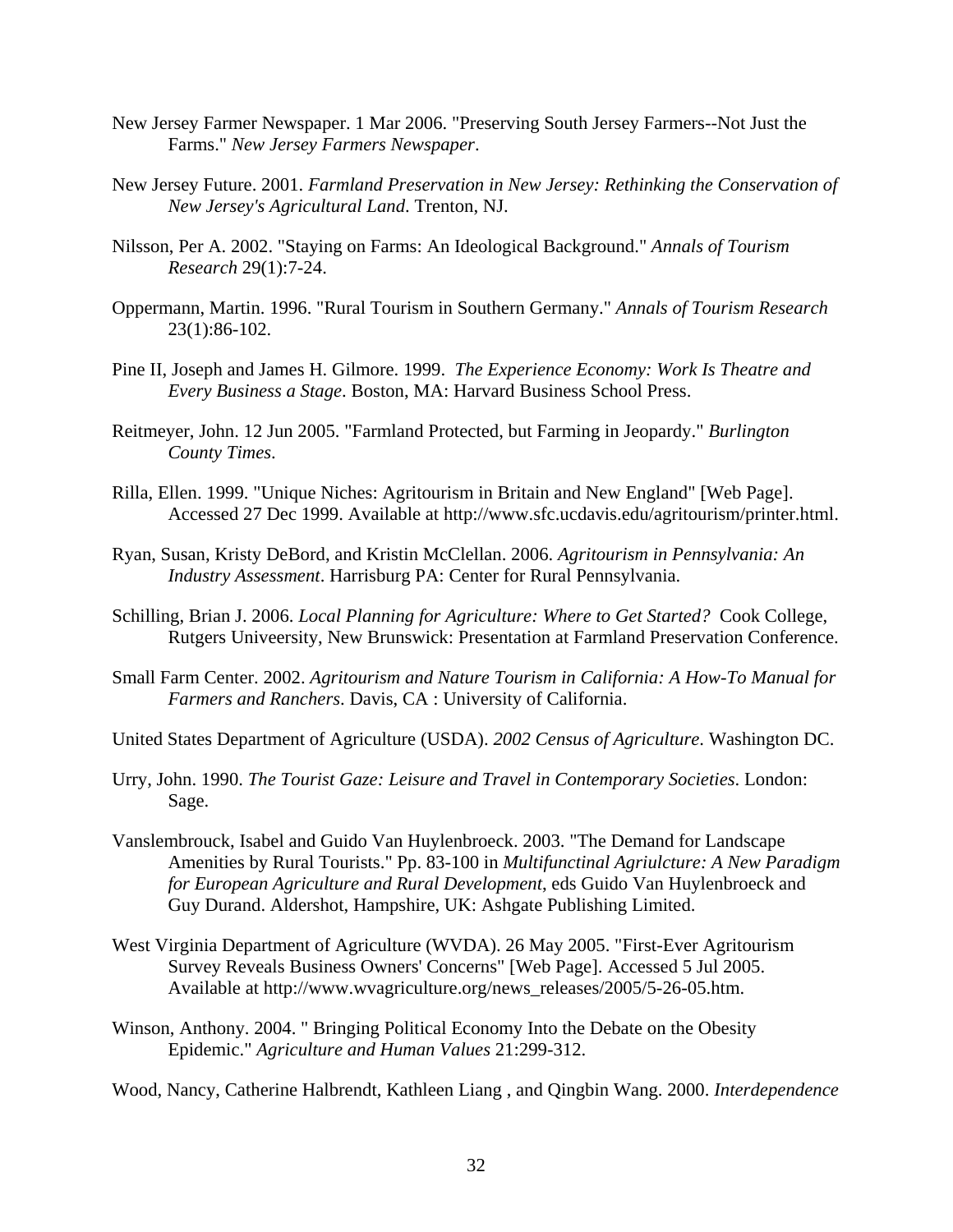*of Agriculture and Tourism: Quantifying the Value of the Agricultural Working Landscape in Vermont*. Tampa, FL: Paper presented at the American Agricultural Economics Association.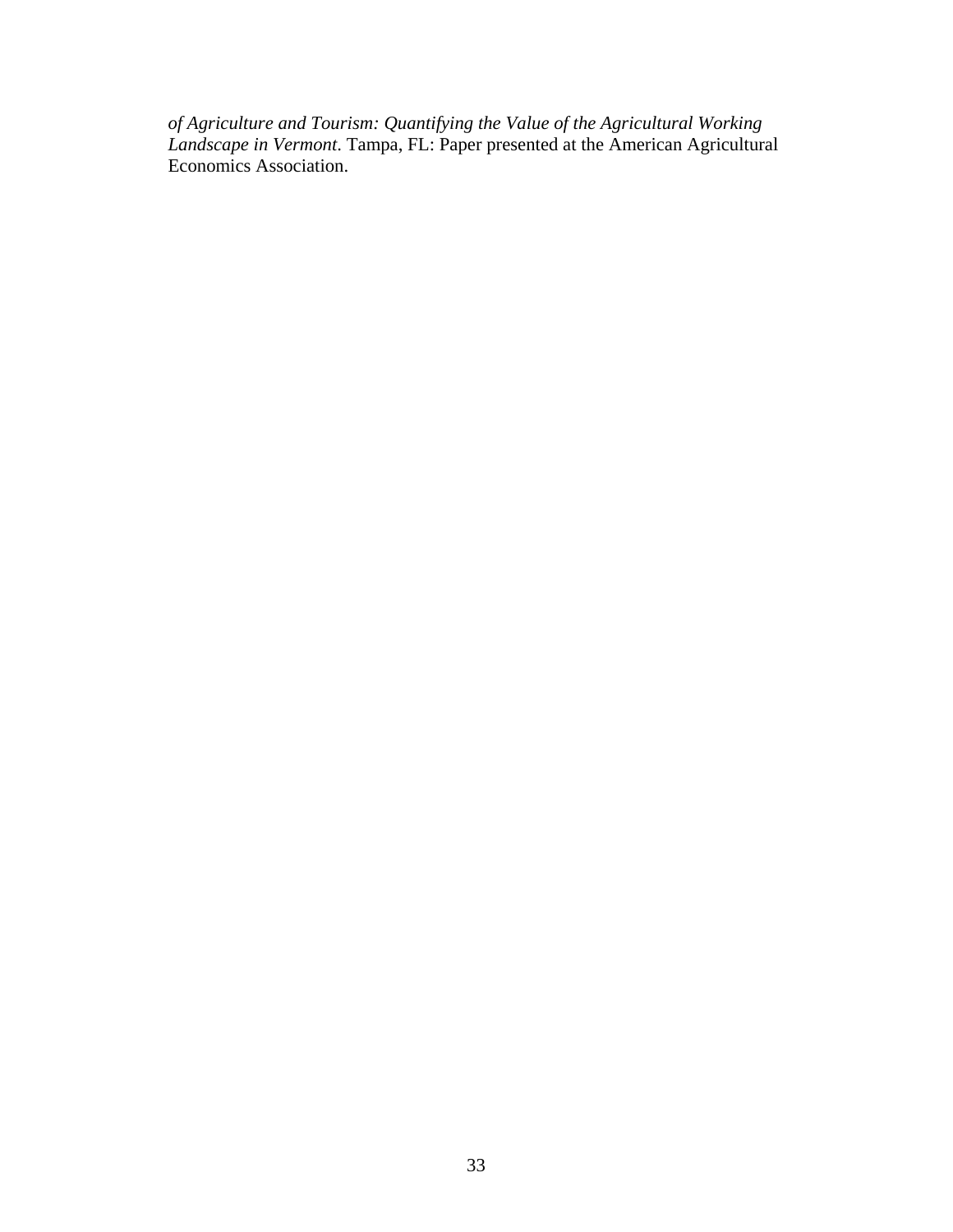## **Appendix A Defining South Jersey in Agricultural and Tourist Contexts**

 The common colloquial geographical expression, "South Jersey," lacks both clear definition and institutional manifestation. Books and articles about South Jersey history and cultural heritage typically differ in the geographic boundaries used. Some go as far north as Mercer and Ocean Counties. Others treat it as another term for the hinterland of Camden, or else as the counties bordering the Delaware River.

State agricultural policy is administered essentially at two levels: at the state level, mainly through the divisions of the New Jersey Department of Agriculture, and at the county level through County Agriculture Development Boards. No intermediate agricultural regions are officially defined.

The New Jersey Commerce, Economic Growth  $\&$  Tourism Commission aggregates counties into six tourism regions (see Figure 1), which not only divide the southern part of the state into four regions, but extend it farther north than commonly perceived. The South Jersey Tourism Corporation, funded primarily by the Delaware River Port Authority, takes the state Delaware River tourism region as its definition of South Jersey. This includes Mercer County, generally considered to be part of Central New Jersey, and omits Cumberland, Cape May, and Atlantic counties, generally considered to be part of South Jersey. An attitudinal survey by



Rutgers sociologist Ted Goertzel and his student Jason Leonardis (Goertzel and Leonardis 2001) omit Mercer County but include the southern part of Ocean County to produce the map in Figure 3. Since both agricultural and tourism policy in New Jersey are ultimately based on counties, I have opted for the Goertzel-Leonardis definition of South Jersey minus the part of Ocean county that it includes. In other words, South Jersey in this report means Atlantic, Camden, Burlington, Cape May, Cumberland, Gloucester, and Salem Counties.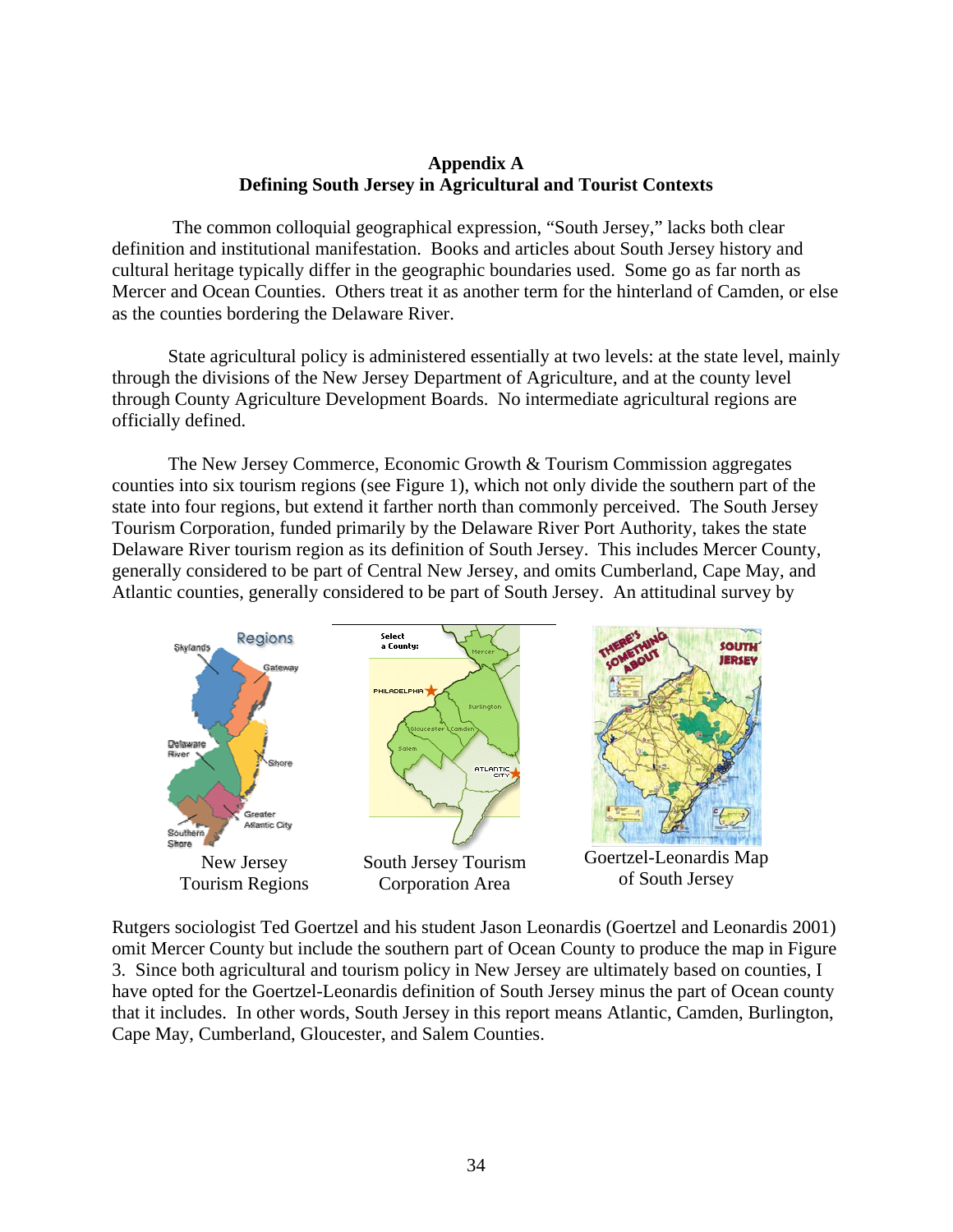## **Appendix B A Sample Online "Agritourism" Tour**

Members of the Agri-Tourism Industry Advisory Council have been encouraged by Secretary of Agriculture Charles Kuperus to develop sample tours to agritourism sites in the state. In response, I have created a tour homepage with a link to one proposed tour, with others to follow. The tour homepage may be accessed at :

http://www.camden.rutgers.edu/~wood/Agritourism/agtour.htm

I have attached copies of the tour homepage and Tour #1 in this appendix.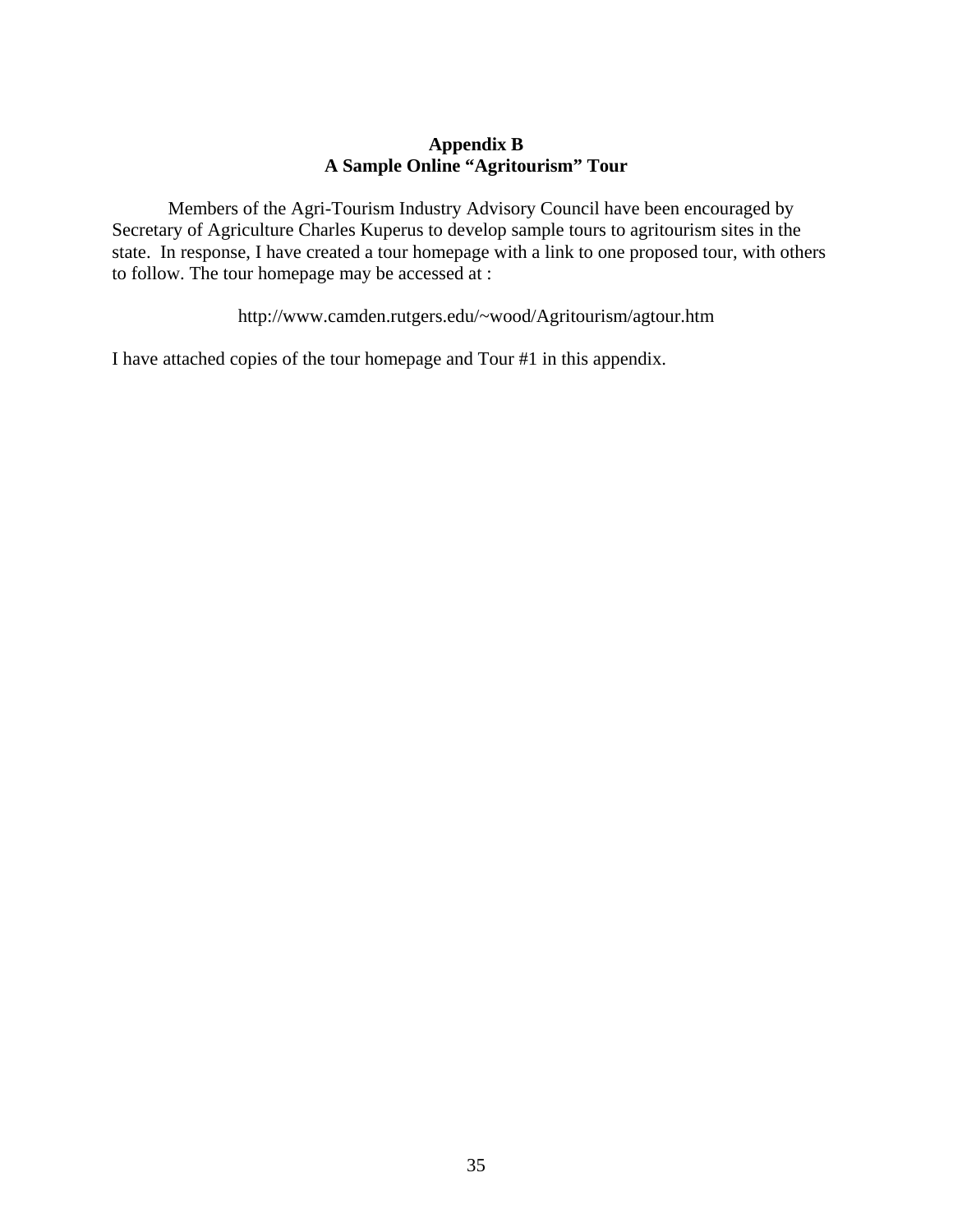<span id="page-36-0"></span>

#### **South Jersey Agritourism**

Agritourism is about experience with agriculture--from buying fresh produce from farmers at your local farmers' market or roadside farm stand to picking fresh produce in a farm field to taking an educational farm tour to finding your way through a corn maze and more. It's a way for families to reconnect with agriculture and to relearn the pleasures of real food. It's also a way to help keep farming a viable part of the industry and landscape of the region.

The following tours provide itineraries that sample different types of agricultural experience in the southern six counties of the state.

#### **Tour 1: [Johnson's Corner Farm, Kirby's Mill, and Valenzano Winery](#page-37-0)**

(a preserved family farm with lots to see and do; a peaceful look back into rural life, and a visit to one of New Jersey's twenty wineries)

Further information about agritourism possibilities in New Jersey is available at the state's Agri-Tourism Events [and Attractions website,](http://www.state.nj.us/jerseyfresh/agritourismhome.htm) which includes a searchable database.

For questions or comments, email Professor Robert Wood at Rutgers University, Camden at [wood@camden.rutgers.edu](mailto:wood@camden.rutgers.edu)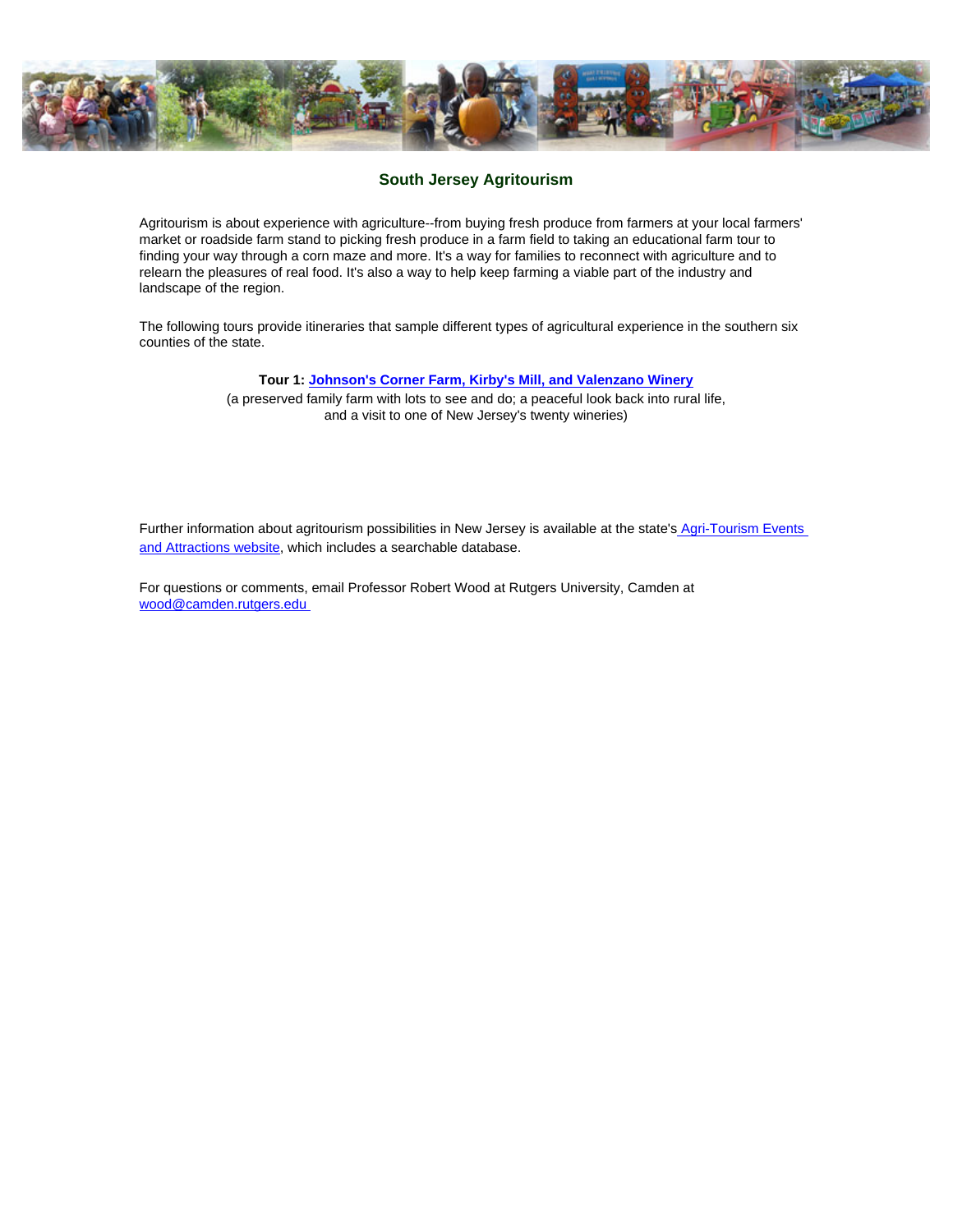<span id="page-37-0"></span>

#### **Tour 1: Johnson's Corner Farm, Kirby's Mill, and Valenzano Winery**

This tour combines visits to a 100 acre farm on the edge of suburban development, a National Register historical site that provides a window of time into New Jersey agriculture in the eighteenth and nineteenth centuries, and a recently-established winery on the edge of the Pine Barrens. **To get started:** Find your way to the Marlton Circle, where Routes 70 and 73 intersect. Follow Route 70 eastwards for 4.5 miles, and then turn left on to Hartford Road.

> As you approach **[Johnson's Corner Farm](http://www.johnsonsfarm.com/)** at the corner of Hartford and Church Roads in Medford, you will see the biggest threat to farming in New Jersey: sprawl, which is transforming farmland into housing and commercial development at a rate close to 10,000 acres per year. Yet enterprising farm families like those of Eric and Pete Johnson have exploited the market that sprawl has created. Like [Springdale Farms](http://www.springdalefarms.com/) in Cherry Hill and [Duffield's](http://www.duffieldsfarm.com/) in Sewell, Johnson's Corner Farm has evolved into an enterprise specializing in both agriculture and what has come to be called "agritainment."

> The core of the operation is the farm market, open from April to December, where almost all of the farm's produce is sold, along with items from the bakery and nursery. But outside there are a broad range of activities visitors can participate in: an animal barnyard, a corn maze in summer, hayrides to pick-your-own fields, and more, depending on the season. Check the farm's [website](http://www.johnsonsfarm.com/) ahead of time to find out about what kinds of activities are available. It's easy to spend a few hours here, especially with children. When you are done, leave the parking lot via the exit by the picnic area, turning left on to Church Road.



133 Church Road, Medford 609-654-8643



Hay wagons take U-pickers to fields



You may notice a sign that indicates that Johnson's Corner Farm was the onehundredth farm to be enrolled in Burlington County's farmland preservation program. Farmers who enroll in this program sell their "development rights," which means that their land forever cannot be developed and taken out of agriculture. Burlington County leads the state in farmland preservation, with over 20,000 acres preserved. Statewide, over 140,000 acres have been preserved, close to twenty percent of all farmland in New Jersey. Watch for other farmland preservation signs as you continue on this and other tours. New Jersey is second in the nation in the proportion of its total area in preserved farmland (only Maryland has more).

Going east on Church Road, you will pass through a mix of farm country and development. 2.5 miles from Johnson's Corner Farm, you will find the **[Kirby's Mill](http://medfordnj.com/history/kirbys.html)** complex on the left. Dating to the 1770's, you will see here a grist mill and waterwheel, a blacksmith shop, a multipurpose barn, and a small sawhouse. This picturesque and peaceful site conjures up an earlier era of agriculture, when it was central to both economic and social life in this region. The grist mill, used for almost 200 years to grind grain into flour and later into animal feed, now houses a small museum run by the Medford Historical Society, open on Sunday afternoons 1-4 pm in July and August (609-654-7767). Admission is free. But the site is worth exploring on foot even if the museum is not open. 275 Church Road, Medford





. If you time your visit to explore the museum, you will find a nice display of agricultural implements, a model country store, a lathe workshop, and more. There are also several annual events at Kirby's Mill well worth catching: a quilt show on the first Saturday and Sunday each June; a "country day" (particularly recommended) on the second Sunday in July, an Art Sale on the first Sunday in August, and an Apple Festival the second Saturday in October.